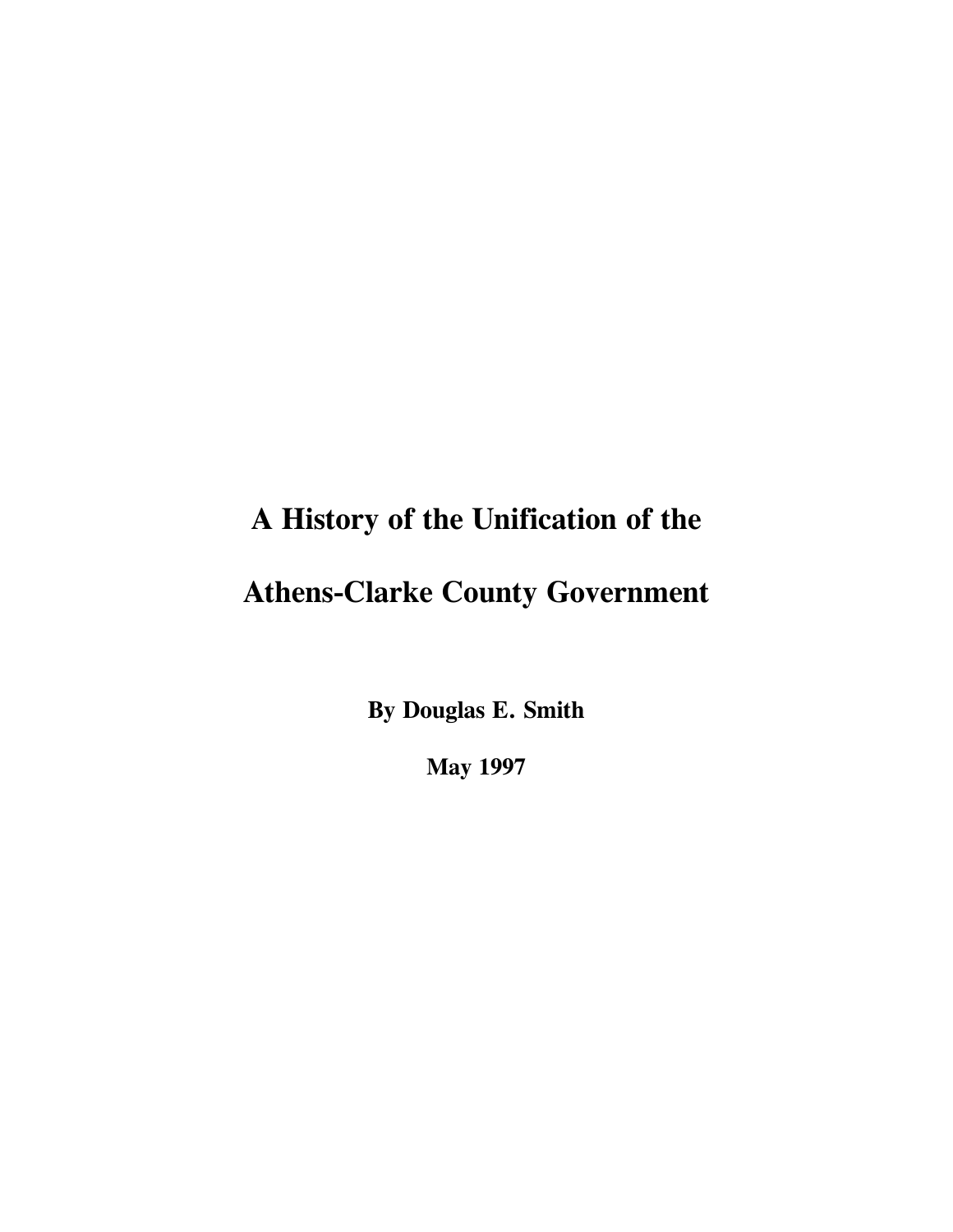## **Table of Contents**

| I.   |                                                          |  |
|------|----------------------------------------------------------|--|
| II.  |                                                          |  |
| III. |                                                          |  |
|      |                                                          |  |
|      |                                                          |  |
|      |                                                          |  |
|      |                                                          |  |
| IV.  |                                                          |  |
|      |                                                          |  |
|      |                                                          |  |
| V.   |                                                          |  |
| VI.  |                                                          |  |
|      | A. Lessons Learned: Forming a Charter31                  |  |
|      | <b>B.</b> Lessons Learned: Merging the Two Governments33 |  |
|      |                                                          |  |
|      | A. Legal Authorization for Consolidation in Georgia 35   |  |
|      |                                                          |  |
|      |                                                          |  |
|      |                                                          |  |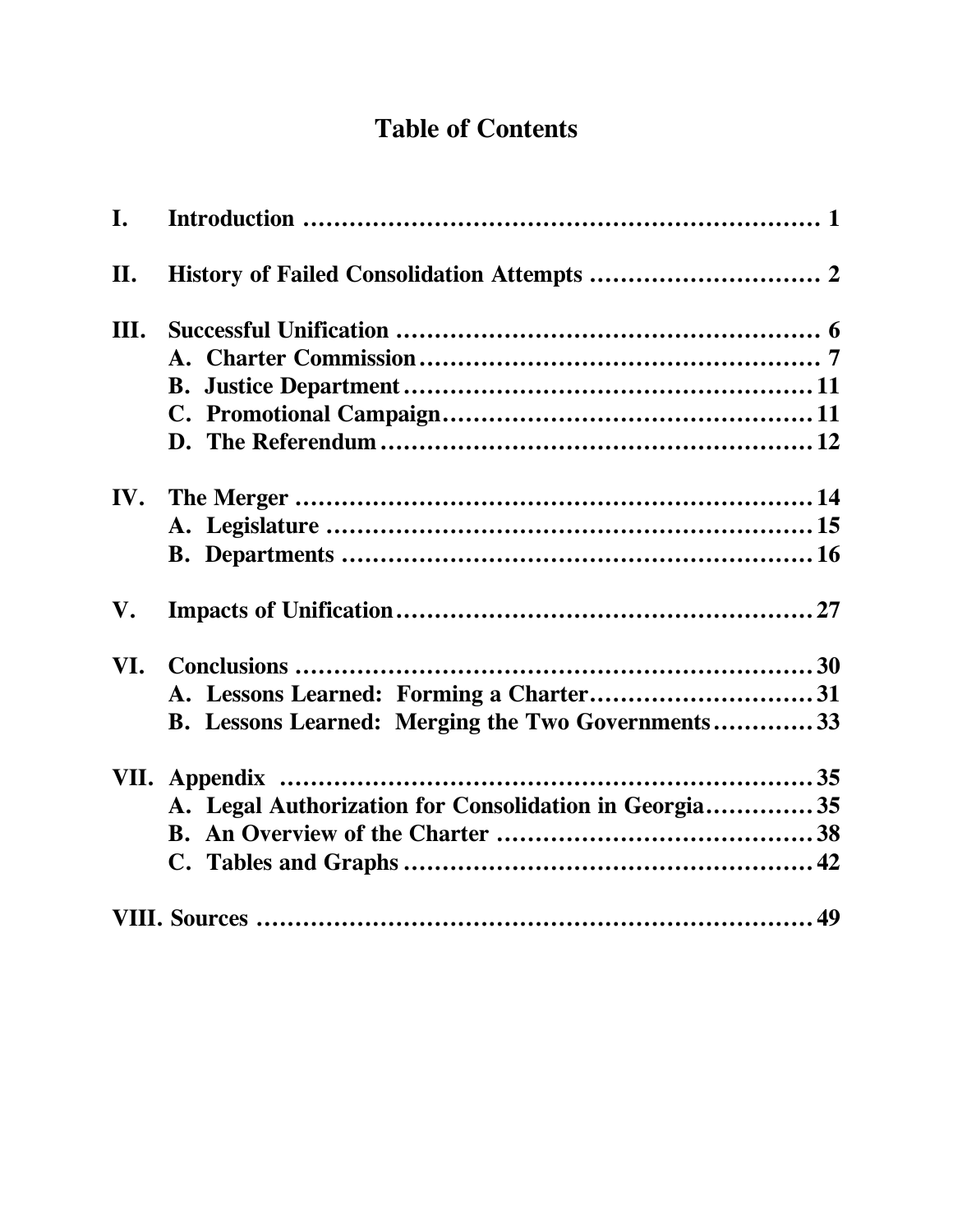#### **I. Introduction**

Local government costs and workloads have been increasing due to less financing and more mandates from the federal and state governments. Localities have been forced to find creative ways to lower costs while continuing to provide quality services to their citizens. One option available to local governments is city-county consolidation. Consolidation advocates state that it will help produce more efficient and effective government services and reduce bickering between governments at the local level (Durning, 1989). Twenty-nine consolidated city-county governments exist in the United States while many more cities and counties have service sharing provisions. In January of 1991, Athens-Clarke County became the second consolidated government in the state of Georgia. The Athens-Clarke County experience can provide valuable insight to other communities that are considering consolidation. This paper reviews the history of the failed consolidation attempts in Athens-Clarke County, the process that led to the successful consolidation, and the mechanics of merging the two governments. The paper concludes with a discussion of the impacts of consolidation and lessons that can be learned from the Athens-Clarke County consolidation. Much of the information in this paper was obtained through interviews with former and current elected officials, charter commission members, government staff, and other involved in the consolidation process in Athens-Clarke County.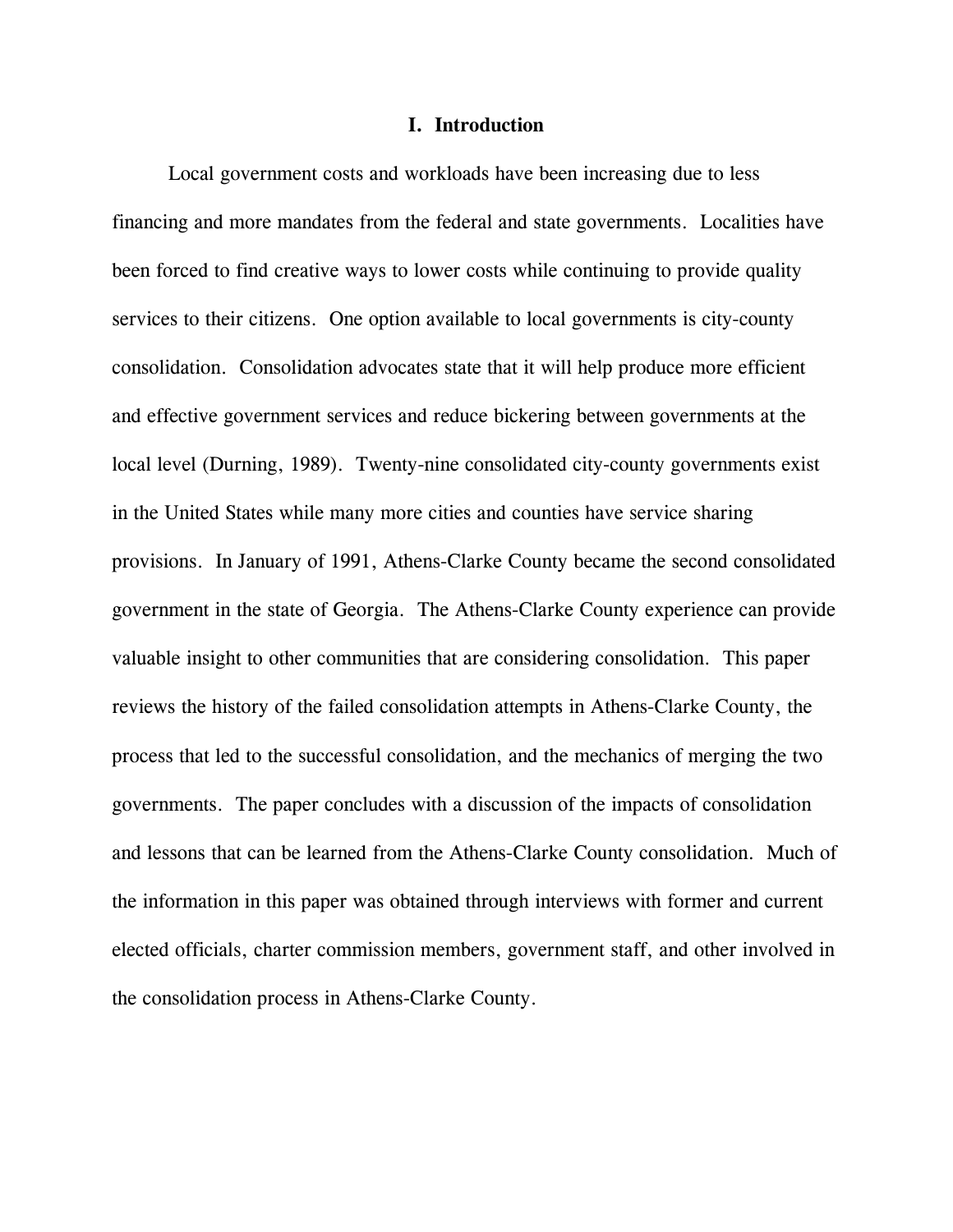#### **II. History of Failed Consolidation Attempts**

In 1955, the school systems of the city of Athens and Clarke County were consolidated. The first movement for consolidating the governments of Athens and Clarke County began in the mid-sixties. The voters of Athens-Clarke County passed a local constitutional amendment in 1966. The amendment authorized the Georgia General Assembly to create a charter commission to study consolidation and to draft a charter for an Athens-Clarke County consolidated government. In 1967, The General Assembly passed a local act that created the first Athens-Clarke County Charter Commission. The commission consisted of sixteen members with three appointed by the mayor, five by the City Council, and eight by the Clarke County Commission. However, no elected officials could be appointed to the charter commission (*Georgia Laws*, 1967).

A referendum was held on March 12, 1969 that required the passage of two separate counts. One count was conducted for the city of Athens and one for Clarke County (excluding Athens). The measure passed in the city with 59.8% support, but failed in the county with only 29.3% support (see Table 1, p. 43). Of the five precincts in the city, three voted for consolidation. In the county, none of the eight precincts voted for consolidation (see Table 2, p. 44). The need for urban services in the county was not yet strong enough for the county residents (outside of Athens) to support consolidation. A possible reason for the failure of the 1968 referendum was the lack of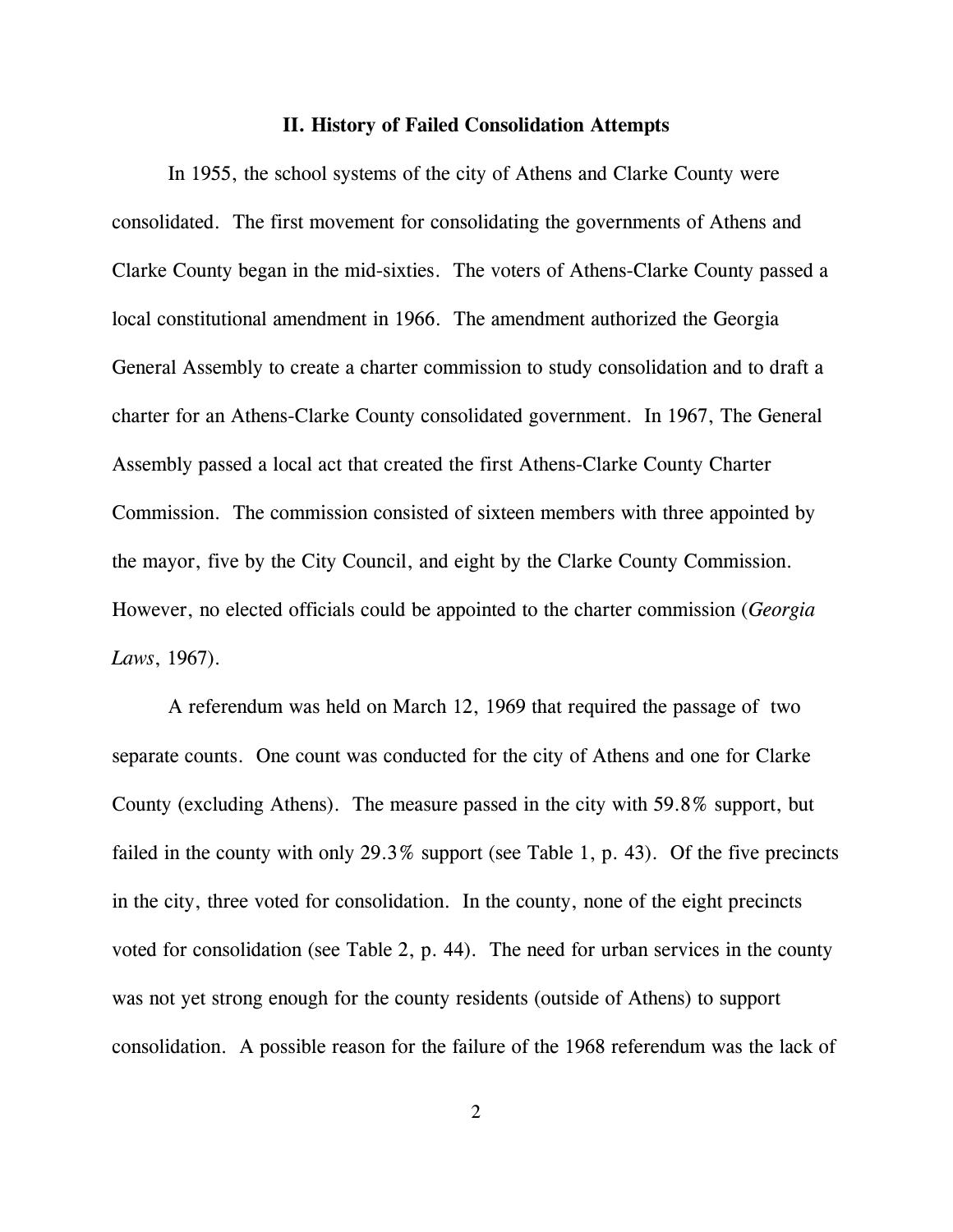an organized campaign to promote consolidation. Several last minute ads were run which opposed consolidation and may have impacted the referendum.

A second consolidation attempt began with the passage of another local act of the General Assembly in 1971. The 1966 local constitutional amendment authorized the 1971 local act. A sixteen-member charter commission was formed with three members appointed by the mayor, five by the City Council, and eight by the Clarke County Commission, but they could appoint no elected officials to the charter commission. The 1972 charter included provisions for an eleven-member commission (eight district representatives and three at-large representatives), an elected mayor to oversee the operations of governmental departments, and an appointed administrator to assist the mayor (*Georgia Laws*, 1971; Athens-Clarke County Charter Commission, 1972).

A referendum for consolidation was held on May 24, 1972. Again, the city residents passed consolidation while the county residents opposed it. The levels of support and opposition had changed, however. In the 1972 vote, the city voted 52% in favor of consolidation compared with 60% in the 1969 vote. However, the county vote was 42% in support of consolidation compared with about 30% support in 1969 (see Table 1, p. 43). An analysis of the precincts shows a similar pattern as the first referendum. In the city, two of the five districts voted for consolidation while in the county only one of the eight precincts supported consolidation (see Table 2, p. 44).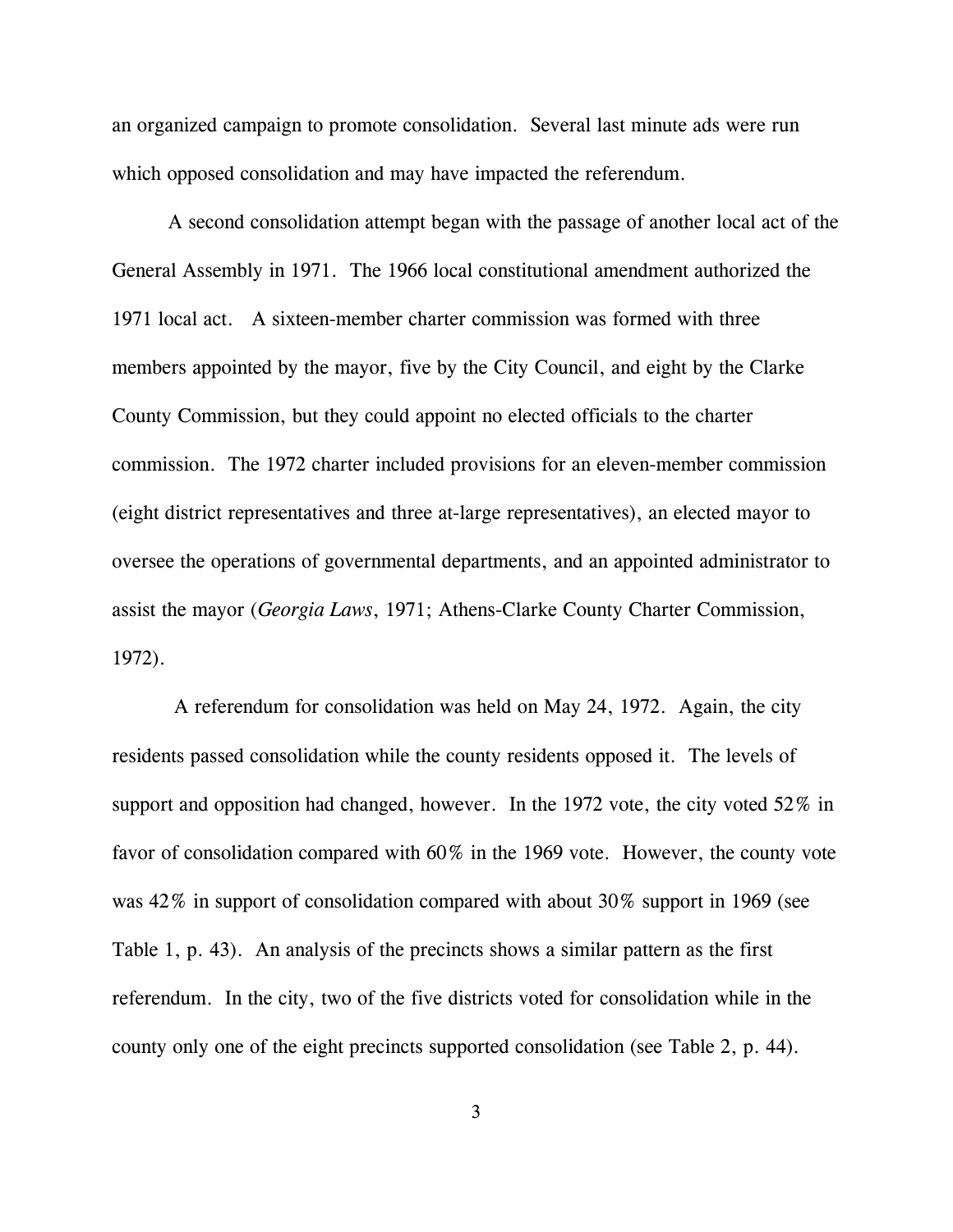Some change in support may be attributable to a shift in population from the city to the county. The population in the city had only grown by about 1,000 people since the previous vote while the unincorporated county population had grown by about 3,000 (see Table 3, p. 45). The county residents may have opposed consolidation because they thought their taxes would be increased in a consolidated government or because they felt that the city government would be taking over the county.

In 1981, the General Assembly established a third charter commission based on the 1966 constitutional amendment. The charter commission again consisted of sixteen members. This time, elected officials could serve on the charter commission, but they were not allowed to chair the charter commission committees. The charter commission was divided into the following committees and subcommittees: resource guidance, government organization and structure, budget and taxation, districting, public information, public services, transition, and charter drafting. Elected officials were not allowed to serve on the districting committee. The commission held five public meetings to obtain citizen input for the charter. The charter commission enlisted the help of a governmental consulting firm to aid in the charter writing process. The structure of the proposed legislative body was a ten-member commission (eight district representatives, two at-large representatives) and a chairperson (elected at-large). The chairperson was to preside at the meetings of the commission and could vote only in the case of a tie by the commission. The charter also included an elected county executive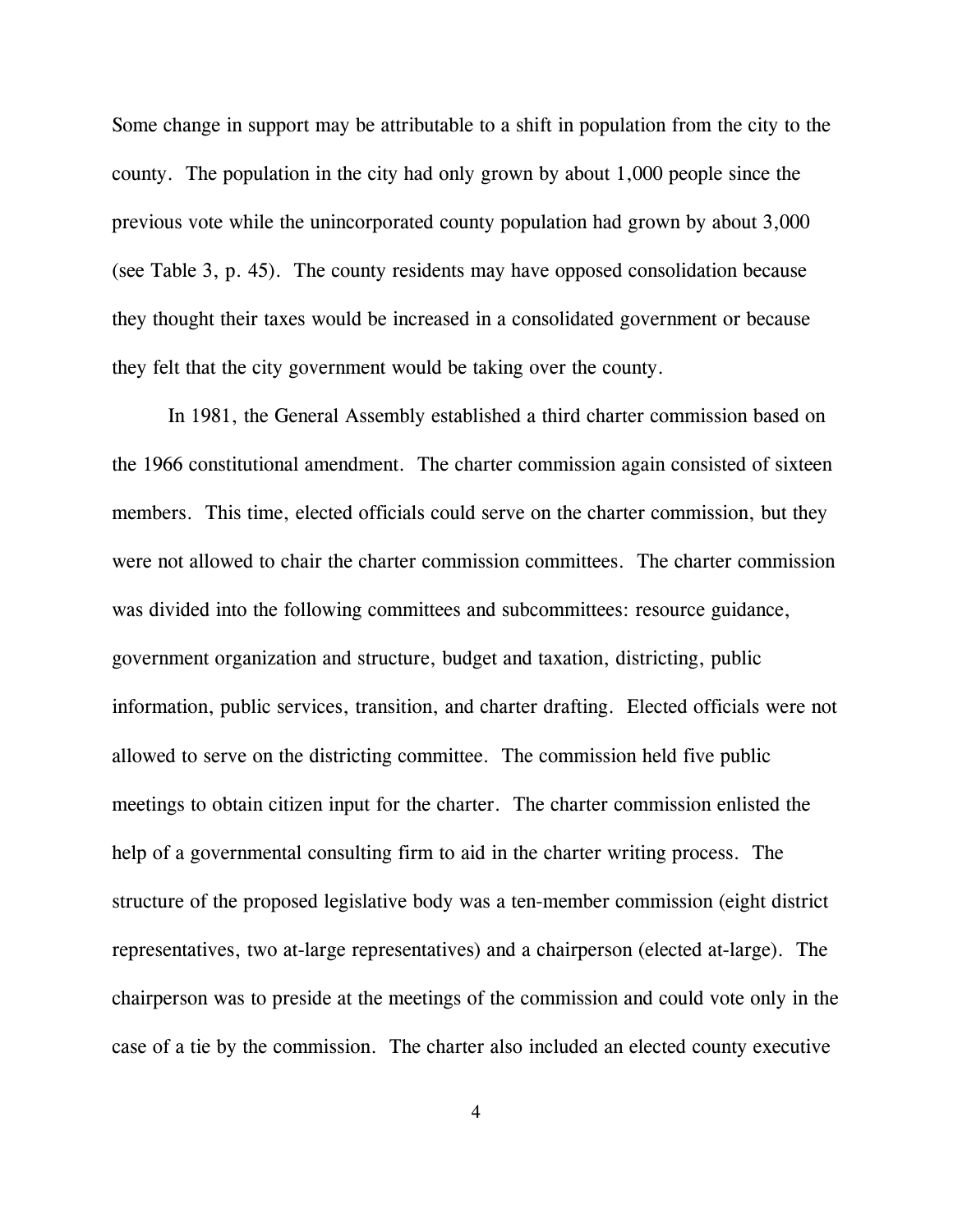to supervise and direct the daily operations of the various government departments. The county executive was to appoint a county administrator to assist in the management of the government=s operations. The charter was very detailed and included a budget for the proposed consolidated government *(Georgia Laws*, 1981; Athens-Clarke County Charter Commission, 1981).

 A referendum was held on February 16, 1982. Although support in the city and county had increased since the 1972 vote, the consolidation referendum failed again. While 55% of the city votes were for consolidation, only 45% of the county voters supported it (see Table 1, p. 43). Since the previous vote about ten years earlier, there had been some major changes in the distribution of population between the city and county. The population of the city had remained about the same while the population of the unincorporated county had grown by about 10,000 people (see Table 3, p. 45). An analysis of the 1982 vote by precinct highlights some interesting points. In the city, only two of the six precincts voted against consolidation. In the county, four of the seven precincts voted down consolidation (see Table 2, p. 44). Two of the county precincts expressed extremely high levels of opposition which was a major reason for the failure of the 1982 consolidation vote. One of these precincts covers Winterville, a small municipality in Clarke County (precinct 220, Table 2, p. 44). The Winterville residents may have opposed consolidation because they did not have an appointment to the charter commission. While they were involved in the public hearings, the lack of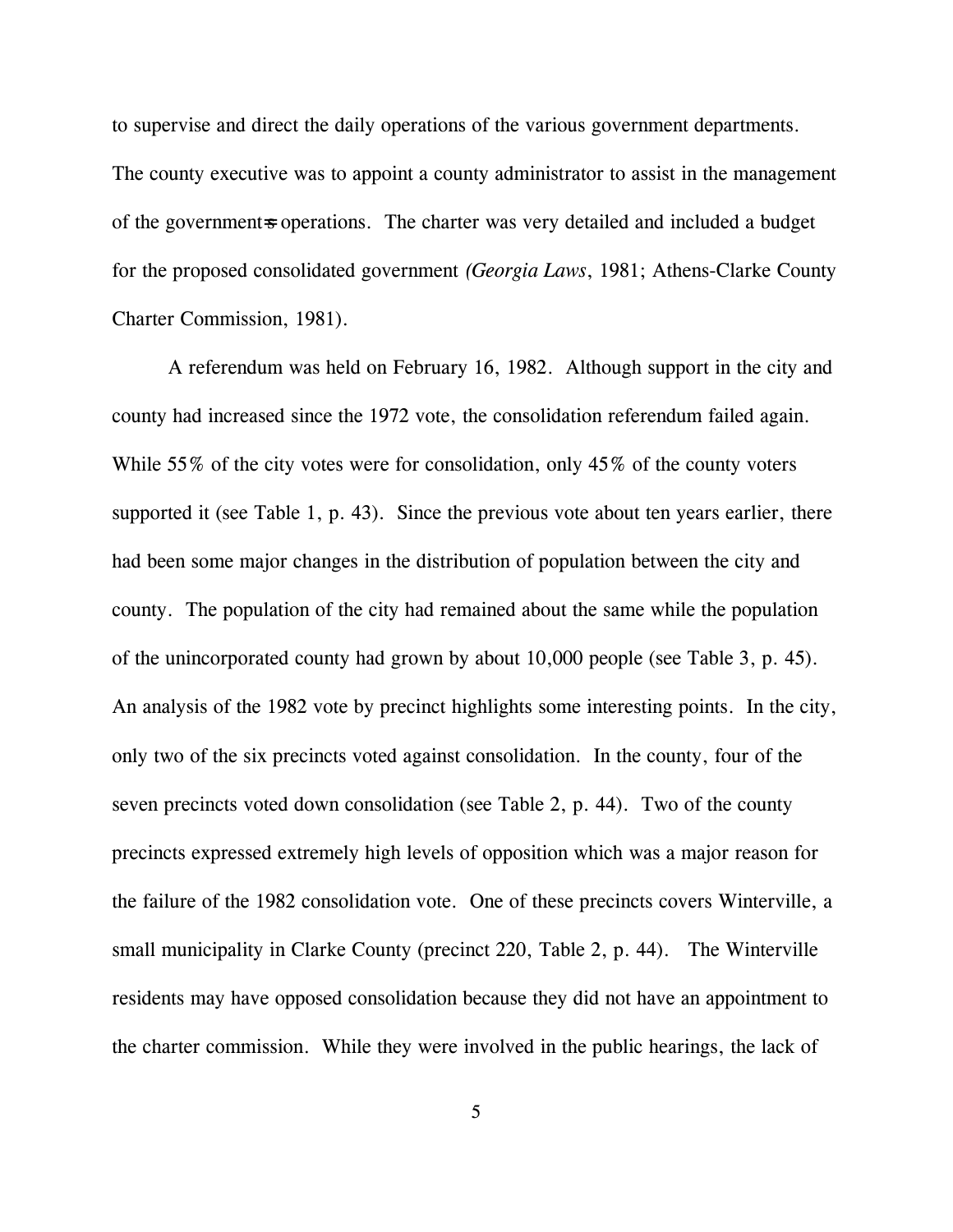representation on the commission may have been enough to keep them opposed to consolidation. Some other possible reasons for the failure of the 1982 referendum may have been opposition by many of the county commissioners and the lack of an active, grassroots educational campaign for consolidation.

#### **III. Successful Unification**

The successful unification grew out of the past failed attempts. Important changes had taken place over the course of the failed attempts. The county was becoming more urban as the population of the unincorporated county was beginning to increase. With more residents outside the city limits, more urban services were required. The city had a slowly decreasing population base. A large part of the property in the city is owned by the state-chartered University of Georgia and is therefore tax-exempt. Due to the decreasing population, the city had an even smaller tax base from which to draw revenues. Consolidation brought the prospect of a larger, joint tax base for providing more efficient services throughout the county.

Conflicts arose between the two governments over recreation services and water rates. The county parks program was oriented to environmental education with passive recreational programs while the city had a very successful active recreational program (Crider, 1993). The county contracted with the city to allow county residents (outside of Athens) to participate in the city recreation programs. There was a conflict over the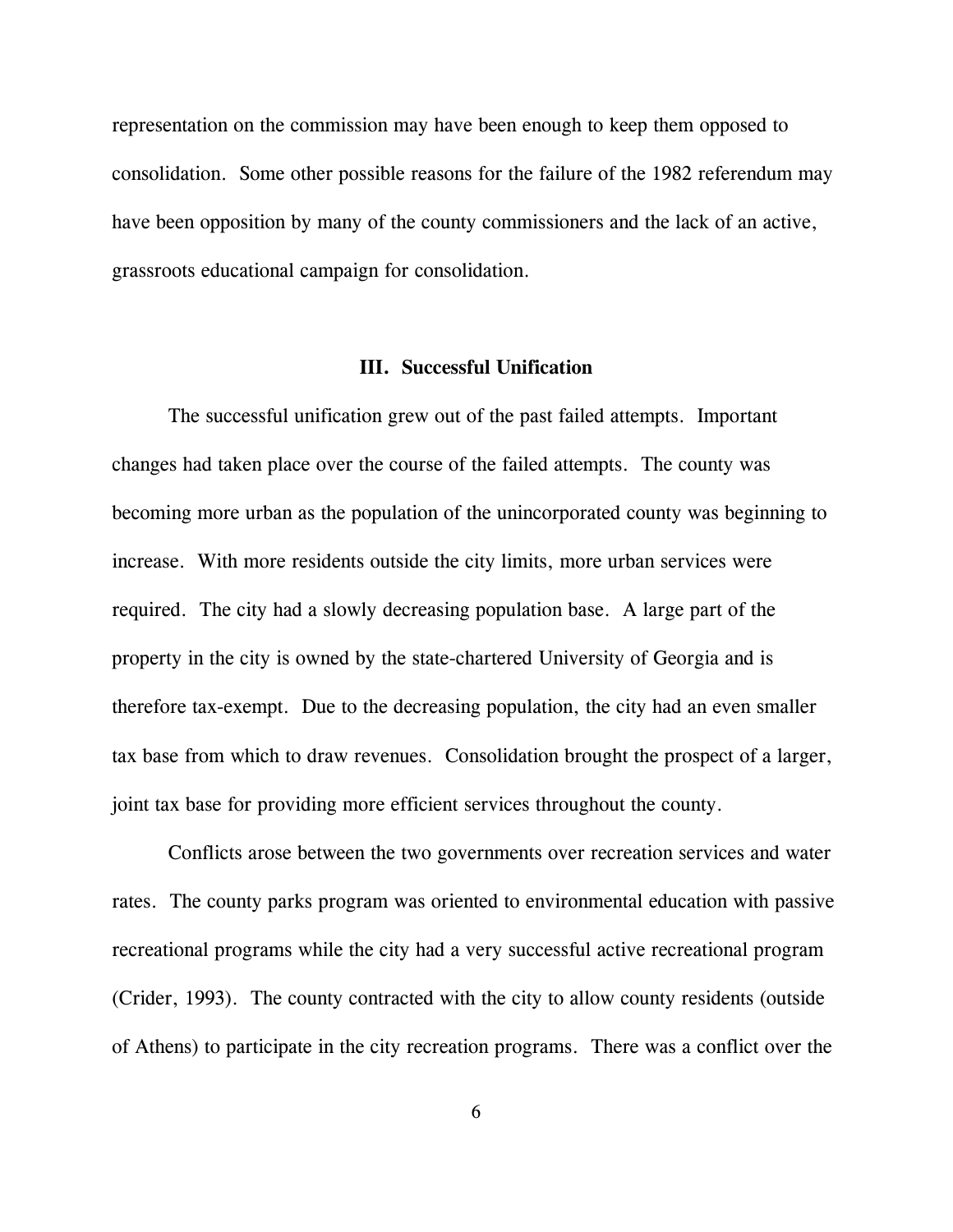amount the county should pay the city for this service. The county officials also felt that the city was not accurately keeping records of where this money was being spent. Eventually, the city improved its record keeping concerning the recreation fees.

There was also some conflict over the amount to be paid for water services. The county water rate was about two times higher than the city water rate. The reason for the higher rate in the county was the need to pay for the extension of water and sewer lines into the county. The water issue was very sensitive, and a group in the county sued a group in the city. These conflicts were emphasized by the media which helped turn people-s attention toward another attempt at consolidation.

#### **III. Successful Unification**

#### *A. Charter Commission*

A fourth movement for consolidation began in the late 1980's. In 1988, a citizen group entitled the Quality Growth Task Force formed to examine issues related to the future of Athens and Clarke County. This group formed an ad hoc committee entitled the Government Reorganization Committee to examine the issue of consolidation. In July of 1989, the committee held a meeting at the Holiday Inn in Athens to begin building support for a resolution to create a new charter commission. More than 300 citizens attended the meeting. The following day, both the city council and the county commission approved the resolution. The resolution established a fifteen-member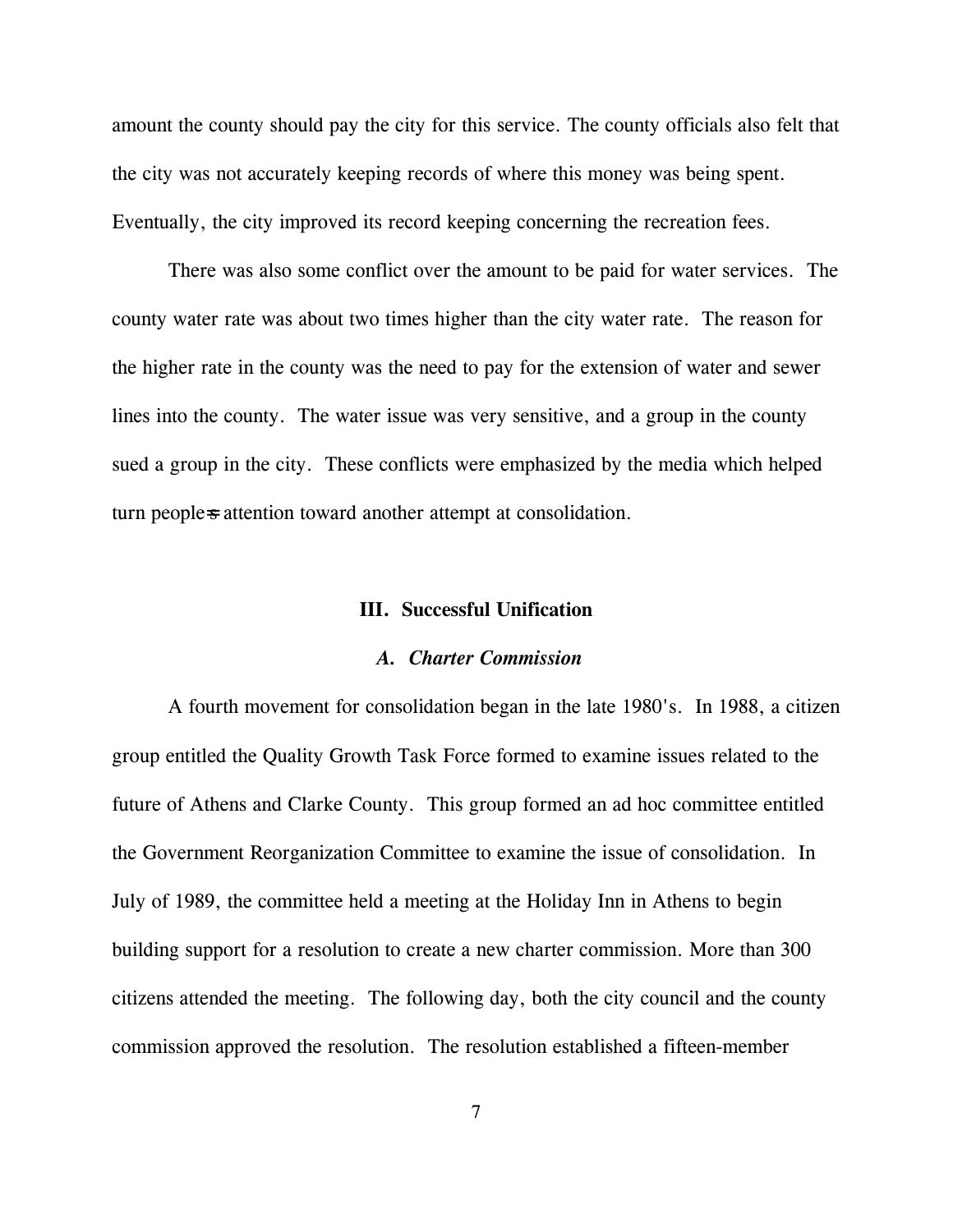commission. Five members were appointed by the citizen task force, five by the City Council, and five by the County Commission (*Athens Banner Herald*, July 11, 1989 & July 12, 1989). This was the first consolidation attempt in Athens and Clarke County that was proposed based on the amended Georgia Constitution (see Appendix A, p. 35 for a further description of the legal basis for consolidation).

There were several structural differences in the 1989 charter commission compared with the past attempts. No elected officials would be part of the fifteenmember charter commission. While some elected officials of the two governments felt that if was a mistake not to include them, they were encouraged to participate "exofficio.@ A second change was the use of the word "unification" rather than consolidation in order to place the failed consolidation attempts in the past. Another change was the voting structure for the referendum. Under the amended *Georgia Constitution*, one vote would be taken, but two counts would be done. The first count would be votes from the city of Athens, and the second count would be the votes from Clarke County including Athens. Both counts had to pass in order for unification to pass. In the previous referendums for consolidation, separate counts were taken for Athens and Clarke County (excluding Athens).

The charter commission obtained the support of two University of Georgia groups, the Carl Vinson Institute of Government (CVIOG) (for technical advice) and the Institute for Community and Area Development (ICAD) (for help in structuring the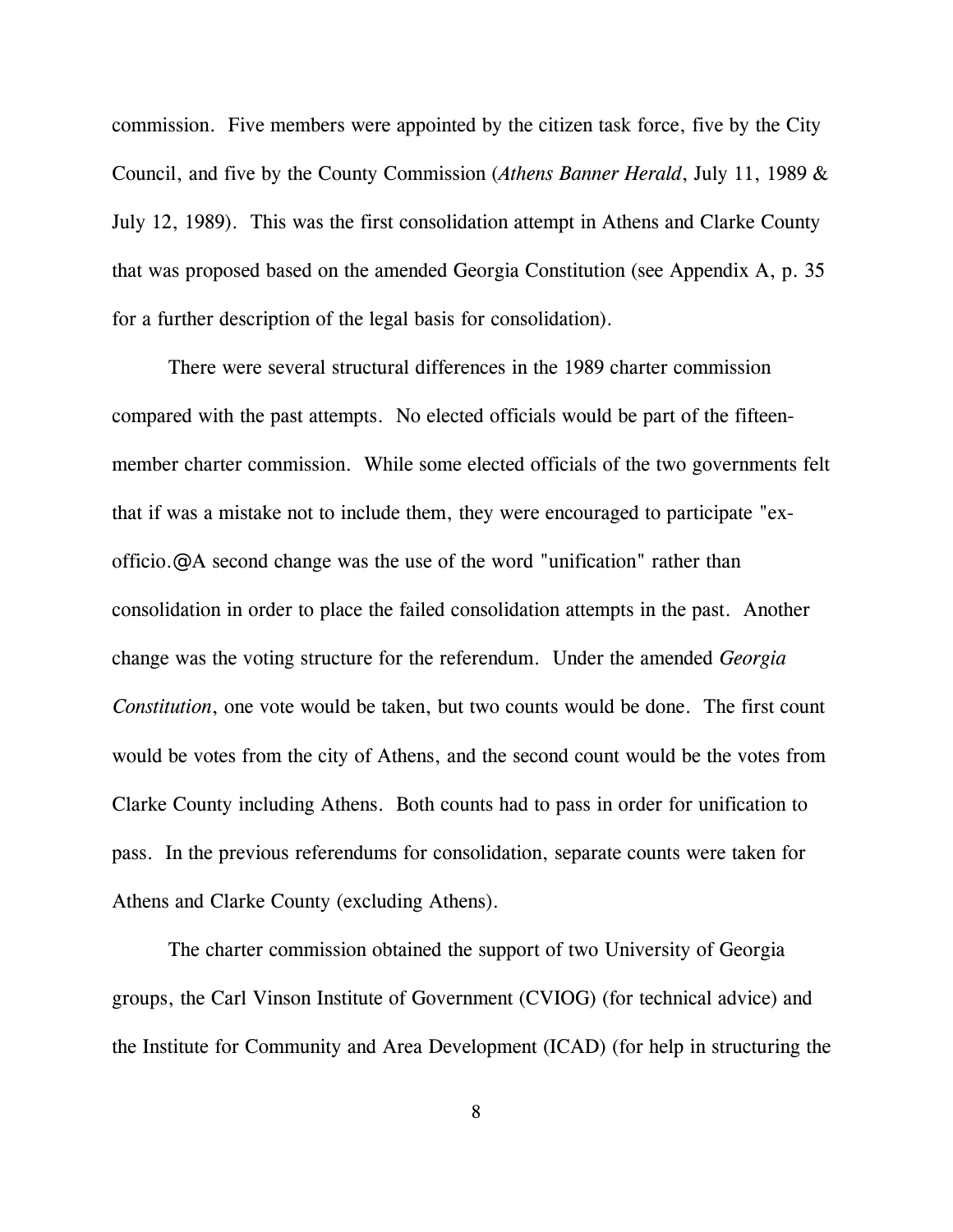meeting process). The services of these two institutions were provided to the charter commission at no charge. The commission reached several important decisions soon after it was formed. First, no voting would be done; every decision would be reached by consensus. Secondly, they would work to obtain citizen involvement. Finally, they would raise their own financial support; no tax money would be used.

Early in the charter process, the commission decided to hold a series of nine town meetings at various locations in the county. The purpose of these meetings was to present the general proposal for unification and to obtain public input. An effort was made to get Winterville involved in the process when one of the early town hall meetings was held there. Similar to the 1982 commission, however, Winterville did not have an appointment on the charter commission. Some issues raised by citizens in the meetings included adequate representation of African-Americans, the status of current services, and protection of current employees from losing their jobs in the proposed government.

For the charter writing process, the commission formed five issue works groups based on important issues raised during the town meetings. The groups were as follows: Form of Government, Services, Budget/Transition, Districts/Representation, and Winterville. Citizens were asked to volunteer for these groups in order to provide input for the commission to write the charter. The issue work groups, which included about 130 volunteers, met once a week for about a month. The commission also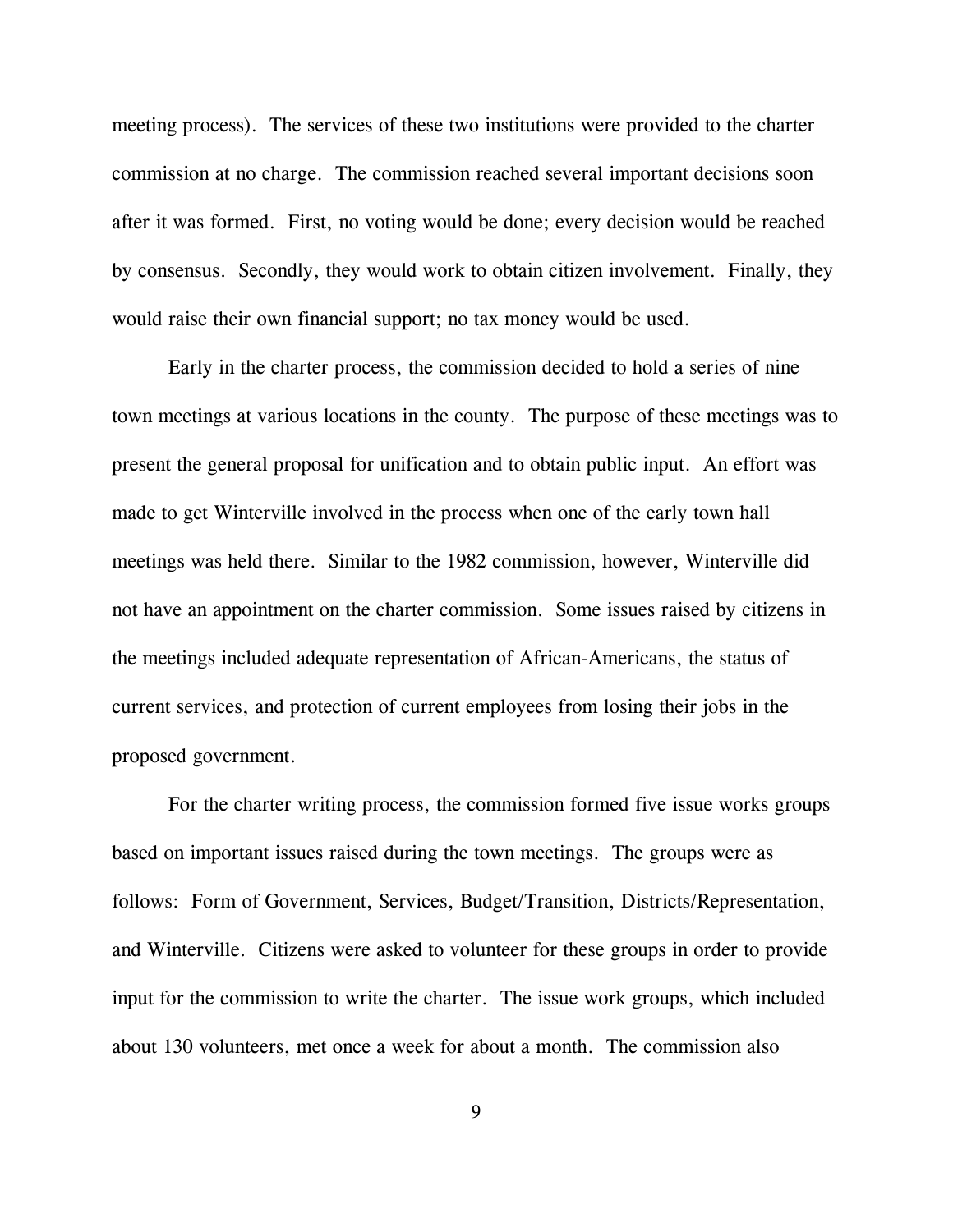encouraged other citizens to attend the issue work group meetings and to provide their input.

The charter commission reviewed the recommendations of the various issue work groups during a two-day retreat in late 1989. During the two-day period, they developed a draft charter. The draft charter was presented to the local elected officials of the city and county and to the local legislative delegation of the Georgia General Assembly. Some changes were made to the charter during several rounds of review by the local legislative delegation. Some local elected officials opposed the charter; they did not support various provisions such as the number of districts and the division of power between the mayor and manager (*Athens Banner-Herald*, January 12, 1990). However, the charter commission did not make any major changes at this stage in the charter writing process.

Finally, the charter was presented to the local legislative delegation in early 1990 for submission to the General Assembly. In order for the charter to move on to the General Assembly, three of the four house members representing Athens-Clarke County had to sign the bill along with the Senator for the area. After some last minute compromises among the legislators (which did not involve changes to the charter), the charter was approved and sent to the General Assembly where it was approved on March 1, 1990 (*Athens Daily News*, February 27, 1990).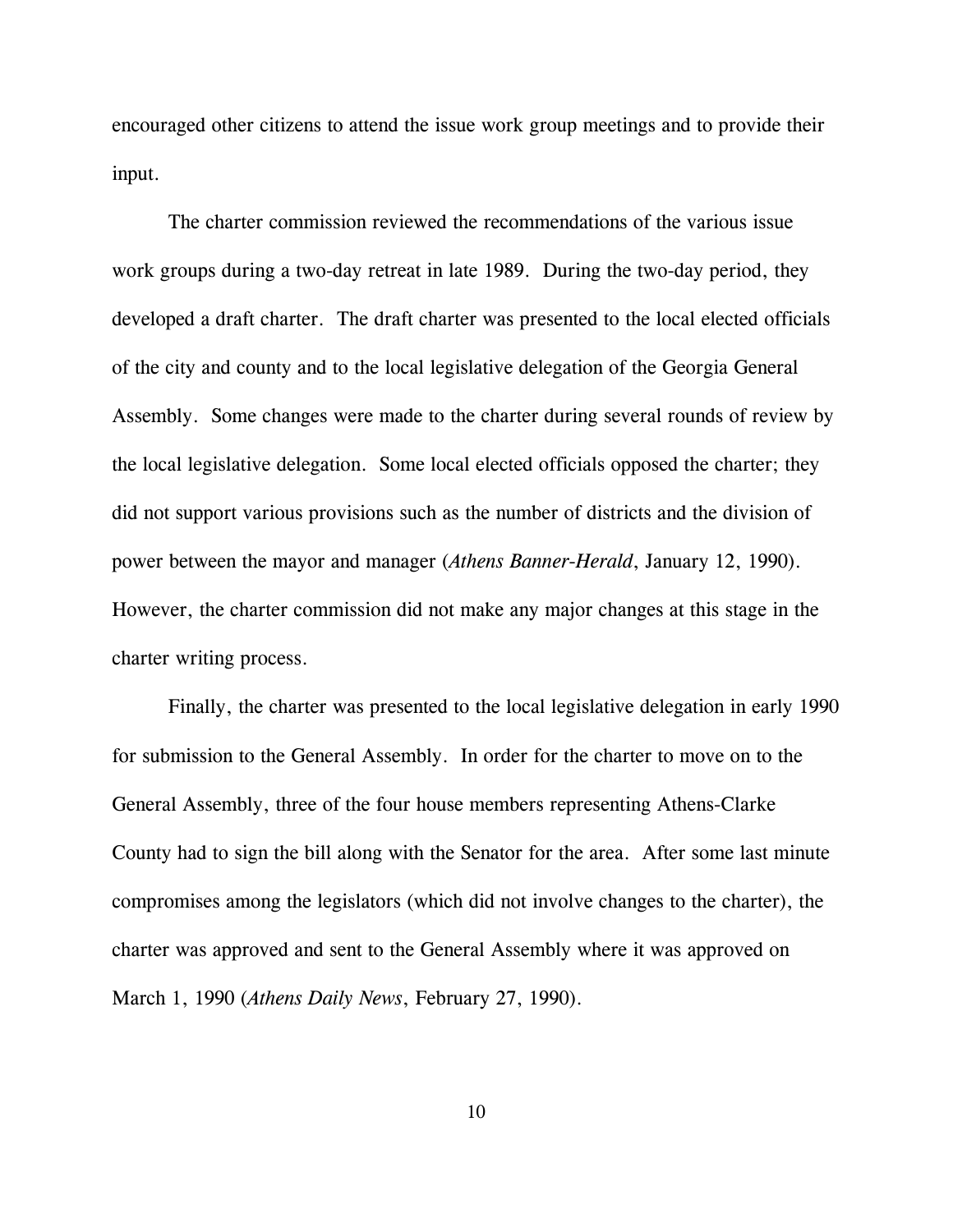#### **III. Successful Unification**

#### *B. Justice Department*

In order for the new districts involved in a consolidation to be legal, the U.S. Department of Justice must give pre-clearance. The Justice Department examines new districts to determine if they are equal in population, to ensure the one man/one voter rule, and to determine whether minority representation is increased or decreased. Approval from the Justice Department does not have to occur before a referendum for consolidation is held, but Justice pre-clearance is usually obtained first. The districting plan for the proposed Athens-Clarke County unification was presented to the Justice Department in March of 1990 and was cleared in late May of 1990.

#### **III. Successful Unification**

#### *C. Promotional Campaign*

A community-based promotional campaign played an important part in the successful unification. In the past, a limited amount of promotion was done before the referendums on consolidation. As discussed previously, public meetings formed the basis for the issue work groups that were used to write the charter. Wide involvement by citizens in these work groups was encouraged. This involvement allowed citizens to provide input into the actual writing of the charter. The charter commission, with support from other involved citizens, formed Citizens for a Unified Government. The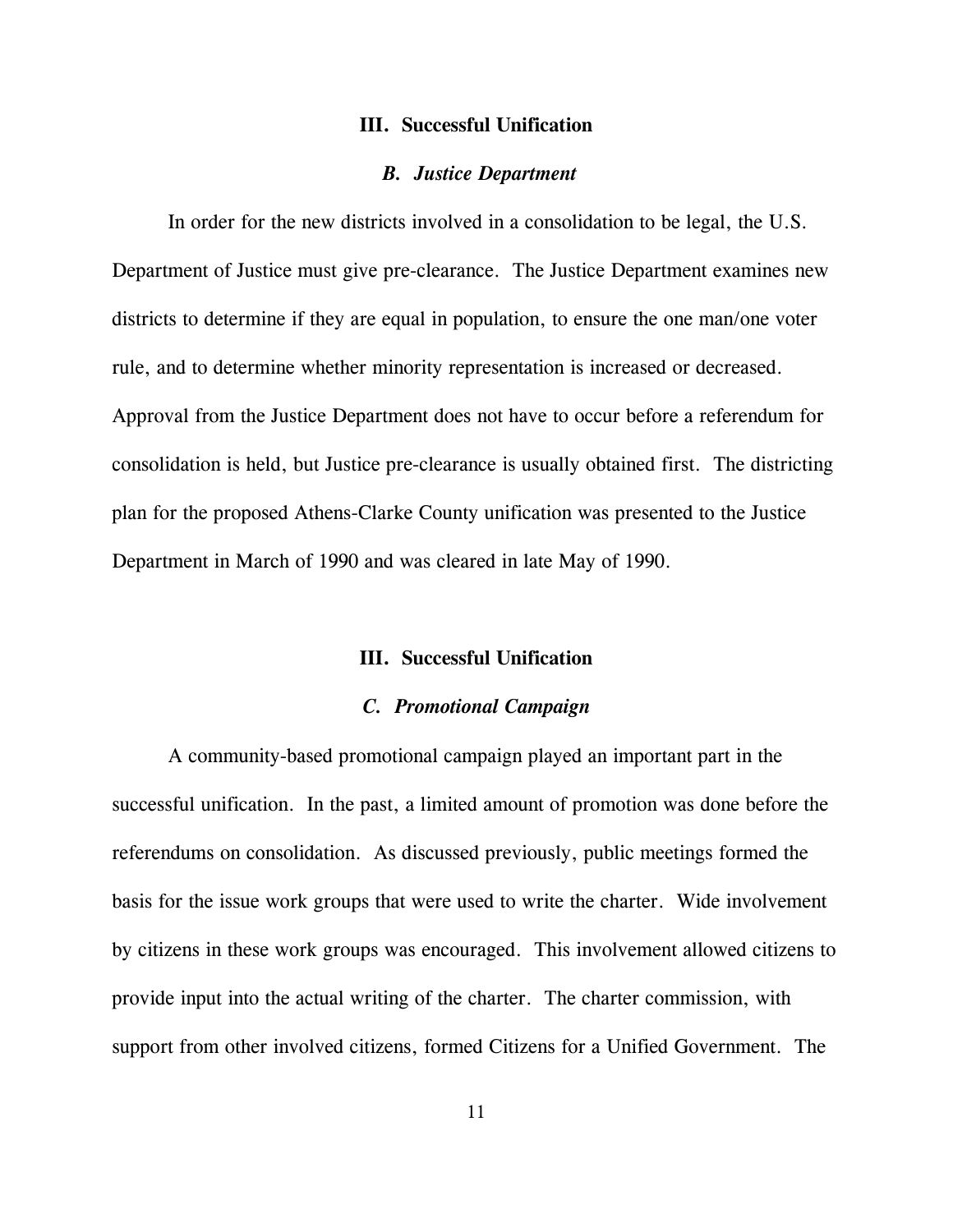group sought financial support from businesses and individuals throughout the county in order to promote unification. A public relations firm from Atlanta was employed to assist in the campaign, but how much impact they had is unclear. The educational campaign was a "grass roots" effort much like the campaign for writing the charter but with even more extensive involvement. The campaign included more town meetings for answering questions about unification and a speaker's bureau for addressing various groups in the community such as church and neighborhood groups. Other means for distributing information were contacting voters through printed materials and by telephone. Also, like an election campaign, standard newspaper and radio advertising and promotional signage was used. Finally, on the Saturday before the election, the group held a Unification Day. Local shopping centers were manned with volunteers to distribute information and answer questions on unification. More than 250 citizens assisted in the promotional work of Citizens for a Unified Government.

#### **III. Successful Unification**

#### *D. The Referendum*

The referendum for unification was held on August 7, 1990. Based on the amended *Georgia Constitution*, the revised voting rule was used which required two counts for passage of the referendum in Clarke County (see Appendix A, p. 35 for a further description). One count was required for the city of Athens, and one count was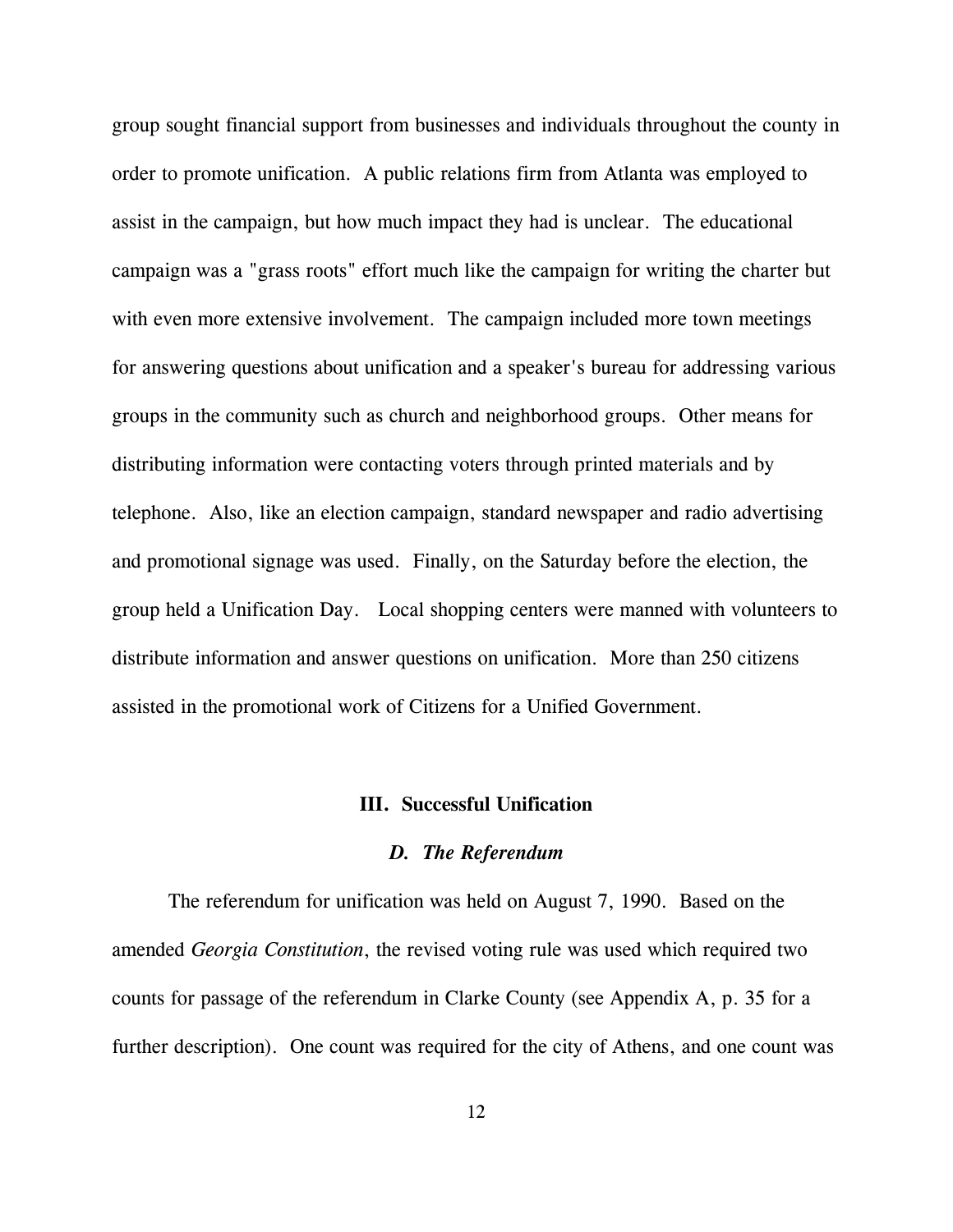required for the county as a whole including Athens. The city voted 58% in support of unification. The second count for the entire county was 59% in favor of unification. This time, unification would have passed even under the old method (separate city and county votes). If the new voting rule was used in the past three attempts, all three would have failed. They all would have passed the city vote, but would have failed in the county-wide vote (including Athens). The 1969 referendum would have failed by 283 votes, the 1972 referendum by 358 votes, and the 1982 referendum by only four votes (see Table 1, p 43). It was not the voting rule that made the difference in the successful attempt; the problem in the past had been obtaining county approval. In the successful attempt, the county (excluding Athens) passed the referendum by a 60% to 40% margin. The city population remained relatively stable over the four votes, while the population in the unincorporated county more than doubled (see Table 2, p. 44). The citizens in the county may have been more supportive of unification because they wanted to receive the benefits of some city services such as a lower water bill.

In 1990, only two of the seven precincts in the city were opposed to unification. All the other precincts showed high levels of support. The county showed support in all but three of the precincts for the 1990 vote. The Winterville precinct (220-A) again showed strong opposition although it was less than the 1982 vote. The other county precincts that voted in favor of unification overweighed the opposition precincts this time (see Table 3, p. 45). After the referendum was passed, the process of actually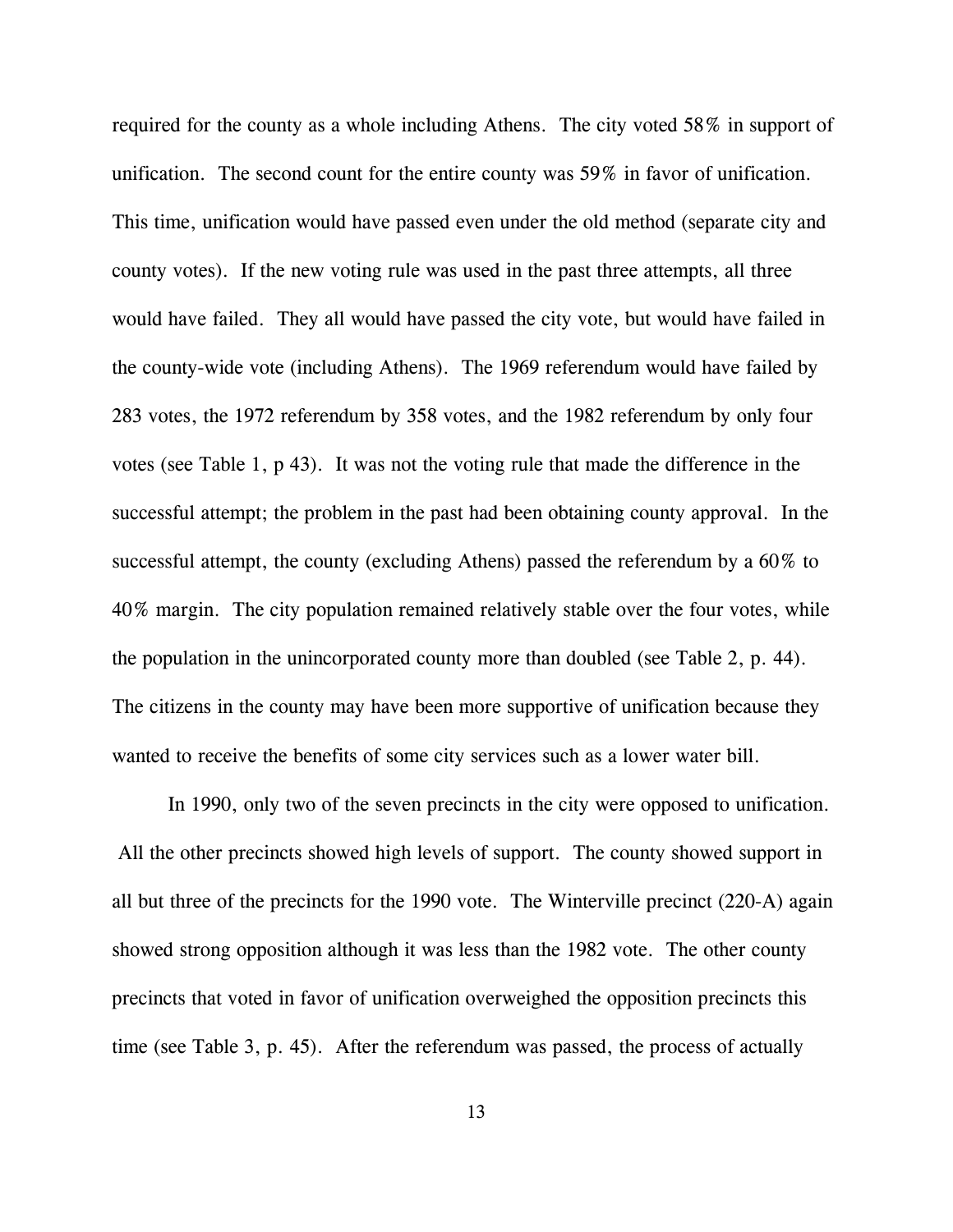merging services and departments began.

#### **IV. The Merger**

By mandate of the new charter, a transition team was formed after the passage of unification to identify issues that the two governments needed to resolve in order to unify. The charter required that the transition team consist of the city administrator, the county administrator, one appointee of the mayor of the City of Athens, one appointee of the chair of the Clarke County Board of Commissioners, two appointees of the mayor of Winterville, and three members of the charter commission (Athens-Clarke County Charter Commission, 1990). The transition team did not have decision-making authority for implementing their ideas, but was charged with collecting facts and providing alternatives for how to address important issues. The committee met from September to November of 1990. To gather data needed for their report, the commission received reports from the city and county departments. The final report from the transition team covered rate equalization for water services, personnel issues, budget policy, service districts, combining functions, and other issues (Athens-Clarke County Unification Transition Team, 1990).

The transition report was a good start, but hard work lay ahead in forming a new legislative body and combining the departments of the two governments.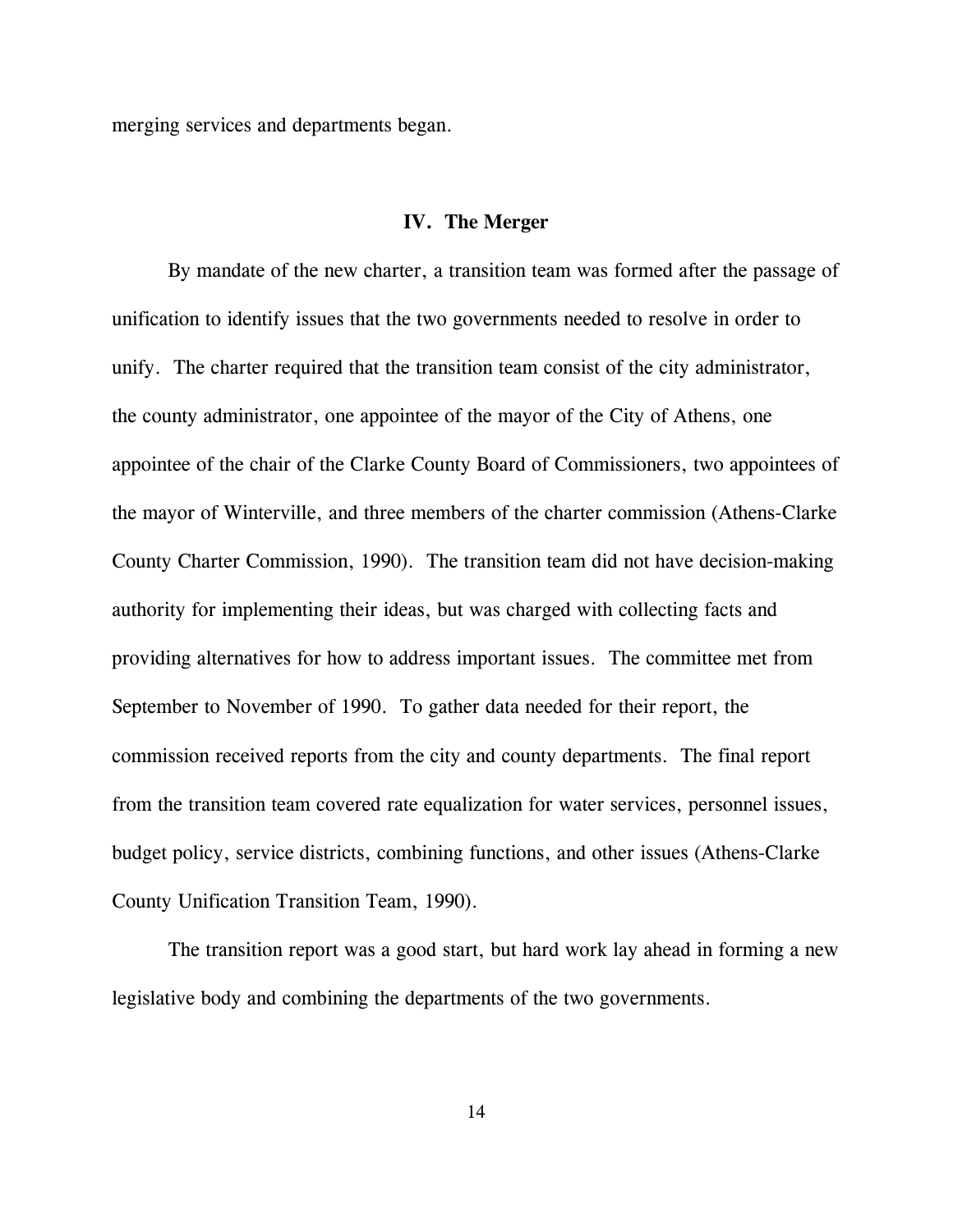#### **IV. The Merger**

#### *A. Legislature*

Forming a new legislative body was difficult. The form mandated by the charter was a compromise between the ten-member city council and strong-mayor structure and the five-member county commission structure. The new form was a hybrid with a tenmember commission and a Chief Elected Officer (or the equivalent of a weak-mayor). The new commission faced some serious challenges. No one really knew how the new system would work because the traditions of operating the former two governments were gone. Most of the new commissioners had not served in elected offices. They were not accustomed to working together in an elected body, and they were unsure how the new commission should operate. The commissioners did not really trust each other. They were reluctant to relinquish control by creating standing committees because they lacked trust in the Chief Elected Officer who, by charter, possessed sole committeeappointing power. Therefore, the commission began, and has continued to operate, as a committee of the whole. The entire commission reviews everything that comes before them, which has led to more preparatory meetings and longer decision-making meetings.

Many ordinance issues were very difficult to reconcile. The commission reviewed every ordinance of the former two governments to determine how to apply it to the new government. Some intense public debate was involved on issues such as the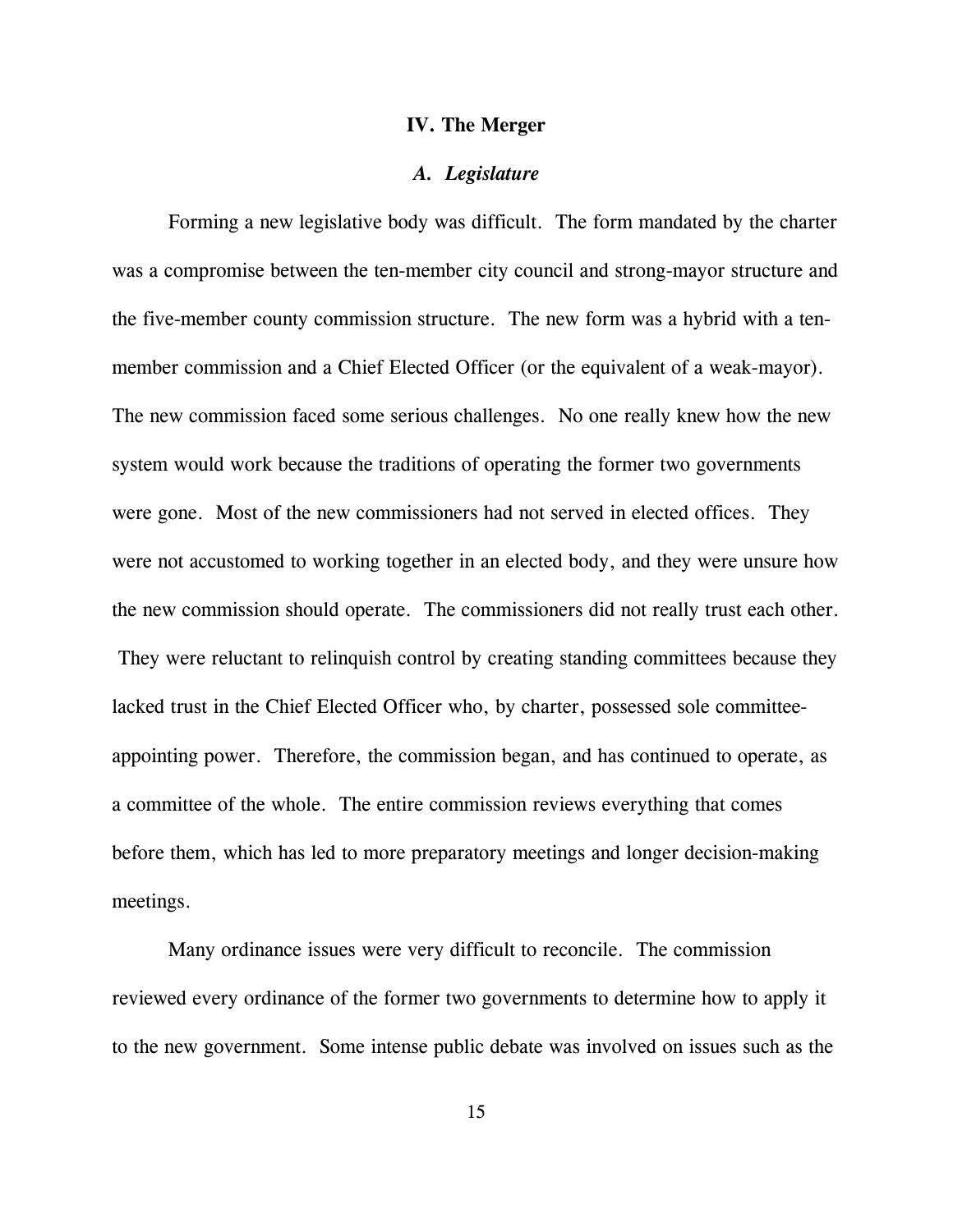sign ordinance. Each of the former governments had resolved these types of ordinances, but they were reopened for public debate. It took the commission about two years to reconcile the ordinances.

Forming the new legislative body was not easy, and it took time for the new elected officials to learn their roles. After the ordinance review, they began to settle into their new positions and function more smoothly.

#### **IV. The Merger**

#### *B. Departments*

The Unified Government combined eight county departments, ten city departments, and three departments that already served both former governments into seventeen departments (see Table 4, p. 46 for a list of former city, former county, and unified departments) In discussing the consolidation of departments, the following ones will be reviewed: personnel, police, finance, and other departments.

#### **Personnel**

The Personnel Department was one of the most difficult to unify. Two dissimilar pay systems had to be combined. Several charter restrictions placed limits on how the new personnel system would operate. The charter mandated that employees from the two former governments be given jobs as similar in nature as possible to their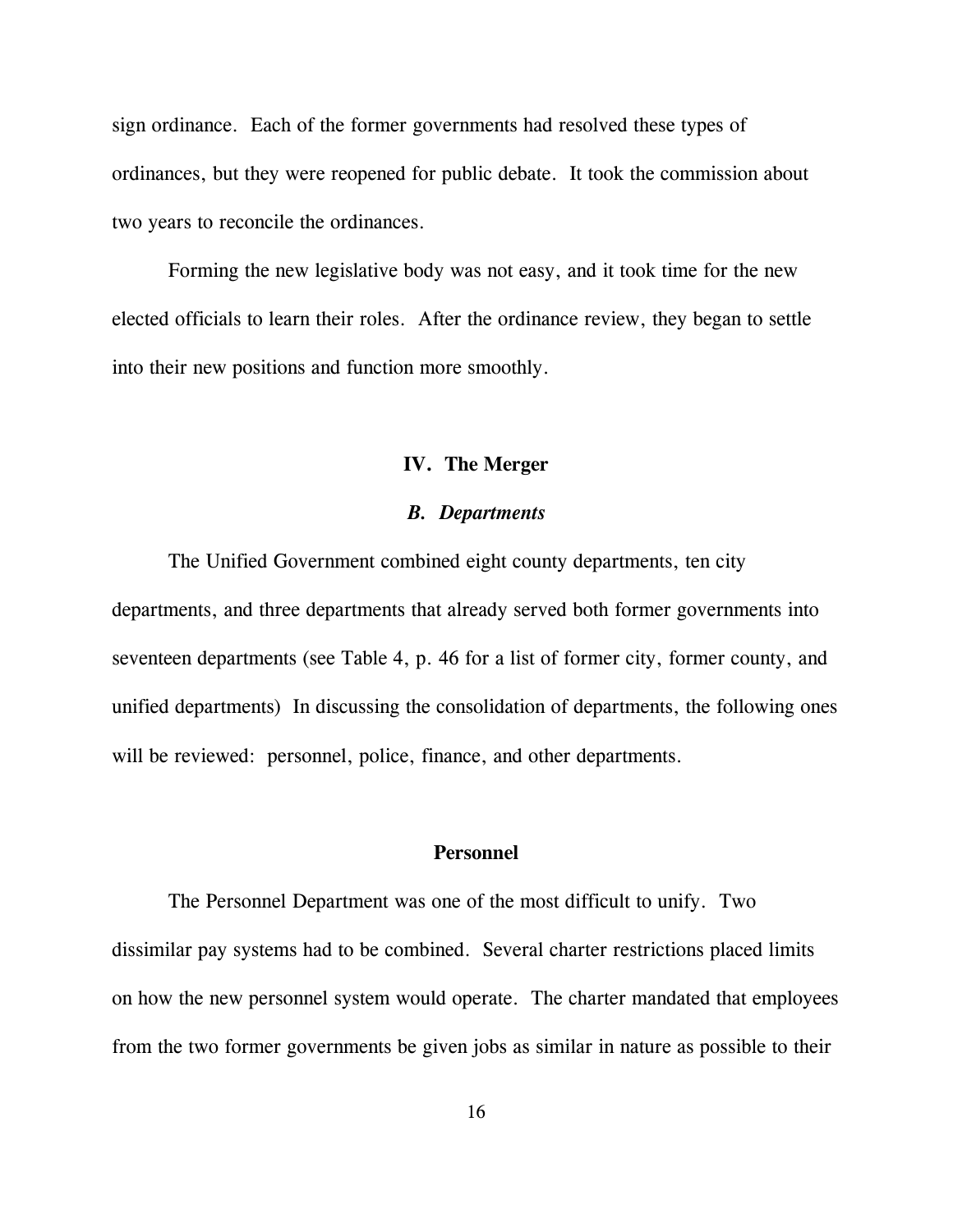old ones. Positions would be removed by reassignment and attrition and not by termination. The charter also stated that full-time employees would not suffer losses in compensation or benefits due to unification. The charter further required that a plan to equalize salaries (for employees with the same functions) be in place by the end of the first year of unification. By the end of the fourth year, the equalization was to be complete.

Prior to unification, a step was taken to correct the differences in the pay periods of the two governments. The two former governments had bi-weekly payrolls which were paid on opposite Fridays. Before unification, the two payrolls were moved to the same Friday. The city also had a weekly payroll which was continued until February of 1992. When the weekly payroll was terminated, budget management classes and a credit union plan were offered to employees to help them adjust to the bi-weekly payroll. The two actual personnel systems (rules, regulations, and policies) were unified in July of 1991 when the first Unified Government budget went into effect (fiscal year 1992).

The pay plans of the former city and county were extremely different. The city system gave a pay increase to the base salary that moved employees out on the pay scale. The city also had a merit bonus system in place. The county, however, gave cost of living increases that moved employees up on the pay scale and kept most of the county employees compacted on one end. The differences in the systems resulted in a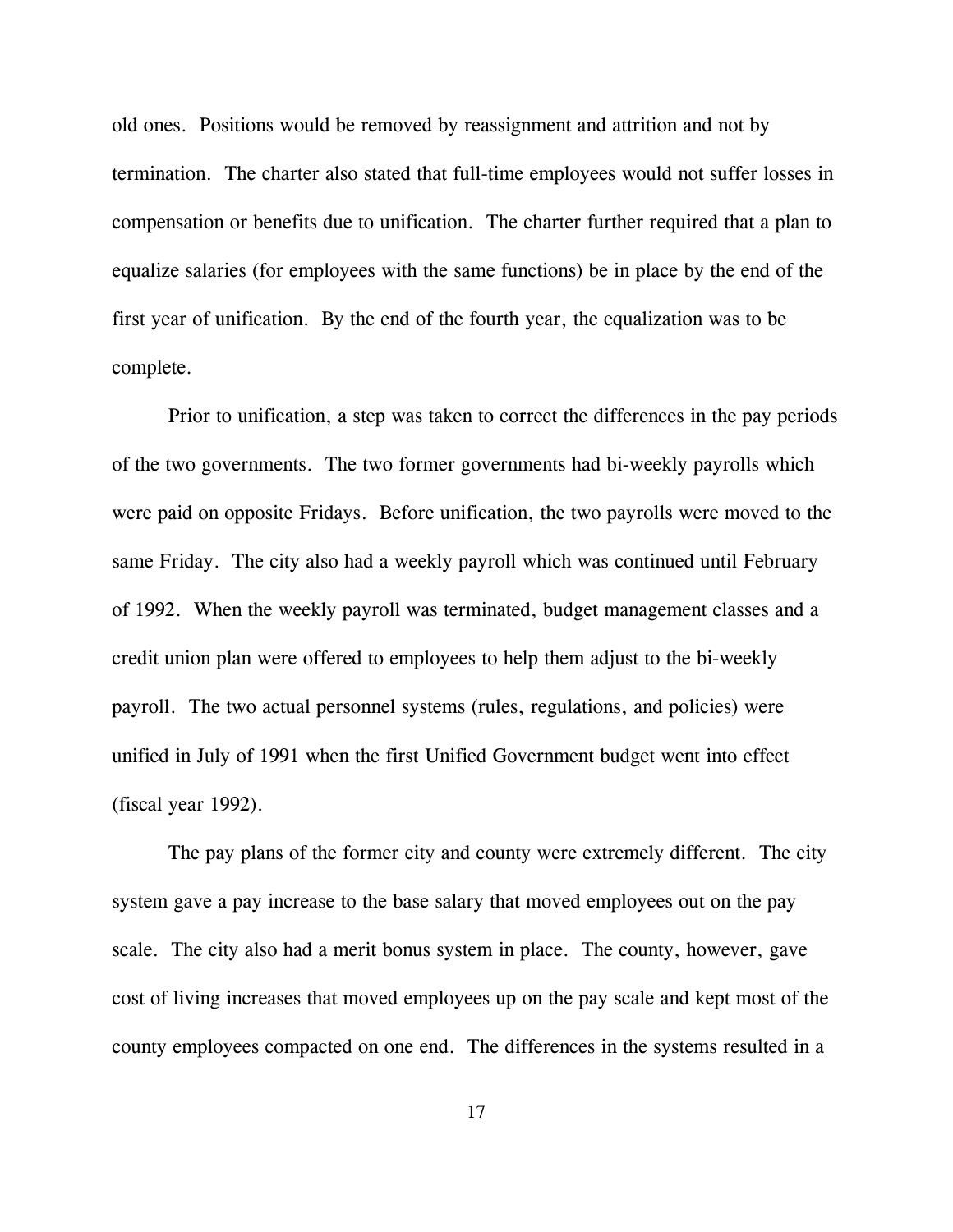higher entry-level pay rate for county workers compared to city workers and a higher rate a pay for tenured city workers compared to county workers (Condrey, 1994). Thus, it was determined that a new classification plan was needed to reconcile the differences in the pay systems.

In July of 1991, the new Unified Government began operations with a unified budget. Employees of both of the former governments received a 4% cost of living increase in July of 1991. The Institute of Government began work on a new classification plan in 1991, and the plan went into effect in January of 1993 with a continuing annual payroll cost of about \$1,080,000. The study was done to place the entire government on the same classification system and to establish job descriptions for all positions in the new government. This study helped correct the differences in pay among short-term employees. Short-term employees from the former city had their pay raised to or near to the level of the former city employees. However, for new hires, the city entry-level rate was used to prevent new, entry-level employees from starting with higher salaries than current employees.

In January of 1994, a pay study was implemented to help correct some large differences in pay among long-term employees. The payroll costs resulting from this study were about \$400,000 for the first half-year of the plan and about \$700,000 for each following year. The study was based on years of service in the organization rather than years in a particular pay grade. Detailed information on time in grade was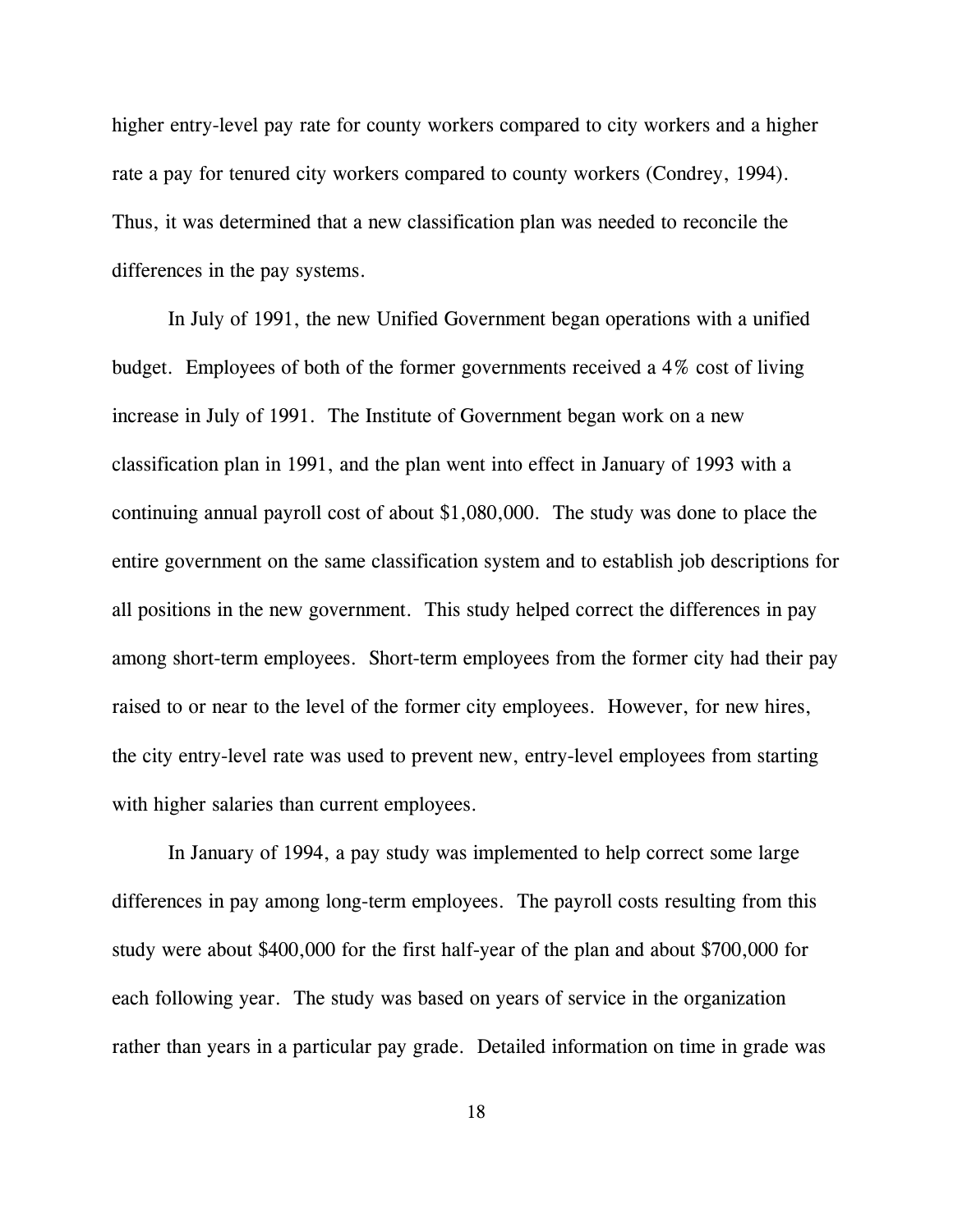not available. Based on years of service, those that were below the pay line were brought up to the line while those that were above the line received no change in pay. In August of 1994, all employees were given a 2.5% one-time bonus. This was the first raise since the 1991 4% raise for some employees.

A final classification and compensation study was implemented in July of 1995. Some government staff questioned the need for a second classification study after unification. The new system resulted in a large number of appeals by employees compared to a relatively small number of appeals after the 1993 classification. The annual expenses associated with this study are about \$3.2 million. In July of 1996, employees received a 2% market adjustment to their salaries and up to 2% more as a longevity increase. The Unified Government plans to implement a performance-based pay system in the near future.

 Consolidation of benefits was much easier than combining the two salary systems. The new Personnel Department compared the city and county benefit packages and took the best from each one. For example, the city had a lower health insurance deductible; therefore, all employees in the Unified Government received the lower deductible. Annual benefit costs to the Unified Government did increase, but the overall rate for the new benefits plan was better than what the separate government would have paid for a similar plan due to the increased number of employees (Condrey, 1994; Selden, 1994).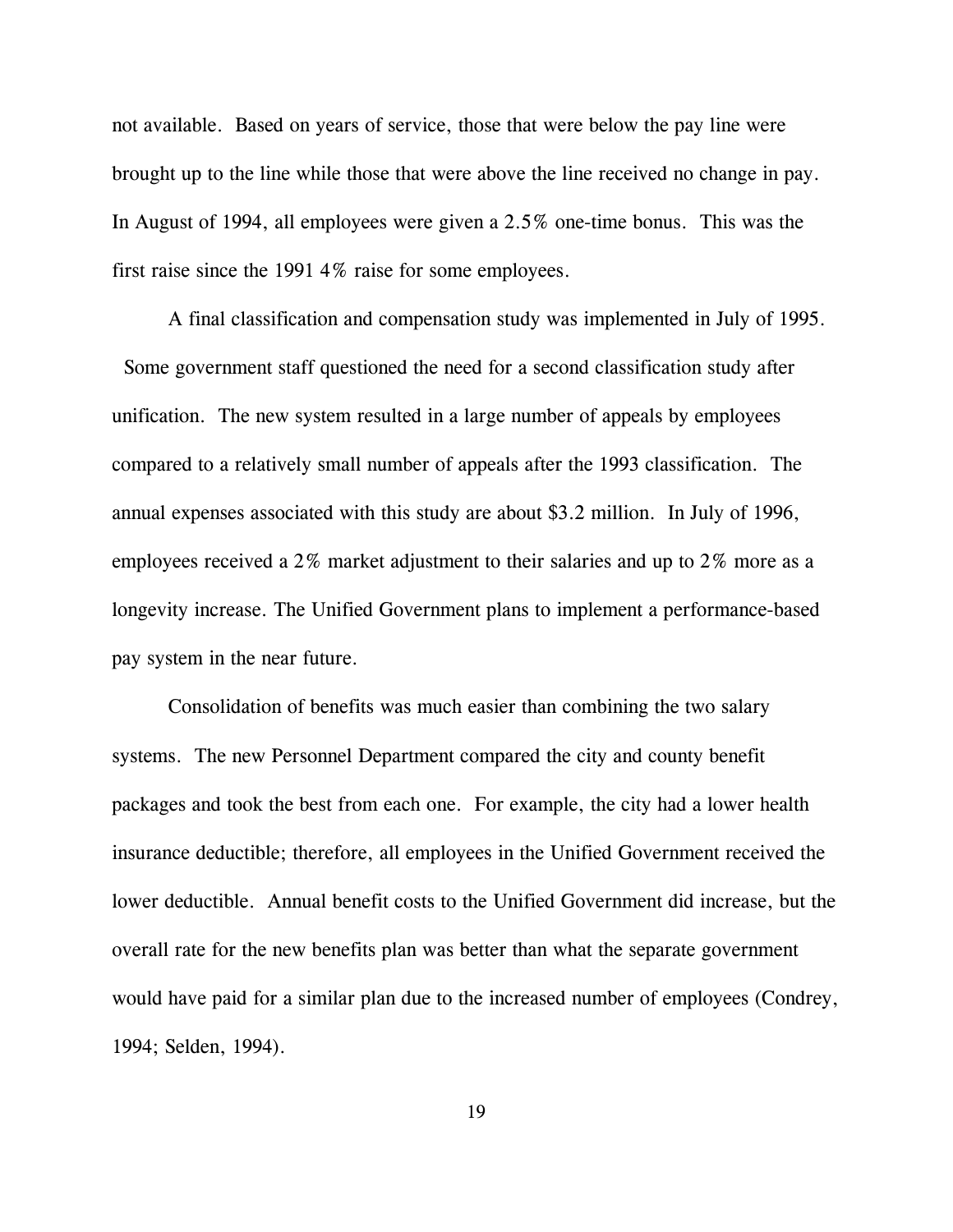The Personnel Department was difficult to unify due to the charter mandates on resolving compensation differences and the problems in trying to unify two dissimilar pay systems. It was difficult for the Unified Government to adjust salaries immediately after unification due to the recession occurring at the time. The charter limited the amount of the first unified budget to the amount of the combined budgets of the former governments plus inflation. This restriction also made it difficult to address salary concerns quickly. The charter also placed restrictions on removing employees which hampered possible cost savings. Employee morale suffered due to the length of time required to work through the differences in the two former pay plans. Some employees did not receive raises between the 1991 4% increase and the 1994 2.5% increase. Both city and county employees were accustomed to receiving some type of increase each year. Fortunately, most of the salary equalization issues have been resolved. The appeals process from the final classification and pay system was completed in June of 1996. Although some employees are not pleased with the results of the last classification plan, unification of the salary systems is now complete.

#### **Finance**

The charter mandated that the two governments operate as separate fiscal entities from January 1991 to June 30, 1991 and then begin operations as a Unified Government at the start of a new fiscal year. This provision gave the Finance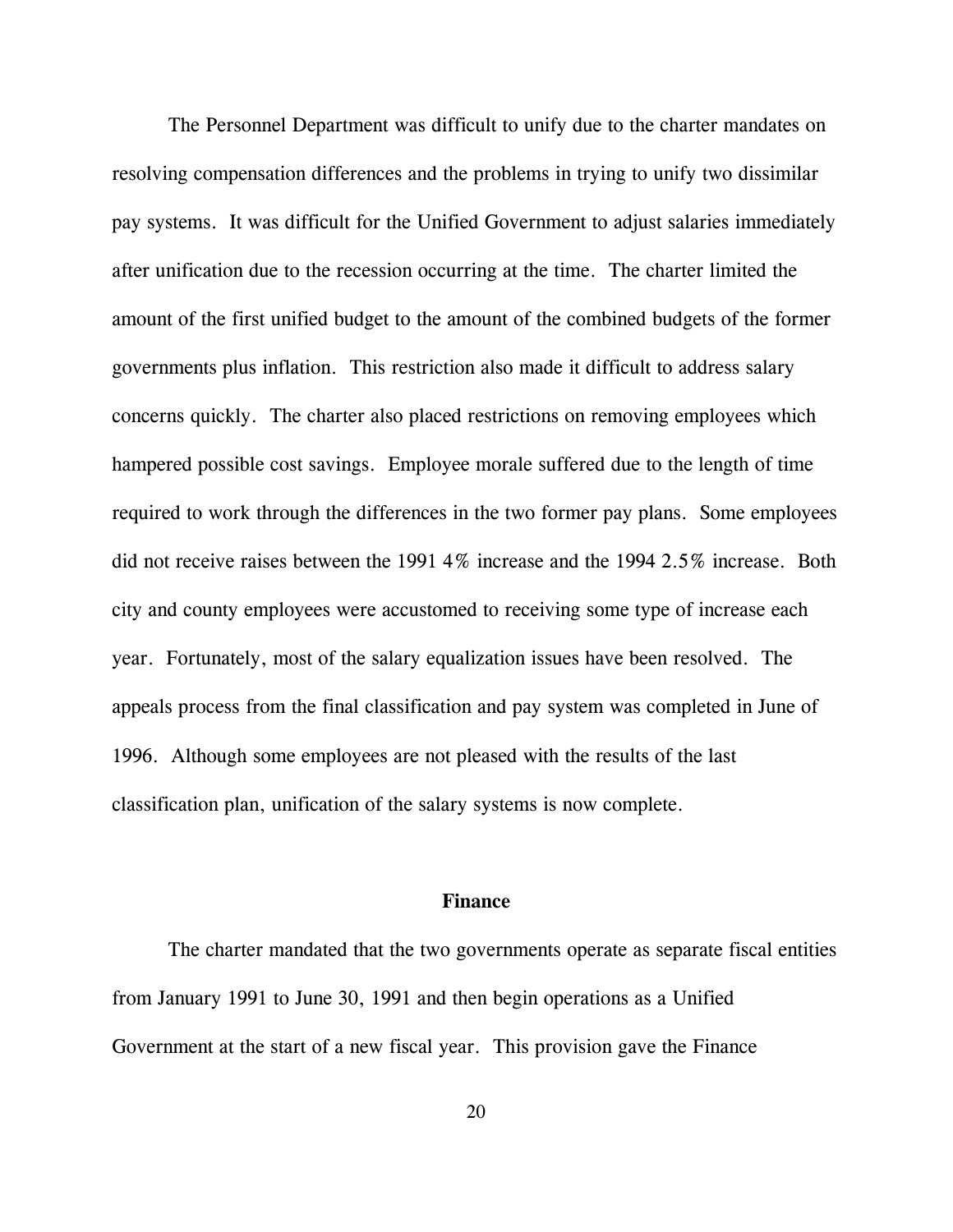Department about six months to prepare the first budget for the Unified Government. It took some time for the new Finance Department to begin operating smoothly. They had to close out the books of the two former governments and transfer assets and liabilities to the new government. Some personnel were assigned to closeout work for the former governments.

The new Finance Department combined functions from different areas of the two former governments. It combined the accounting, internal audit, accounts payable, business licensing, budgeting, purchasing, and alcohol beverage licensing functions from the former governments. Not all of these functions were in the finance departments of the former governments. For example, the purchasing division was in the General Services Department in the county and the Mayor's Office in the city (Selden, 1994).

Difficulties encountered in the Finance Department unification included the closeout work, reclassifying jobs, and uncertainty among employees. Closeout work made it difficult for the Finance Department to come together because some employees were not really involved in the daily operations of the Unified Government for some time. Reclassifying jobs became a slight problem for Finance because they had to operate for a full year (complete budget cycle) before determining everyone's new duties and responsibilities. Uncertainty among employees was a problem throughout the government during unification. Employees were comfortable with the old systems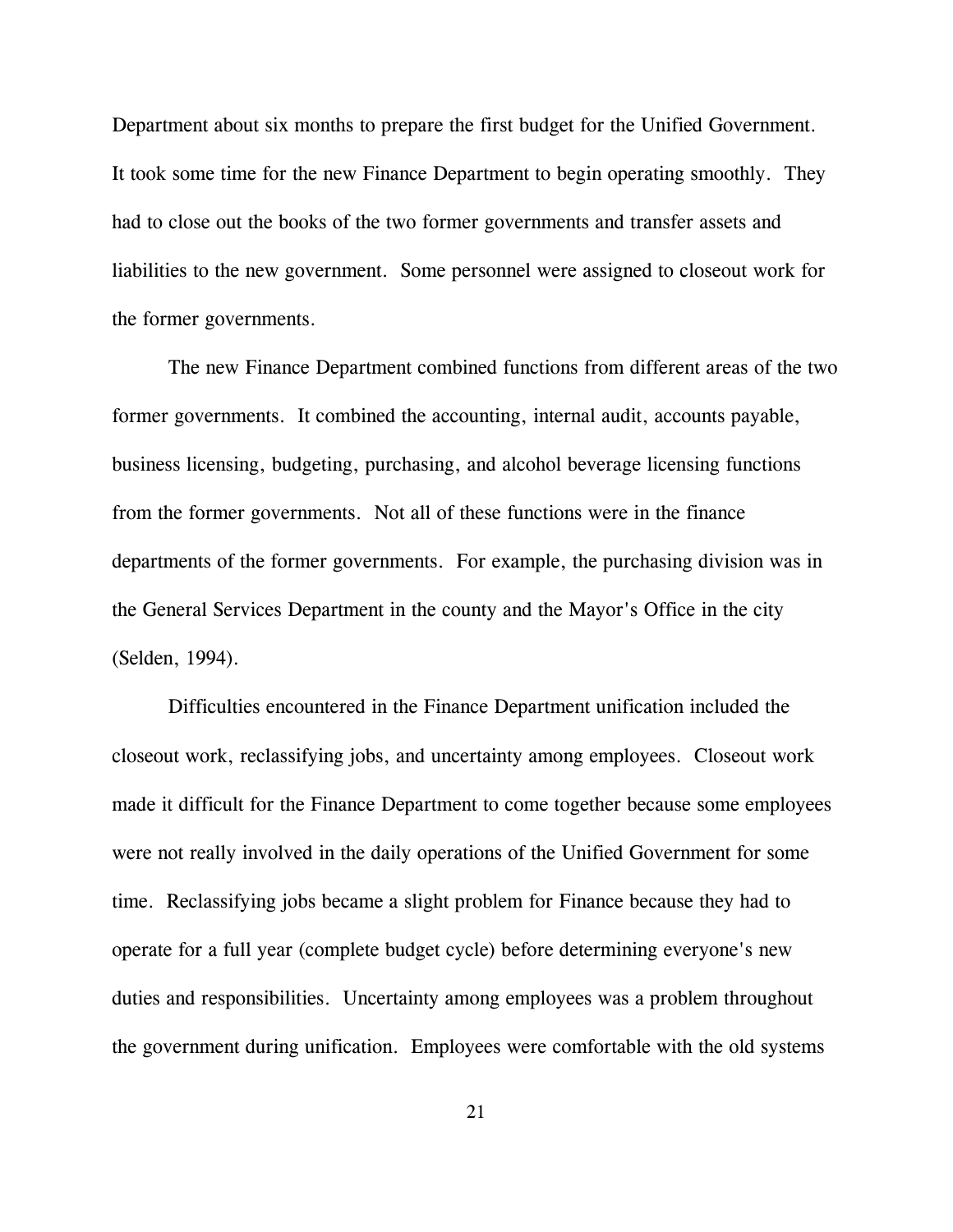and not excited about making changes. People were unsure how they would fit into a new organization with different responsibilities and different leadership styles under new managers. These problems had to be approached with the understanding that it would take time for people to adapt to their new positions in the new organization.

#### **Police Department**

The two police departments were also difficult to unify. The city force (about 100 officers) and the county force (about 80 officers) had two different philosophies for service delivery. The city police were more service oriented. They did more community policing and had specialized divisions such as public housing. They responded to more incidents of violent crimes, and their patrol area was more concentrated. The county was more law-enforcement oriented; they responded as incidents occurred, but they did not have specialized patrol units. The county had fewer violent crimes, and the county police concentrated on burglaries and property crimes. Their patrol zones were more spread out. However, the two departments had a very good working relationship prior to unification.

Some problems made combining the two departments difficult. One problem was obtaining new uniforms and cars for the officers. The officers did not receive new uniforms until August of 1991 because the purchase was not approved until January and it took months to process the orders. The two departments did not actually unify until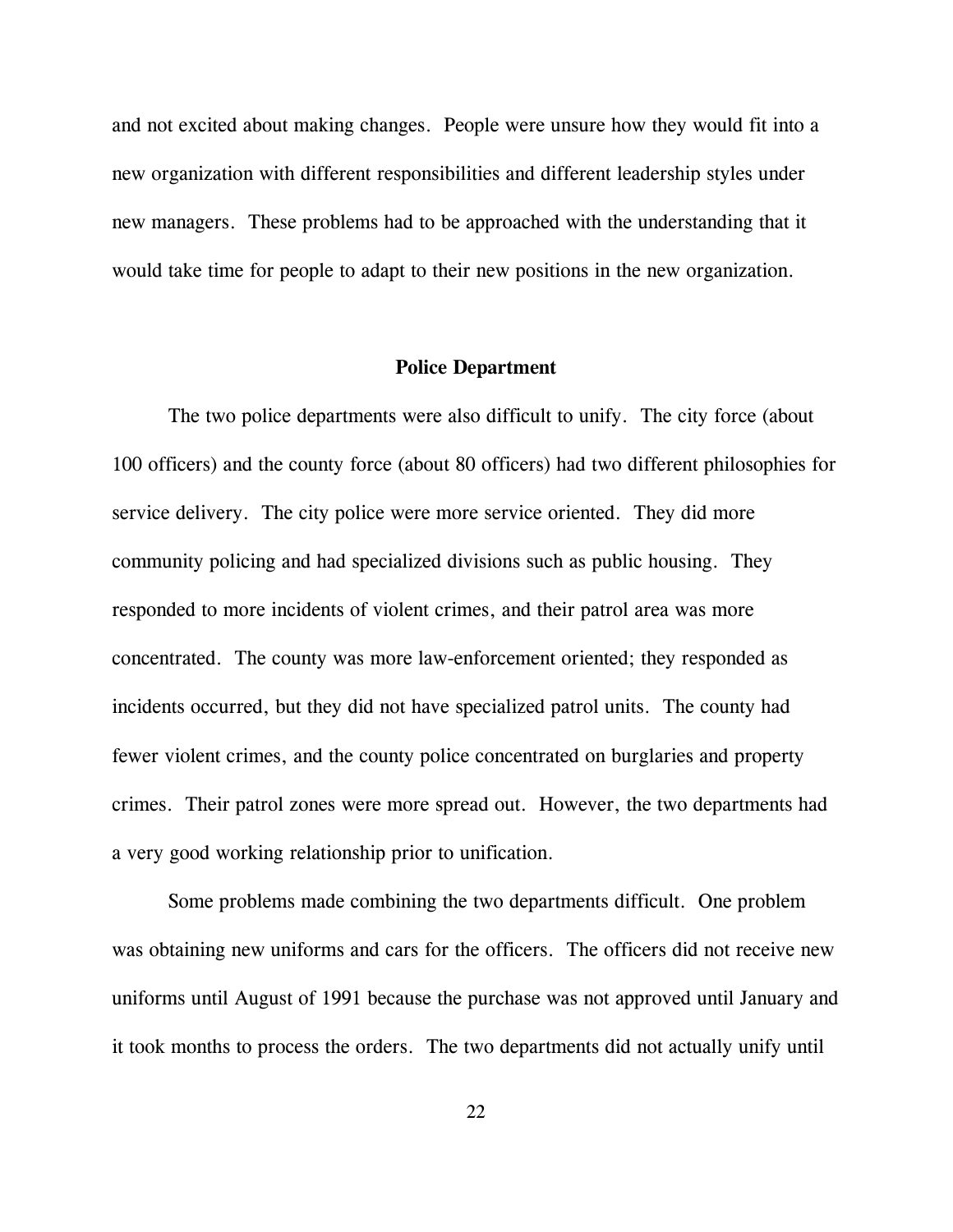August when they moved into their new building. In the six months before moving to the new facility, city and county officers rode with each other to learn how to work together. Uniform and car designs were chosen which were different from either of the former departments. The separate cars were kept on longer and phased out over the years. Different uniforms and cars helped keep the idea instilled in the officer-s minds that they were two separate departments. The real problem was that the two departments were hesitant about unifying. At meetings, officers from the former two departments would voluntarily sit on opposite sides of the room. Members of the two police departments (as well as other departments throughout the government) were hesitant to change, and it took time to mold the two departments into one.

Another problem during unification was the move into the new building. Prior to unification, the county government began construction of a new, state of the art police facility. It was designed to accommodate 100 officers and to include a weight room, locker rooms, and showers. Once unification passed, it became clear that the new facility would not be large enough to house the combined departments. The interior of the building was altered which resulted in a very cramped facility for the new department, and the employees were not pleased with the new facility.

A third problem during the unification of the Police Department was the salary equalization process. This was hard for all departments, and the Police Department provides some examples of what the employees went through during this process.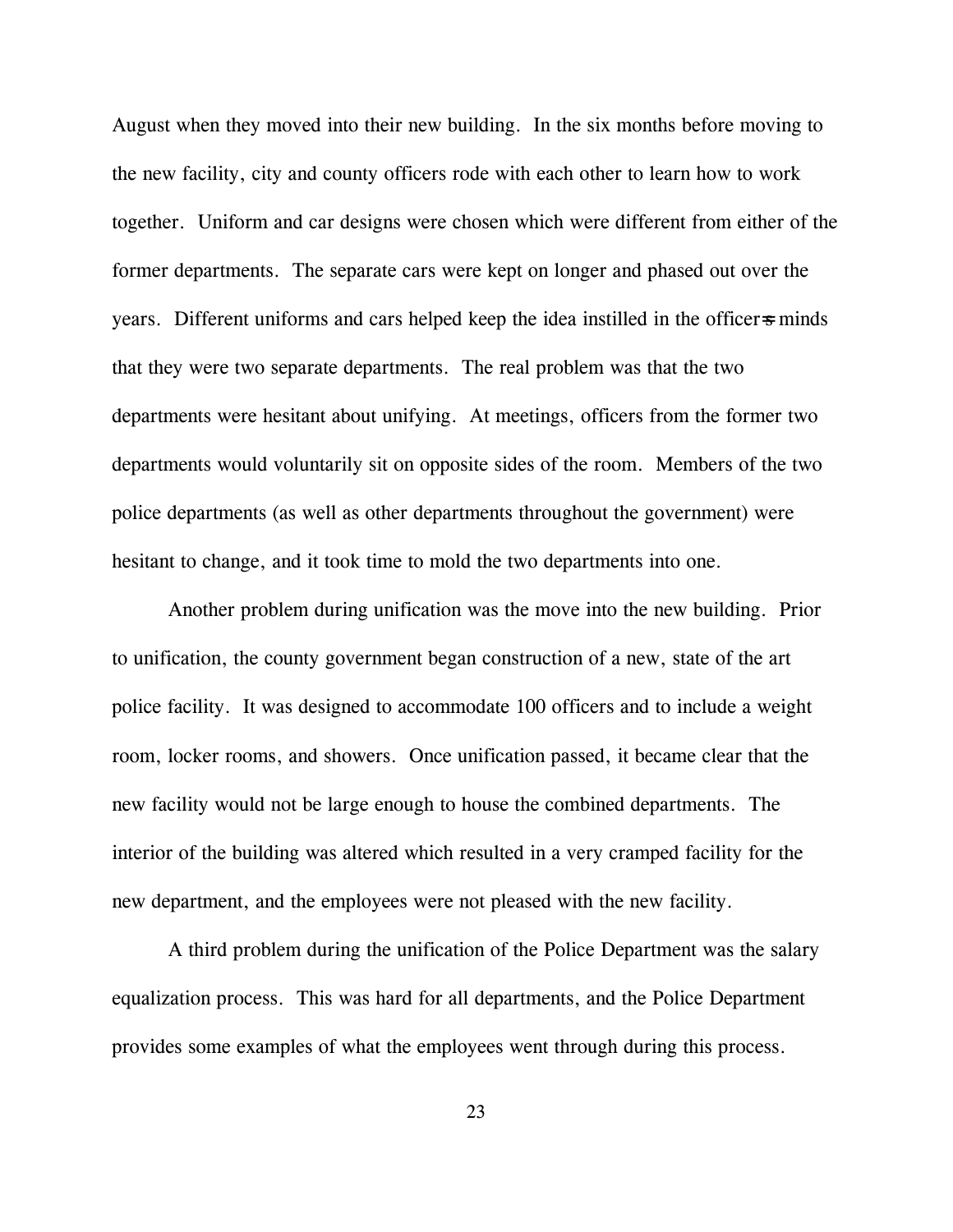There was a large discrepancy in salary between the officers of the two former governments. City officers had higher salaries than county officers, and it took several pay studies for the county officers= salaries to be raised. However, the city officers were accustomed to receiving cost of living raises, and they did not receive one for several years under the Unified Government. Some officers had to make up this difference by working off-duty jobs. There was low morale in the Police Department because the pay issues were not resolved sooner. However, the pay issues were researched early in unification. Several pay studies were done, and the salary equalization process took some time. Other factors made it difficult to resolve the salary issues quickly, such as the recession and the charter provisions prohibiting the removal of employees and prohibiting the reduction of salaries or benefits.

The Police Department experienced problems during unification, but they are seeing improvements. A large number of officers have left the department since unification. Many of the current uniformed officers were not employed here during unification and are not set into the old county or city standards of operation. The senior officers were present during unification, and until they eventually move on, some will tend to identify with the old city or county ways of operating. There have been improvements in service delivery with the new department. The police force is more evenly distributed than in the past which helps improve response times. Under the former system, the county officers had to drive through the city to respond to a call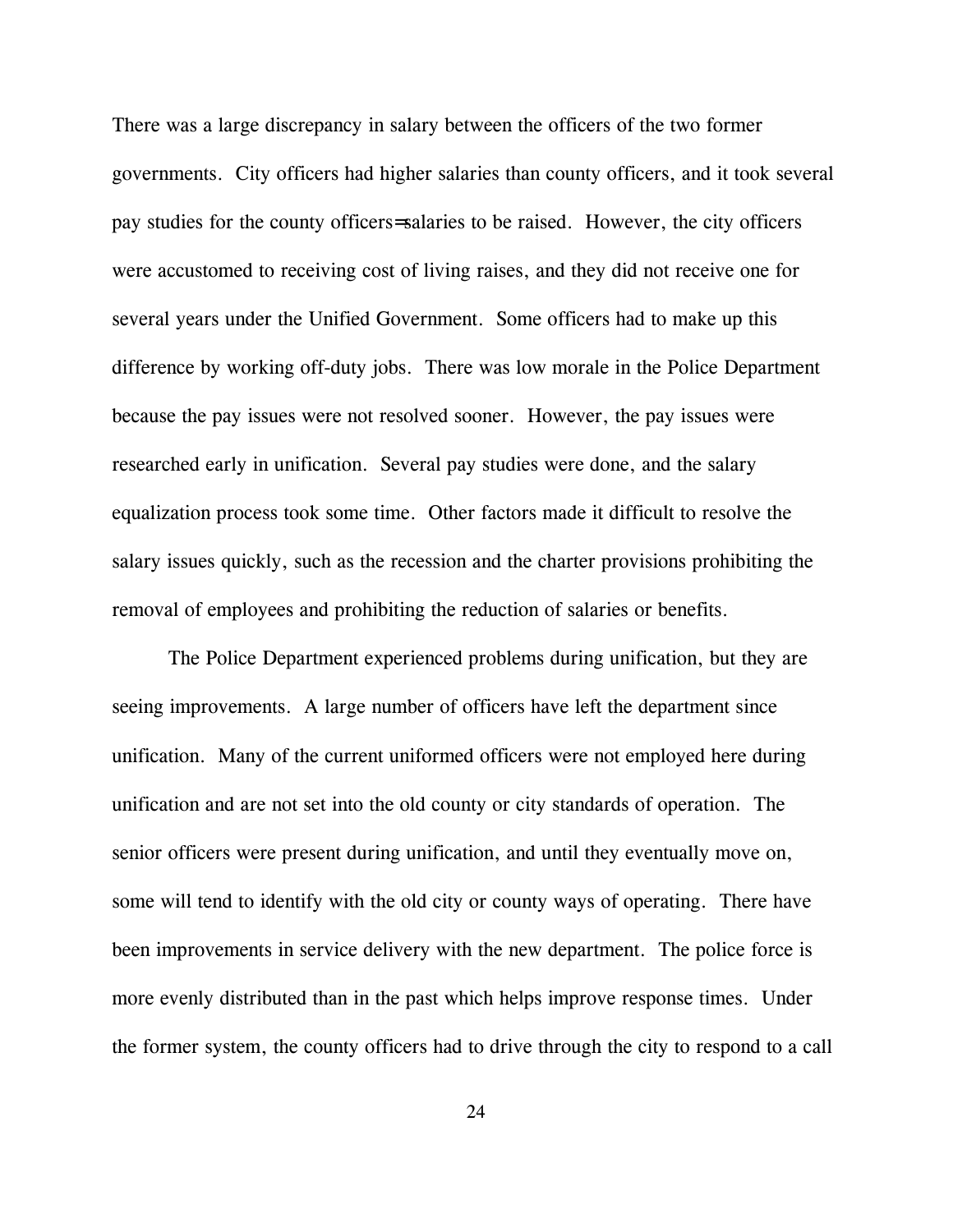on the other side of town; now the closest officer can respond. The whole county is now covered by a service-oriented police department, making equity in service delivery available to all citizens of Athens-Clarke County.

#### **Other Departments**

This section provides a summary of the unification of some other departments. The Fire Department already provided services to the entire county. Emergency Management remained the same under unification since it was already a joint department. The new Planning and Zoning Department included some previously joint city-county planning functions (such as zoning and subdivision administration and long range planning) and some functions handled only by the city (such as historical preservation and sign ordinance enforcement). Traffic Engineering was also a joint department, and it became a division in the unified Public Works Department. Other departments only existed in one of the former governments, and they were moved under the umbrella of the new government. Examples are the Airport (under the former county), Transit (under the former city), and Corrections (former county, but offered services to the city). Other departments combined parts of various departments. The new Solid Waste Department, for example, combined the city's Solid Waste Department with the landfill responsibility of the county's Public Works Department. The city and county General Services Departments were vastly different,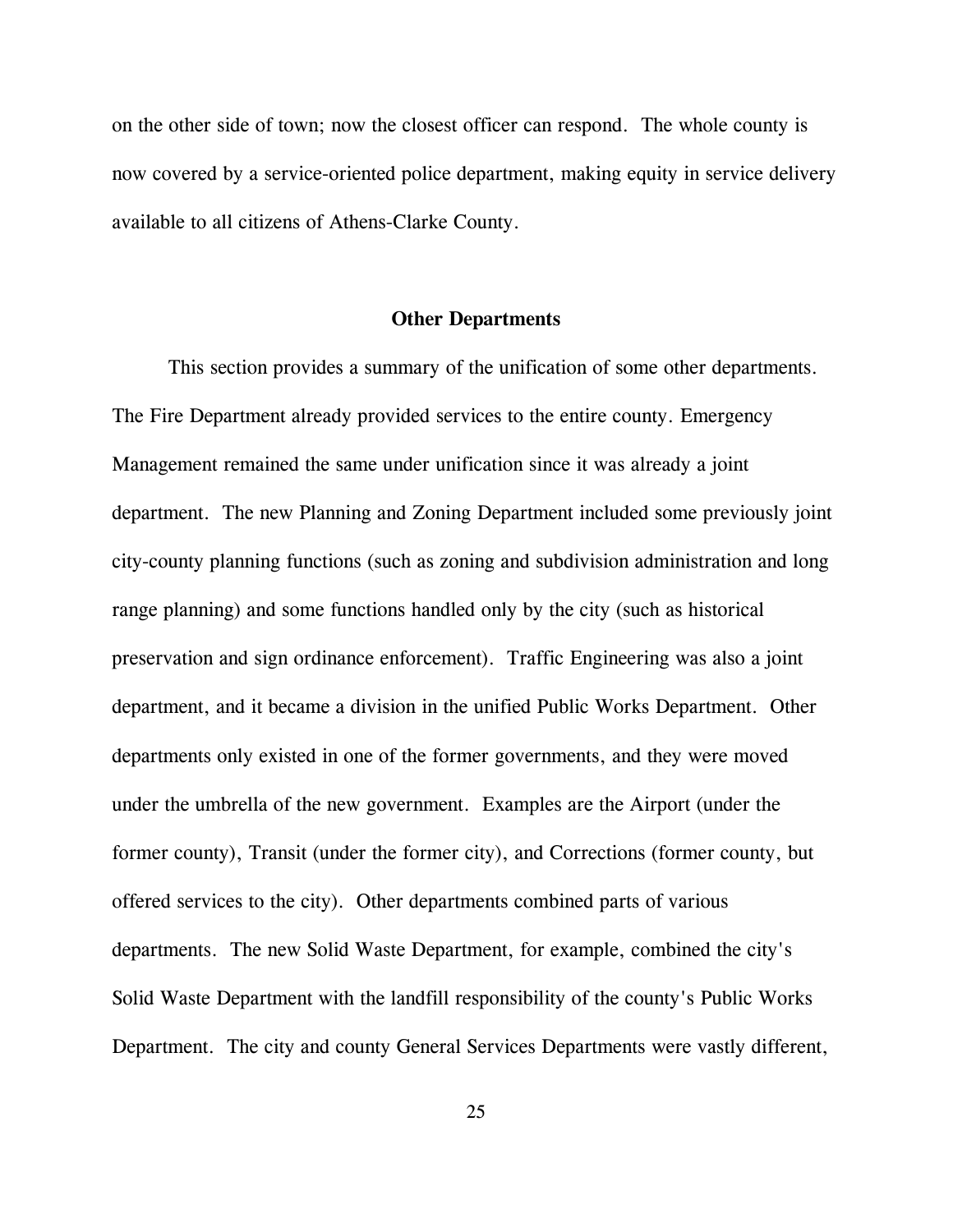and they transferred their functions to a variety of departments in the new government. The county department included personnel, risk management (both transferred to the unified Personnel Department), and purchasing (transferred to the unified Finance Department). Some county functions were also transferred to the unified Central Services Department. The city General Services Department included the grant services division which was moved to the new department of Human and Economic Development. The city General Services Department also included the special projects, animal services, and facilities management divisions which were all moved to the new Central Services Department (Selden, 1994).

Some departments from the former two governments were complimentary, and thus, easier to combine. For example, the city did its own curb and gutter work for sidewalks, but it contracted for street paving. The county did its own paving, but contracted its sidewalk installation. These two elements were easy to combine in the new Public Works Department. Another example of the complimentary functions was the Parks and Recreation functions of the two former governments. As discussed previously, the county parks program was oriented to environmental education with passive recreational programs, while the city had a very successful structured recreational program (Crider, 1993). In the Unified Government, the former city department became Recreation and Parks and the former county department became Arts and Environmental Education. The two departments were officially merged into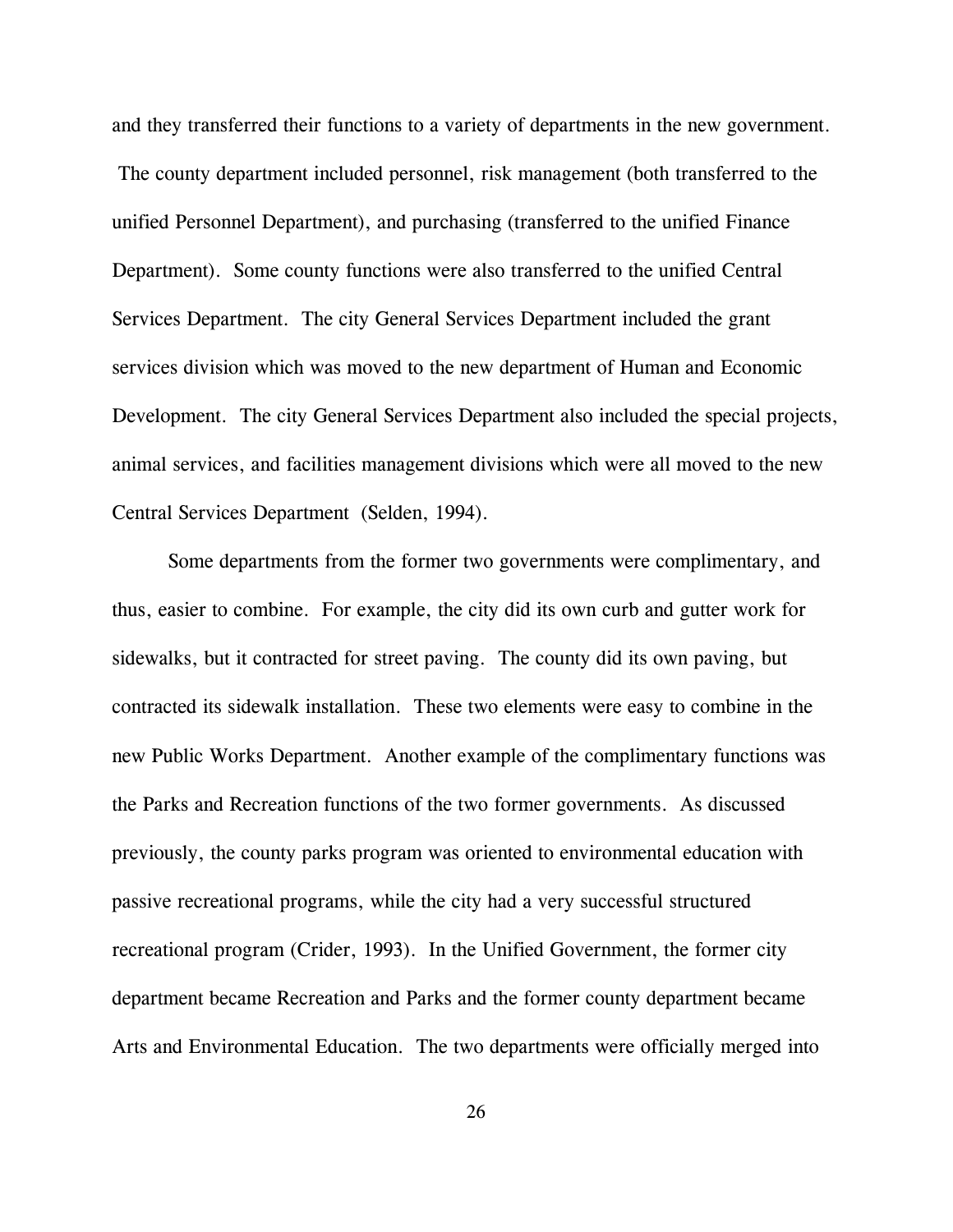the Leisure Services Department in July of 1996. The new Leisure Services director was selected in September of 1996 which completed the final merger of former city and county departments.

Consolidating departments is the major challenge in consolidating a government. It helps if departments have been consolidated beforehand, if a function is the responsibility of only one government, or if the two departments perform complimentary functions. The difficulty in consolidating departments arises when departments in the two governments that perform the same function have significant differences in their modes of operation. Personnel was difficult to unify due to the difference in the salary structures. The Police Department was difficult to unify due to the difference in philosophy about service delivery. A useful tactic in the Athens-Clarke County unification was to align the departments of the different governments as much as possible in the interim period before unification.

#### **V. Impacts of Unification**

In order to examine the impact of unification in Athens-Clarke County, one can review the number of employees, the cost of government operations, and the provision of government services. Proponents of consolidation state that it will reduce duplication and overlap in functions which should result in a reduction in the number of positions (Durning, 1989). Currently, in the Athens-Clarke County Government, there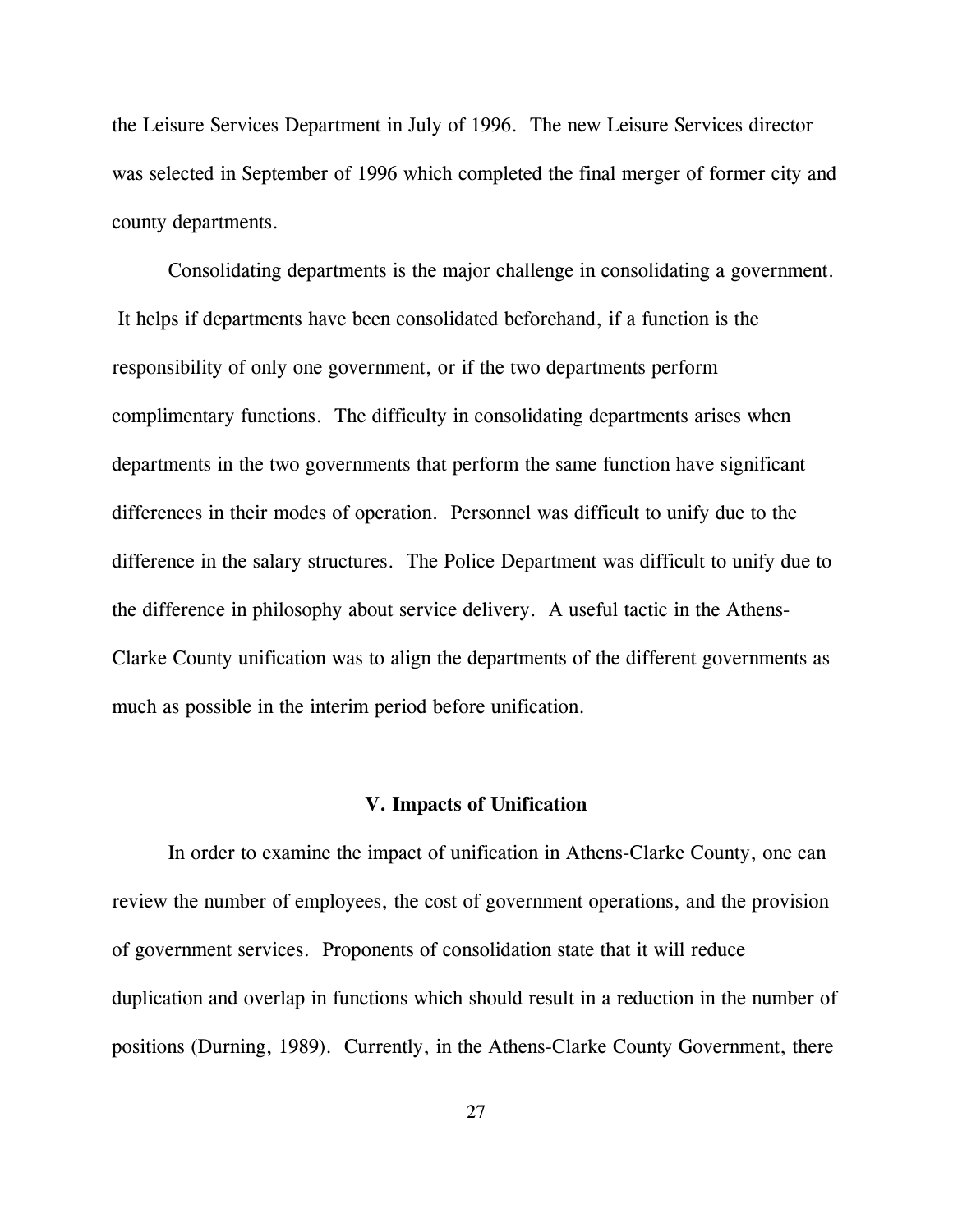are 1,632 approved positions (full- and part-time). At the time of unification, there were 1,465 approved positions (See Graph 1, p. 48). The number of employees did not decrease in the Unified Government for several reasons. First, many areas did not have overlapping positions so there was not a need for reduction in these areas. Secondly, the charter of the Unified Government mandated that no employees would be terminated as a result of unification. Instead, elimination of duplication in positions would be "addressed through attrition and reassignment" (Athens-Clarke County Charter Commission, 1990, p. 36; Condrey, 1994). Thirdly, the new Unified Government had a much larger service area to cover; reduction in numbers was not an option for some departments. As the community has grown, the size of the government has increased in order to provide quality services to a larger number of residents, especially in the areas of public safety and recreation.

In order to further examine the impact of unification in Athens-Clarke County, transition costs and overall government expenditures can also be reviewed. One time transition costs amounted to \$470,353 and included such expenses as new police uniforms, a new personnel handbook, expenses for developing the Code of Ordinances for the new government, and costs to cover modification to the financial system. Other transition costs will continue over time such as the fringe benefit and salary changes discussed earlier (Selden, 1994).

Overall government expenditures can also be examined in light of unification. A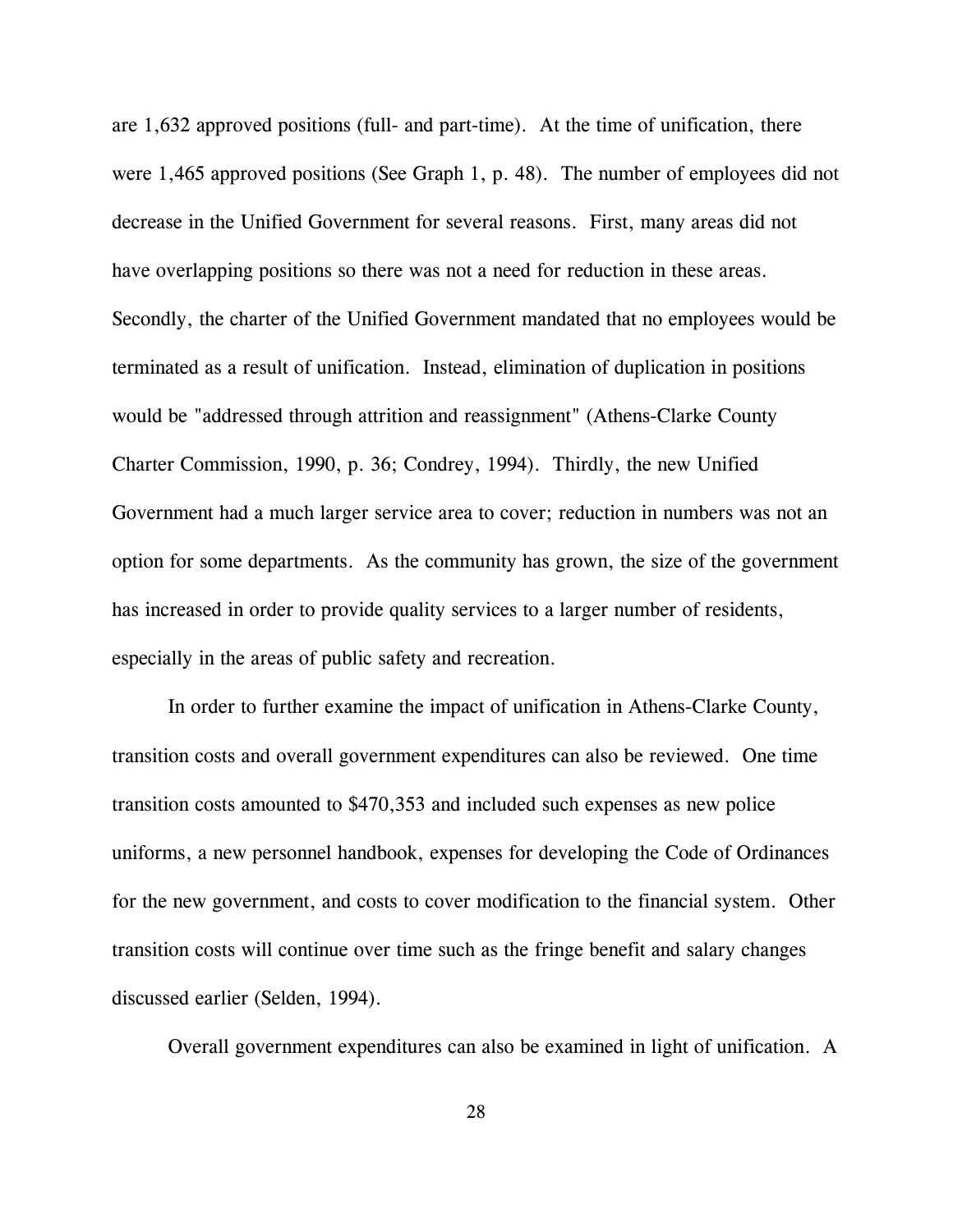charter provision required that the initial annual Unified Government budget not exceed the combined budgets of the two former governments plus inflation. This restriction was a barrier to addressing salary concerns early in the Unified Government. An analysis of pre- and post-unification expenditures shows that expenditures have increased at a lower rate under the Unified Government compared to the two former governments (see Table 5, p. 47; Graph 2, p. 48). For the combined former governments, the percentage increase over the previous year=s expenditures was in double digits for five years prior to unification. Under the Unified Government, the percentage increase in expenditures has been in double digits only one time. The first year of Unified Government operations (fiscal year 1992) yielded expenditures that were 3.3% above the prior year expenditures of the combined former governments. This increase was much lower than the 14.9% increase in expenditures from fiscal year 1990 to fiscal year 1991 for the combined city and county governments. In the five years since unification, the Unified Government has operated more efficiently than the former governments in terms of the rate of increase for expenditures.

Finally, service delivery is important to consider when reviewing the impact of unification. Some levels of service delivery have changed since unification. The Police Department provides a more consistent level of coverage over the entire county with better response times compared to the separate government system. The Planning, Building Inspections, and Public Works Departments provide better services from a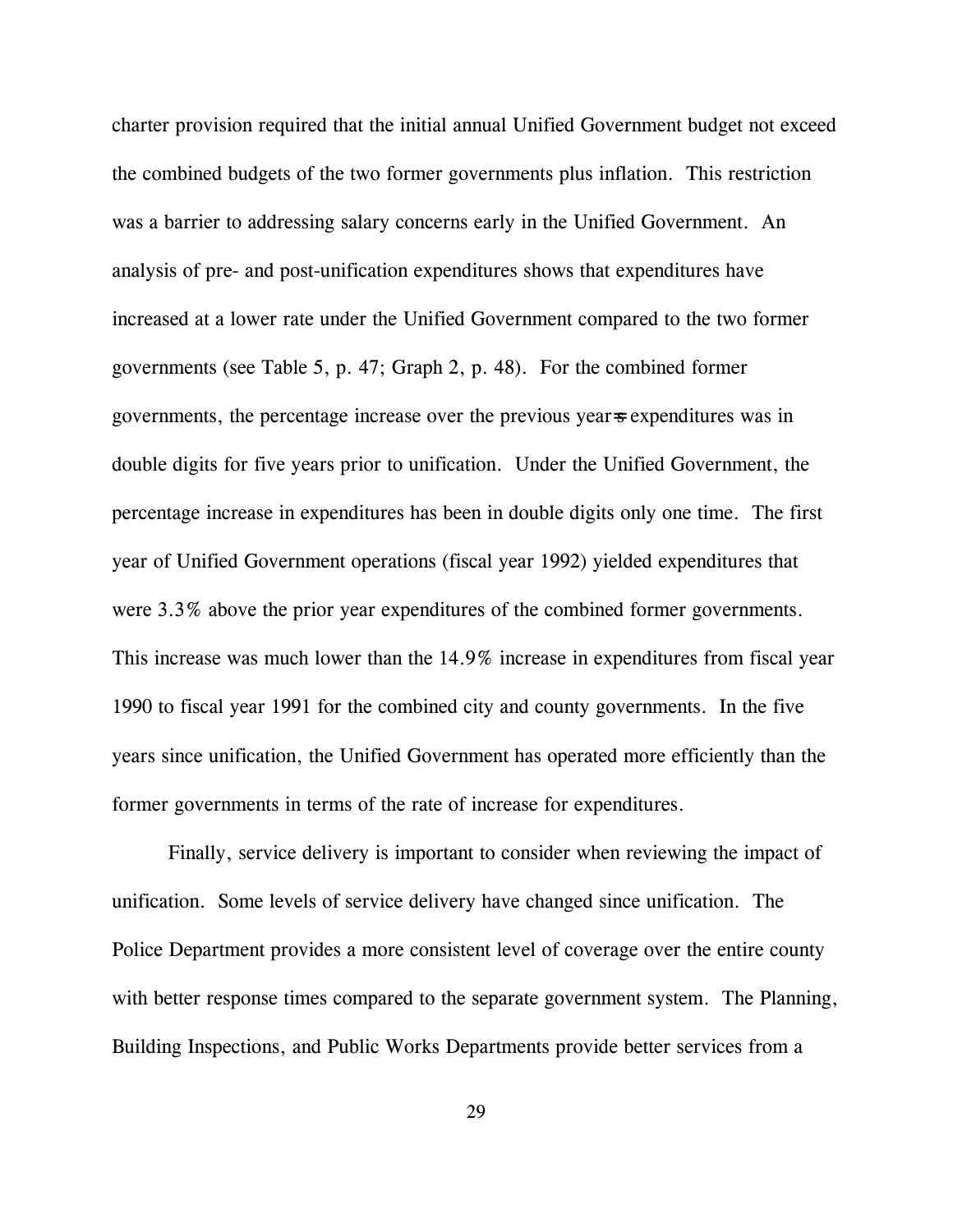central Aone stop shopping@ facility. Businesses and developers no longer have to work with two separate governments when preparing to build or locate in Athens-Clarke County. Regional cooperation with other local governments is also far more efficient and effective with the Unified Government serving as the one voice for Athens-Clarke County. Leaf and limb pickup is now available to all citizens of the county. However, garbage pickup remains separate. The former city residents receive government pickup while the residents in the former unincorporated area continue to receive private garbage pickup (see Appendix B, p. 38 for a discussion of service districts in the Unified Government). One issue that frustrated some former city residents was the equalization of water rates. Many people believed that the higher county rate would be lowered to match the city rate. Instead, the city rate was raised some and the county rate was lowered some. A plan has been written (as mandated by the charter) to provide water and sewer services to the entire county. Overall, the Unified Government provides the means for a higher level of quality services for the citizens of Athens-Clarke County.

#### **VI. Conclusions**

Conclusions from the Athens-Clarke County experience can be drawn in two broad categories: the formation of the Unified Government's charter and the actual merger of the two governments. This section includes insights from the interviews of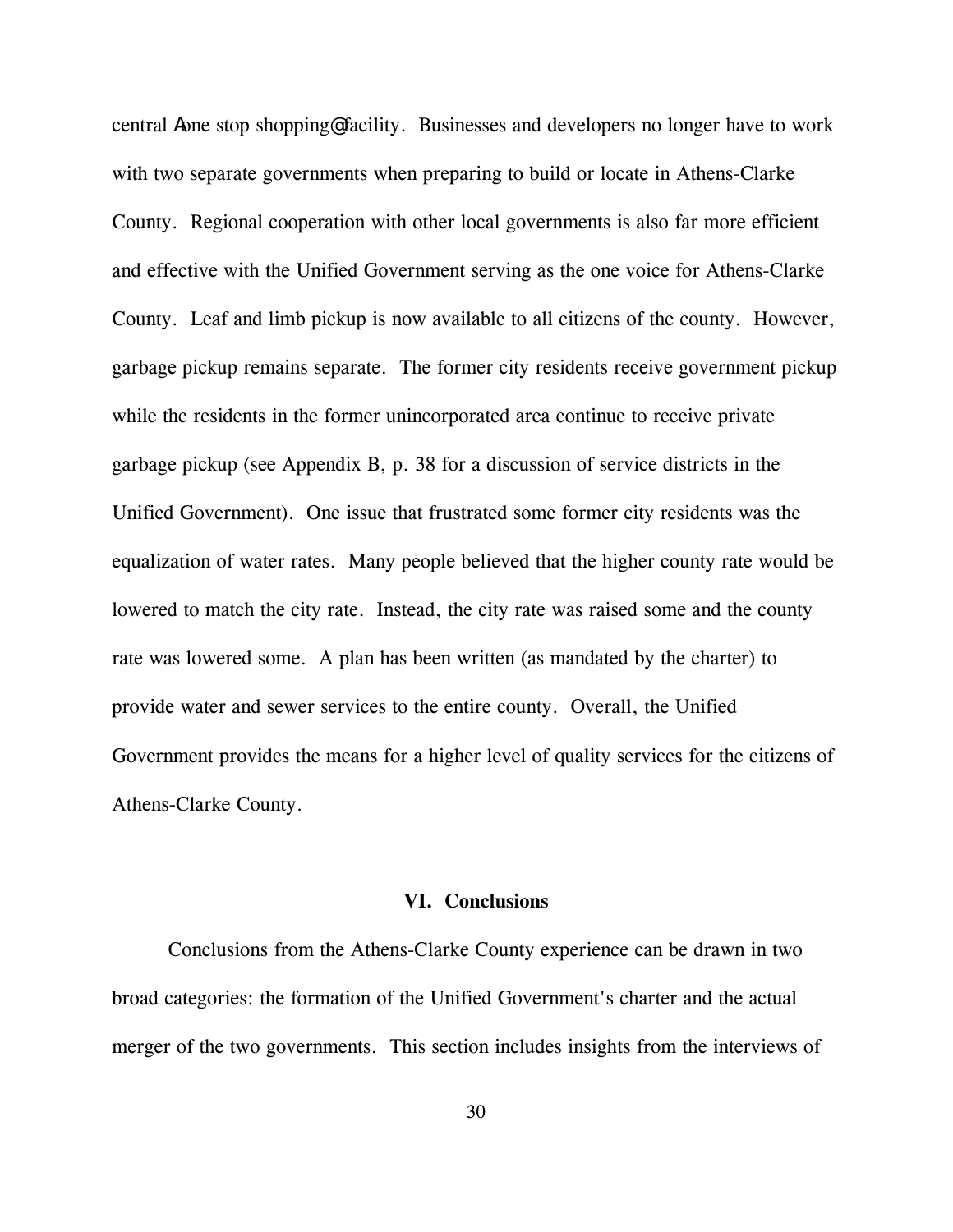those involved with the various consolidation attempts in Athens-Clarke County.

#### **VI. Conclusions**

#### *A. Lessons Learned: Forming a Charter*

There are some important lessons to learn concerning the movement to get the charter passed and the process of writing the charter. First, it is crucial to obtain citizen support. Unless enough citizens buy into the idea, a referendum for consolidation will not pass. Secondly, citizens should be involved in the entire process. In Athens-Clarke County, citizens were called upon to help write and promote the charter. The charter commission held numerous community meetings to obtain citizen input. Next, it is important for consolidation to be presented in the proper manner. It should not be stated that consolidation will save a certain amount of money because that cannot be known in advance. Real cost savings may not be realized for years. Fourthly, important charter provisions should be clearly explained. This charter contained a provision that required equalization of water rates. Exactly how the rates would be equalized was not explained, but many citizens believed that the unincorporated county resident's rates would be reduced to match the city rates. Instead, the city rates were raised some and county rates were reduced some to accomplish county-wide equity in water rates. Some city residents were upset with the way this was handled. They may not have voted for unification if they had known that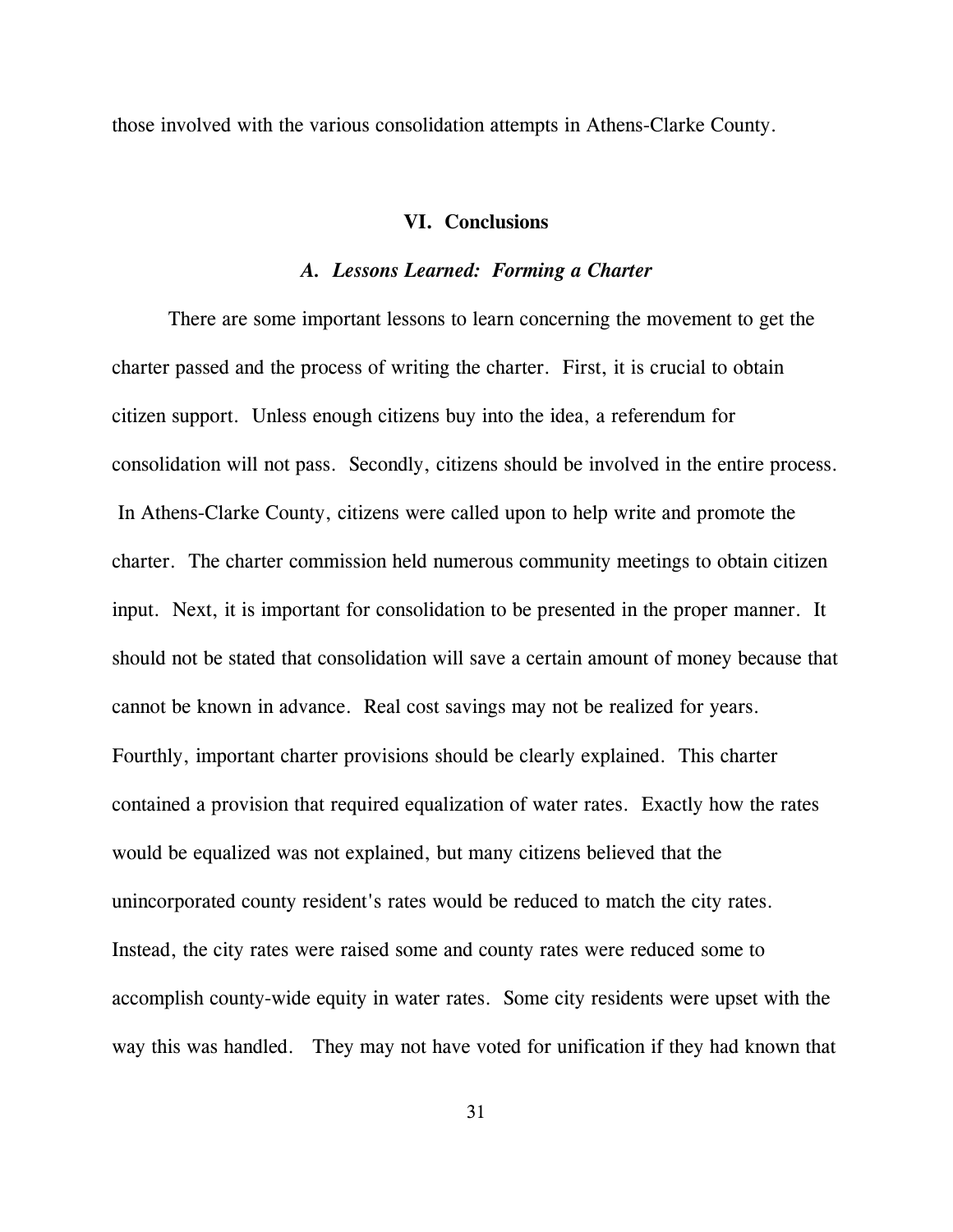their water rates would increase. Fifthly, Athens-Clarke County did not have to deal with Sheriff opposition to the charter. The policing function was handled by the city and county police departments rather than by the Sheriff. Consolidation attempts fail in some counties due to opposition by the Sheriff. The Sheriff may oppose consolidation if it involves movement of the policing function to a consolidated police department. Sixthly, the charter commission did not include any elected officials. Without elected officials on the commission, the charter commission used a grass roots, citizen-led approach to the charter writing process. A lack of involvement by elected officials can lead to problems, however. Elected officials and government staff have insights into what type of charter provisions may or may not work. Even if elected officials are not on a charter commission, they should be consulted (along with government staff) throughout the entire charter writing process. Finally, it is important to have qualified consultants to facilitate the charter writing process. The support from ICAD and CVIOG was very instrumental in structuring the charter writing process. Special attention should be paid to provisions that mandate or restrict costs in the new government. These provisions can help or hinder the operations of a newly consolidated government. Government staff should be consulted when considering the potential effect of cost restriction or cost mandates on the new government.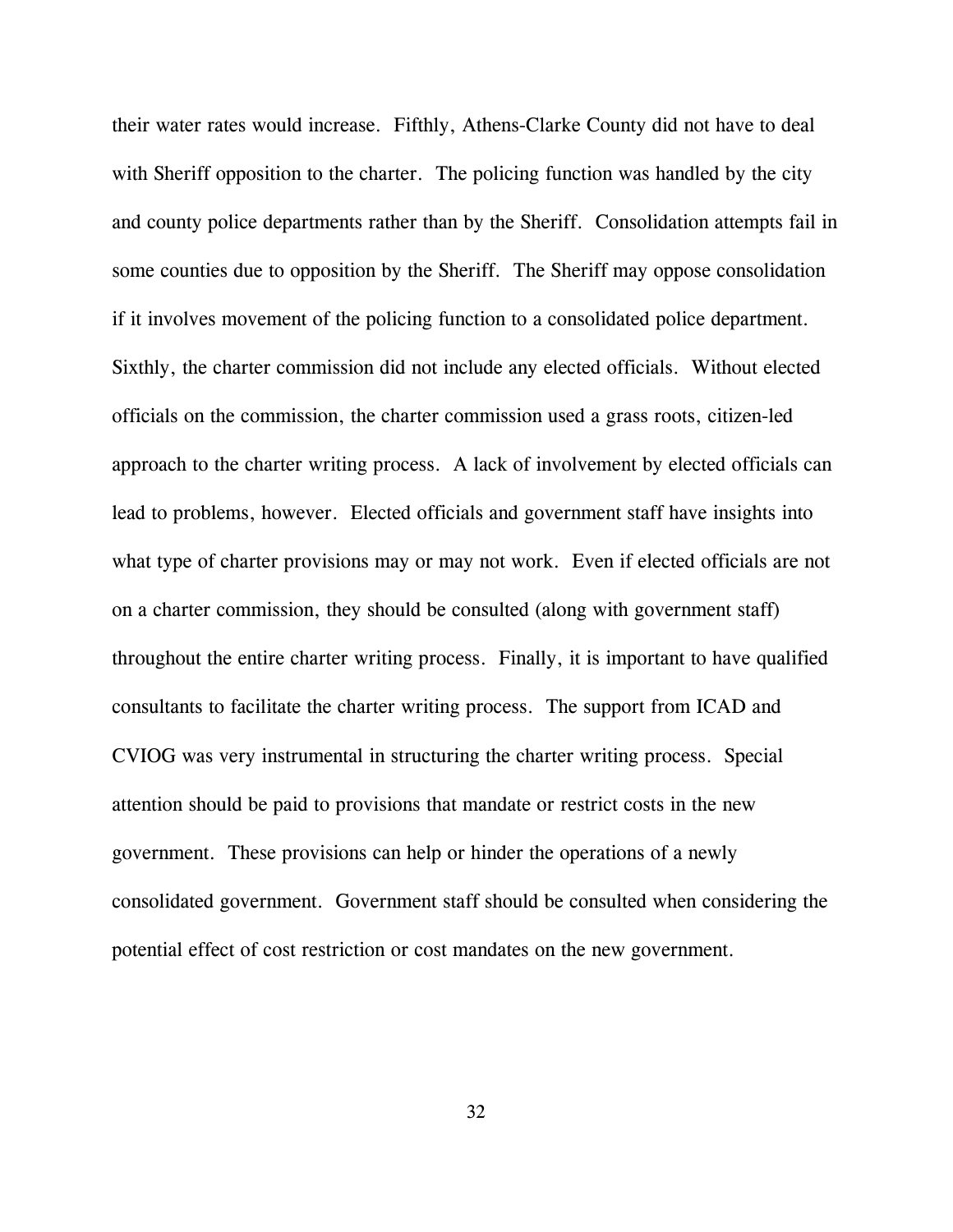#### **VI. Conclusions**

#### *B. Lessons Learned: Merging the Two Governments*

There are also some important lessons to learn concerning the actual merger of the two governments. First, professional management is essential in combining departments. Someone has to take the lead in the merger and solid, professional management is invaluable when making this type of change. Systems or procedures taken from one of the former governments may be resisted by former members of the other government. Organizations with two different cultures have to be merged into one which takes time, good management skills throughout the organization, and hard work by all employees. Secondly, pre-planning for consolidation between departments of the separate governments is critically important, and senior leadership from the departments to be merged should be involved in the development of the merger plans. Merging departments around a year after consolidation approval is probably a good minimum time frame. The Athens-Clarke County Government had about nine months after official unification before they actually combined departments. More time in preplanning may have made the transition easier, however. Thirdly, salary differentials should be addressed as soon as possible after consolidation. Employees are willing to make some sacrifices, but after an extended period of time without adequate changes, they begin to become disgruntled. Provisions concerning budgetary and personnel restrictions should be carefully considered in the charter writing process because they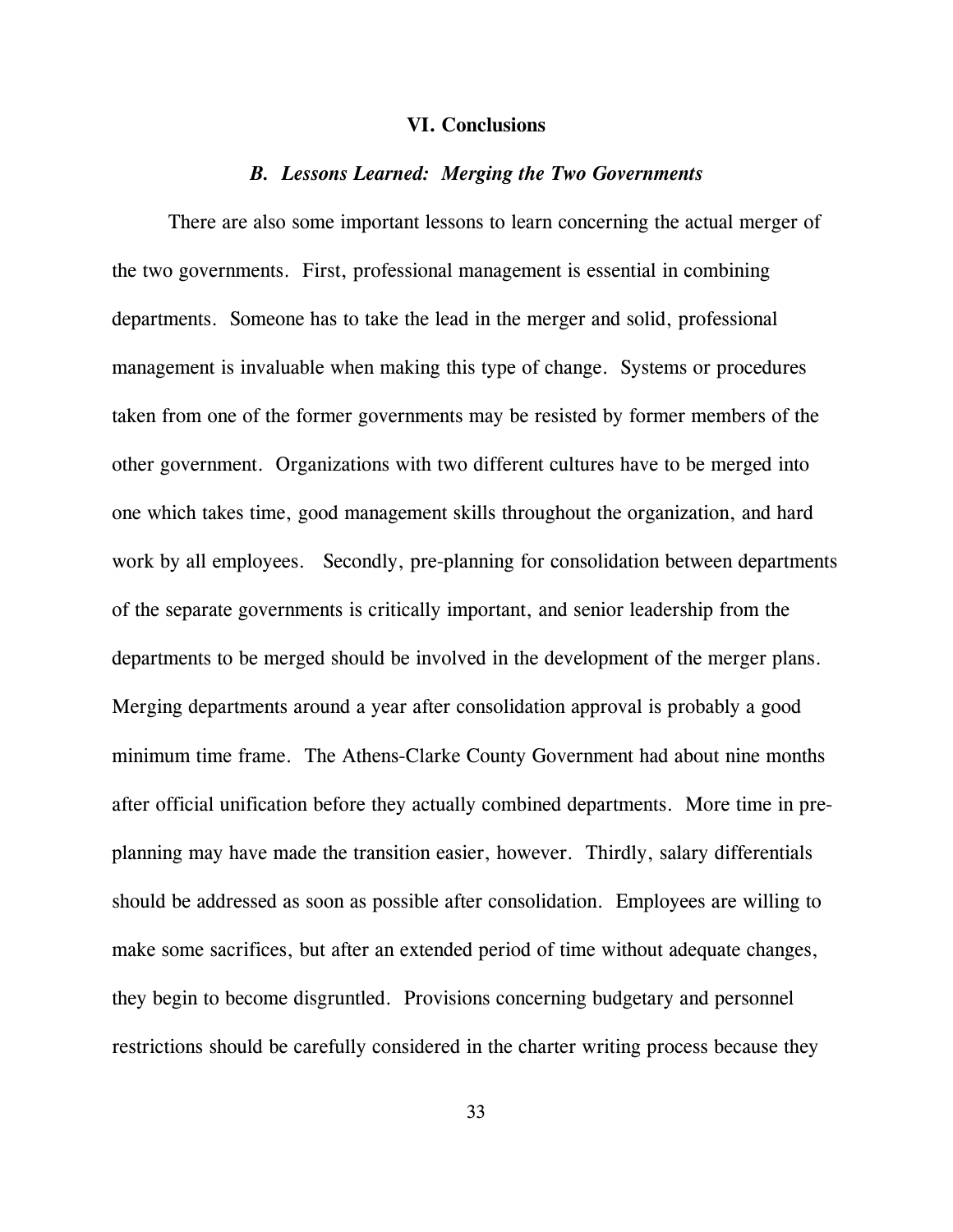can restrict how soon salary changes can be made. Fourthly, ordinance issues settled in the past by either or both of the former governments will re-emerge. The new legislature should be prepared to spend a great deal of time to work through these issues, especially for controversial ordinances. Fifthly, it is good to develop a plan for specific issues to handle in the first year or two of unification. Without specific issues written down in advance, some important ones may get lost in the shuffle of unification. Sixthly, try to merge departments before a consolidation attempt. This will help pave the way for a future consolidation. If a consolidation may be occurring soon, its is helpful to get departments and procedures parallel as much as possible. Governments may be able to modify purchasing or personnel systems to make them more parallel even before a referendum on consolidation is passed. Consolidation will be easier with less departments and fewer conflicting systems and procedures. Even if consolidation does not pass the first time, it may pass in the future. Finally, realize that true consolidation will take time. Merging two governments is an incredibly complex process. Not all the problems can be predicted because each situation is different. The key is to get the employees to buy into the changes, to be adaptable, and to be flexible. It takes time to work through the problems associated with consolidation. However, Athens-Clarke County has moved through many of the problems associated with unification and is now moving into a future of increased performance and better service delivery for the citizens of Athens-Clarke County.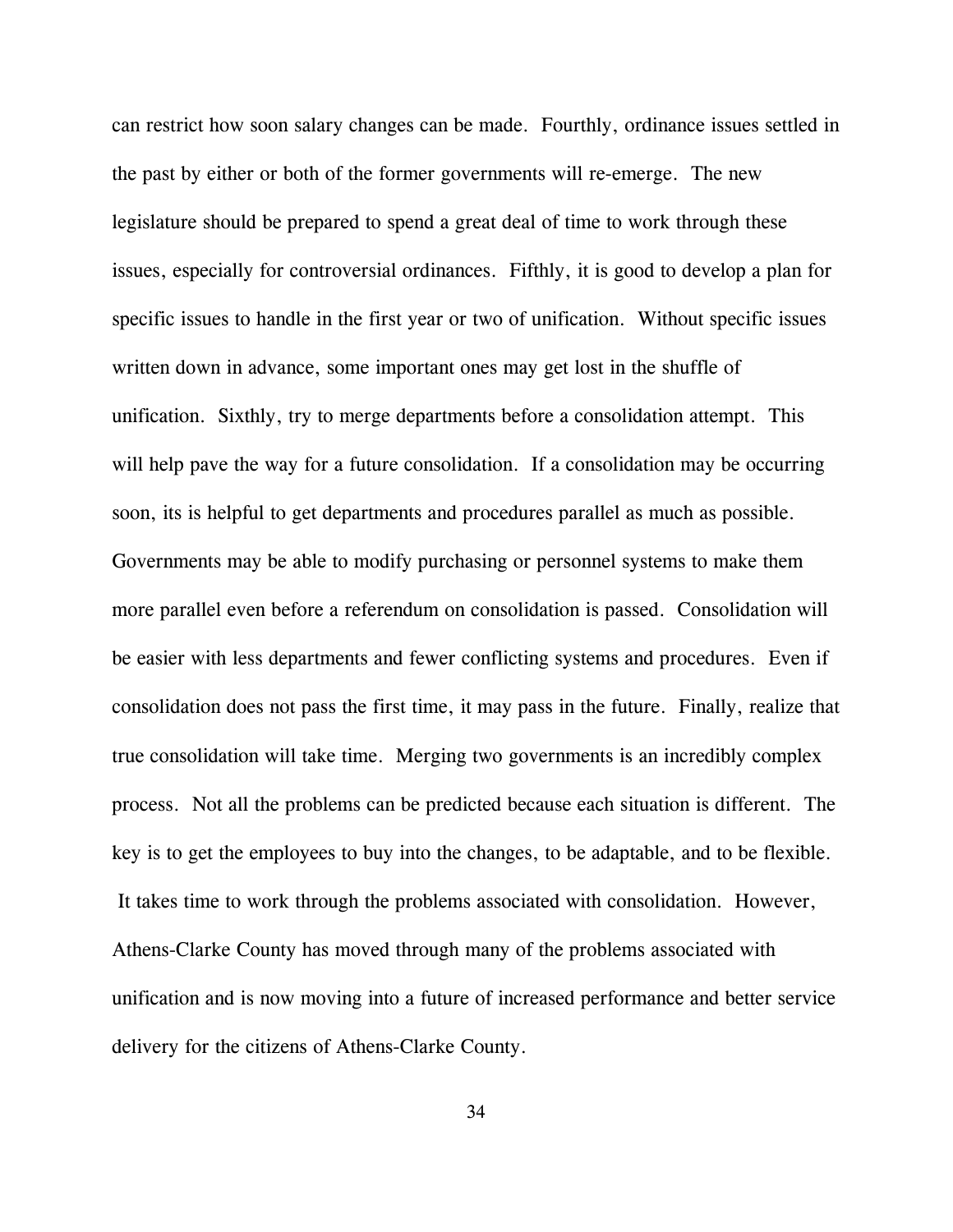#### **VII. Appendix**

#### *A. Legal Authorization for Consolidation in Georgia*

The *Georgia Constitution*, as amended in 1983, provides for city-county consolidation in Article 9, Section 3, Paragraph 2(a) (see p. 37). Before the 1983 amendments, the process involved a local constitutional amendment which referenced a specific locality and gave the General Assembly authority to create a charter commission. A subsequent local act was passed to authorize an individual charter commission. After the amended *Georgia Constitution* became effective on July 1, 1983, local constitutional amendments were prohibited. The only local constitutional amendments authorizing consolidation that are still in effect are ones that have been continued past July 1, 1983. The revised *Constitution* allows for city-county charter commissions to be created by local legislation. A local act can authorize a charter commission. The act normally covers the number of appointees to the commission, the method for appointment to the commission, the holding of public hearings, and the establishment of time frames for preparing a charter and holding a referendum on consolidation. The local act will also normally include some prohibitions for the charter commission, such as not allowing any change that would affect the school system or school board of the city or county, not allowing changes that would merge court systems, or not allowing changes that cause tax exemptions (such as the homestead exemption) to be decreased.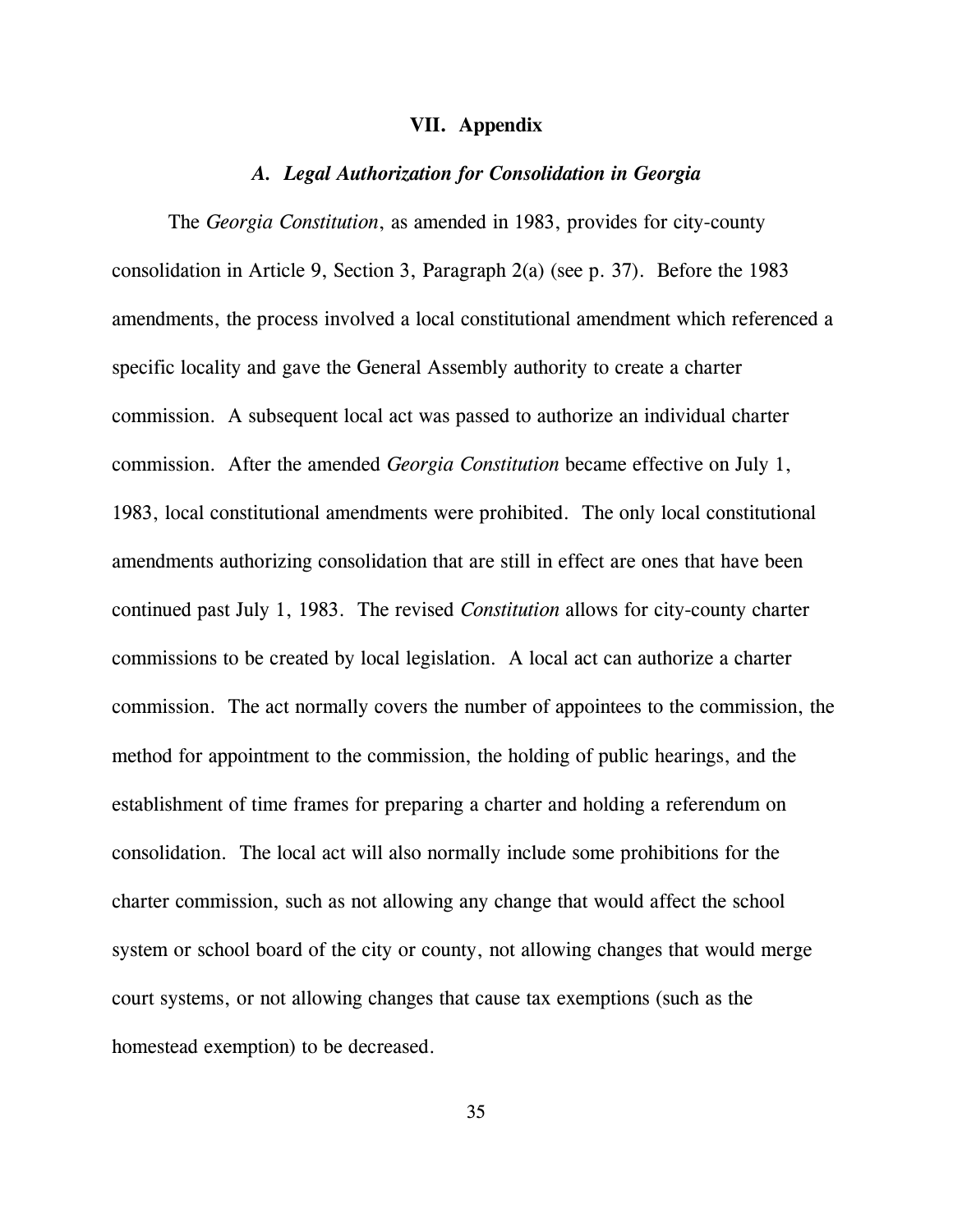Through the local act, the General Assembly can grant the charter commission the power to create a consolidated government. However, the local legislative delegation of the General Assembly can also require that the charter commission's work is only a recommendation that requires another local law to be passed by the General Assembly. The local legislative delegation also retains the power to draft a consolidation charter on its own without creating a charter commission.

After a charter is written, it must be cleared by the U.S. Department of Justice. The Justice Department reviews the proposed districts to see if adequate representation is available for minorities. Normally, a charter will be submitted to the Justice Department before a referendum is held. A charter is not effective until it has been given pre-clearance by Justice. In a referendum, the *Georgia Constitution* requires one vote count for any city with more than 10% of the population of the county. Another count is done for the county as a whole including all municipalities. In Clarke County, Athens is the only municipality with over ten percent of the population. Therefore, two counts were required, one for the city of Athens, and one for the county as a whole including the city of Athens.

The formation of the Athens-Clarke County charter commission was unique because it was a citizen-led initiative. Charter commissions are normally created by local legislation. The Athens-Clarke County Charter Commission was not created in this manner, and it had no real legal standing until the charter was passed by the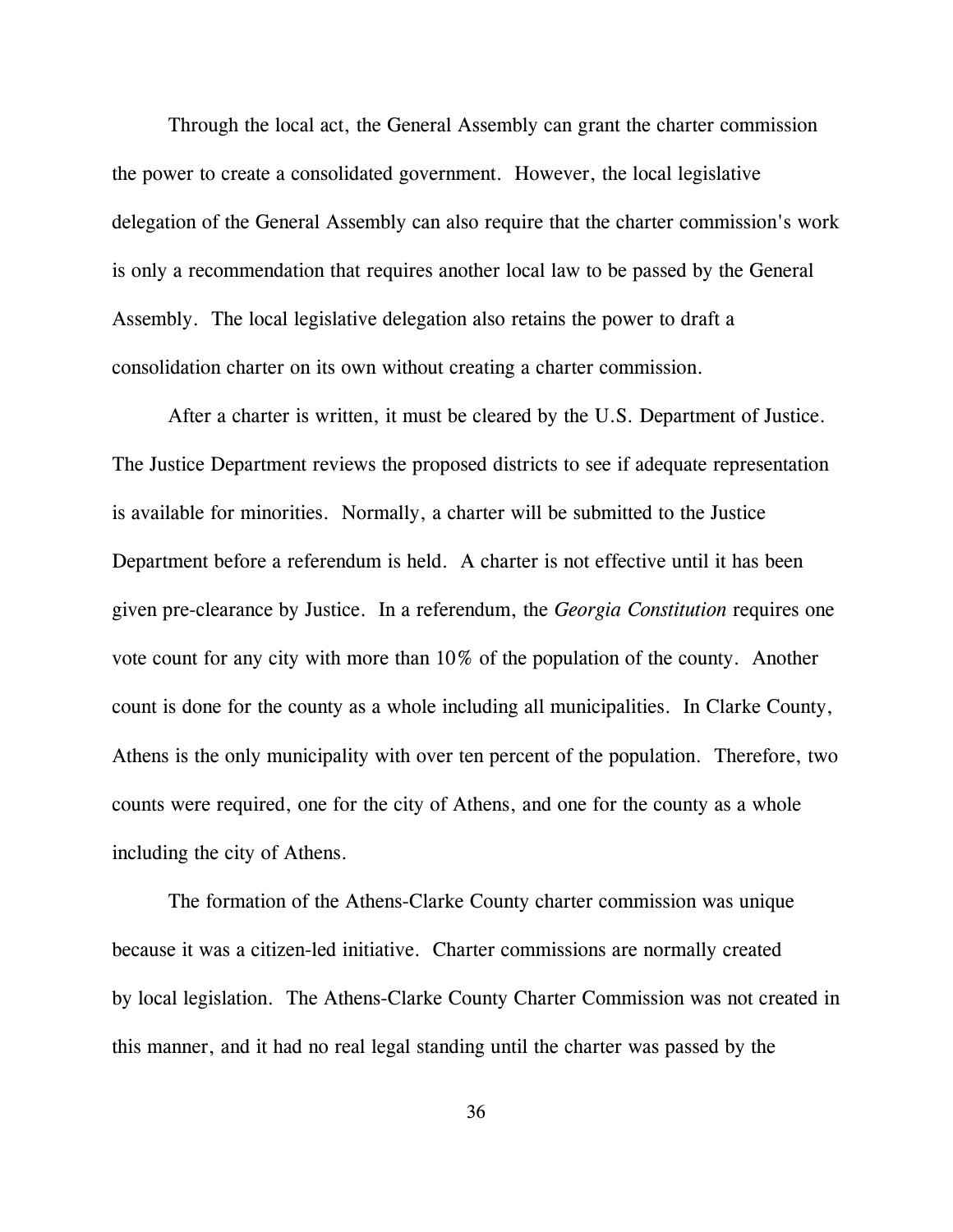General Assembly.

#### **From the** *Georgia Constitution*

Article 9, Section 3, Paragraph 2(a).

The General Assembly may provide by law for any matters necessary or convenient to authorize the consolidation of the governmental and corporate powers and functions vested in municipalities with the governmental and corporate powers and functions vested in a county or counties in which such municipalities are located; provided, however, that no such consolidation shall become effective unless separately approved by a majority of the qualified voters of the county or each of the counties and of the municipality or each of the municipalities located within such county or counties containing at least 10 percent of the population of the county in which located voting thereon in such manner as prescribed in such law. Such law may provide procedures and requirements for the establishment of charter commissions to draft proposed charters for the consolidated government, and the General Assembly is expressly authorized to delegate its powers to such charter commissions for such purposes so that the governmental consolidation proposed by a charter commission may become effective without the necessity of further action by the General Assembly; or such law may require that the recommendation of any such charter commission be implemented by a subsequent local law.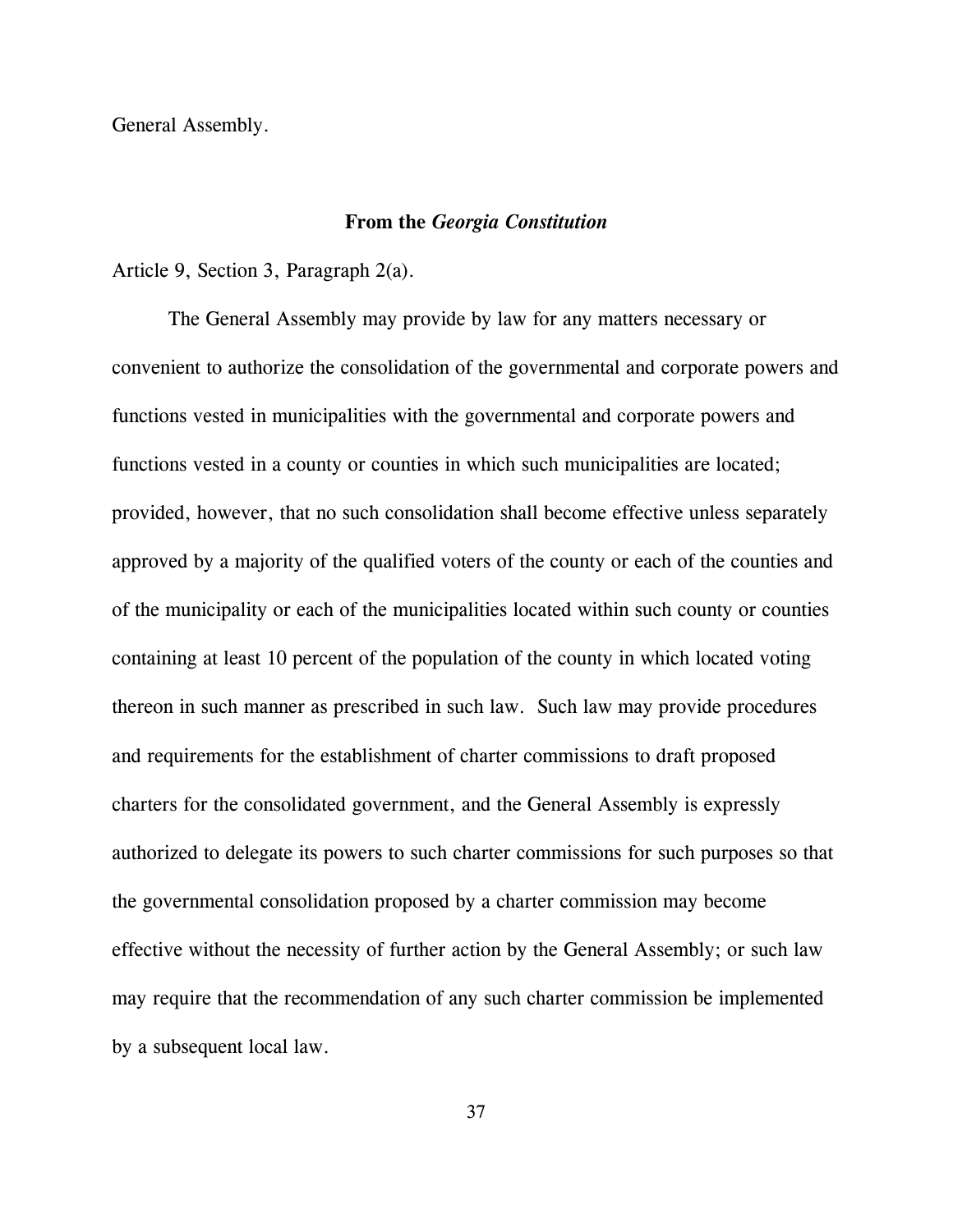#### **VII. Appendix**

#### *B. An Overview of the Charter*

In order to fully understand the process of unification, a review of some of the major charter provisions is necessary. Some of the major sections in the charter covered taxing districts, the structure of the legislature, administrative structure, general provisions, and transition provisions. For taxing and service provision purposes, the county was divided into general services and urban services districts. The general services district covers the entire county area including Winterville. The urban service districts covers the former city limits of Athens and allows for higher levels of service than the general services district. The Unified Government is given the authority to establish taxes and service delivery for these service districts.

The structure of the legislature is another important section of the charter. The charter established a ten-member commission. The ten part-time commissioners represent eight regular districts and two super-districts (each superdistrict is composed of four regular districts). Four-year terms were established with staggered terms that required half the new commissioners to take two-year terms when the government started. The commission was given the power to adopt and amend the budget; to approve or disapprove recommendations for appointment of the manager, attorney, and auditor; to remove the manager, attorney, or auditor with a unanimous vote of the commission; and to override the veto of the Chief Elected Officer (CEO) with seven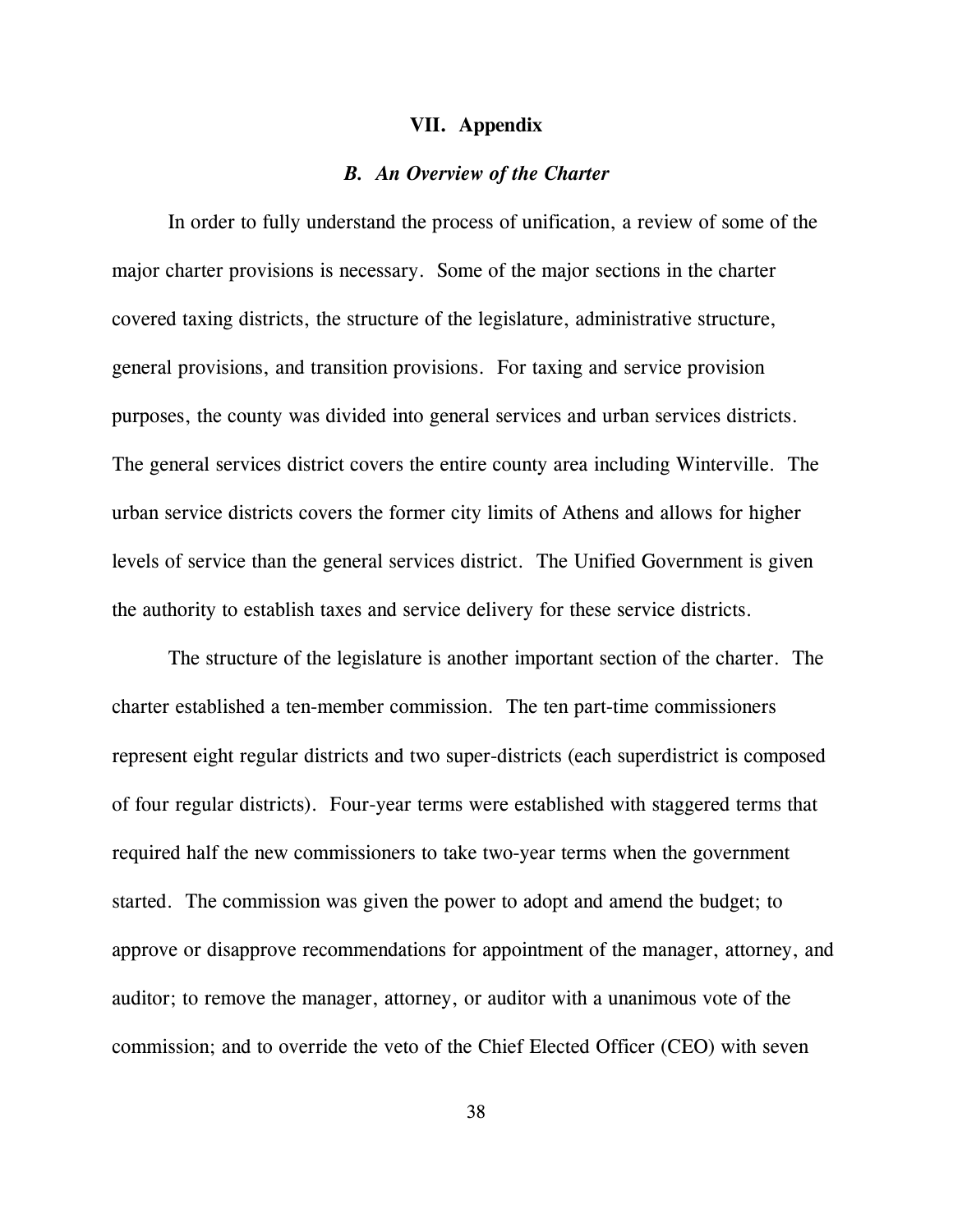votes.

The CEO (recently changed to Mayor and Chair) serves in a part-time position for four-year terms (limit of two consecutive terms). The CEO is responsible for presiding over commission meetings, for appointments to committees, for setting the commission meeting agenda, for presenting the budget to the commission, and for approving or vetoing ordinances and resolutions. The CEO was given authority to vote only in the case of a tied vote by the commission.

Another important section of the charter covers the administrative branch. An appointed manager position was established. The manager is appointed to a two-year term by a majority vote of the commission. The manager's responsibilities include overseeing and coordinating the departments of the Unified Government, appointing and removing department heads, preparing the budget for submission to the CEO and Commission, updating the commission on the operation of governmental departments, and establishing administrative procedures to be followed by the departments under the manager.

The general provision section covers amending the charter. The charter can be amended by an act of the General Assembly or by a local ordinance of the commission. Another general provision is the establishment of an overview commission. The overview commission is formed every four years to examine the status of the Unified Government. The commission is to be composed of at least twenty-one members of the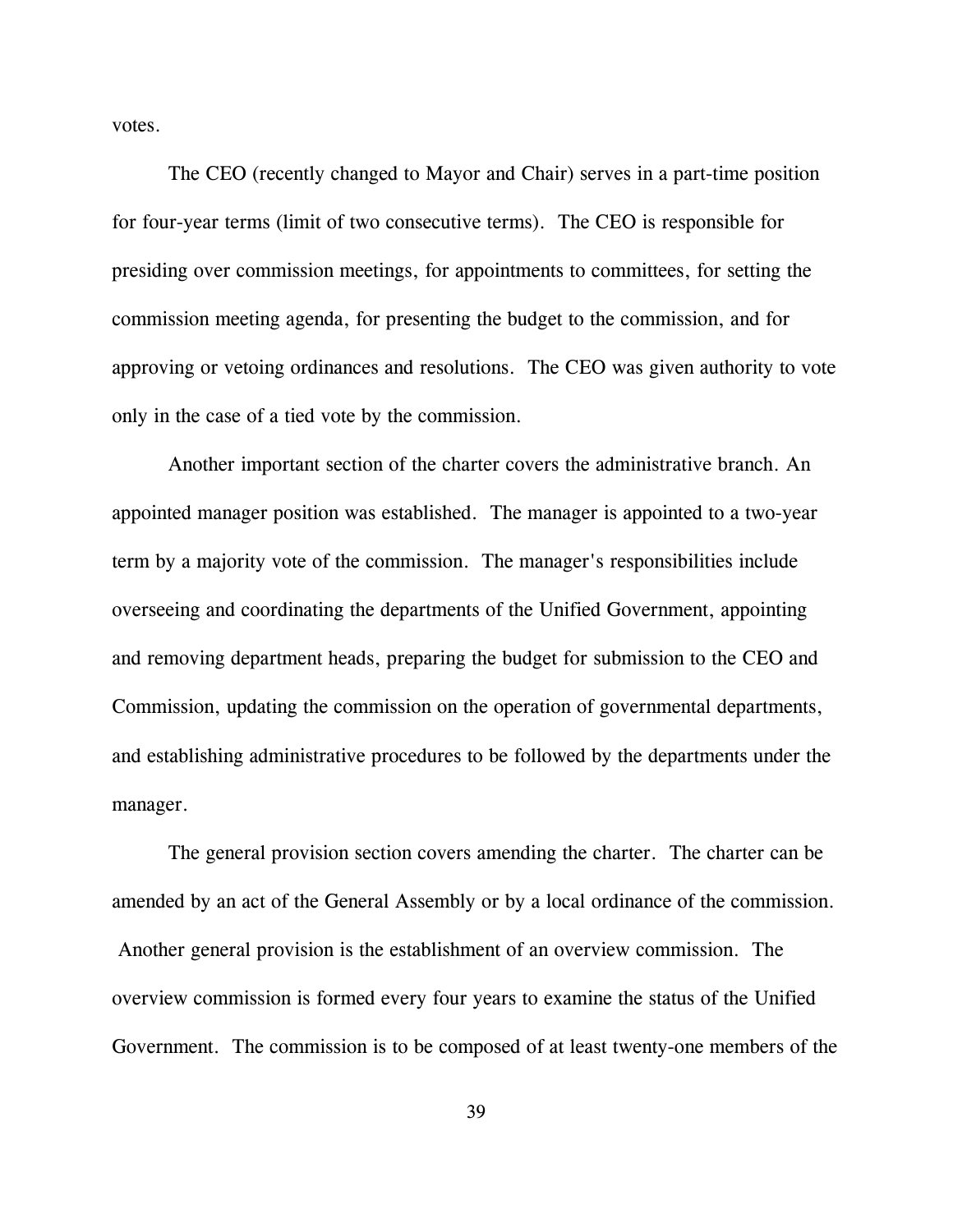community appointed by the grand jury with two members from each district and one at-large representative to chair the commission. The commission is given six months to review the following issues: the new government's goals and objectives; effectiveness of the new government in achieving its objectives; the performance of governmental agencies in the previous year based on projected costs, activities, and costs actually incurred; a review of additional programs that may be needed; and other criteria that the commission feels are important. The first charter overview commission completed its review in February of 1996.

The charter also included a section of transition provisions. On its effective date, the charter required all services being provided by the county to be provided throughout the general services district and all services being provided by the city to be provided throughout the urban services district. A water and sewer rate study was to be conducted during the first six months of the new government, and rates were to be equalized within one year. Within four years, the new government was to do the following: have in place "a capital improvements plan to provide water and sewer services to all residents of the county,  $\mathscr Q$  a Aparks and recreation program that will be available to all citizens of Athens-Clarke County,@ and a program of human and economic development to "enhance the quality of life of all citizens" and to "encourage efforts to enable, empower and involve the disadvantaged" (Athens-Clarke County Charter Commission, 1990, pp. 35-36). This last provision led to the creation of the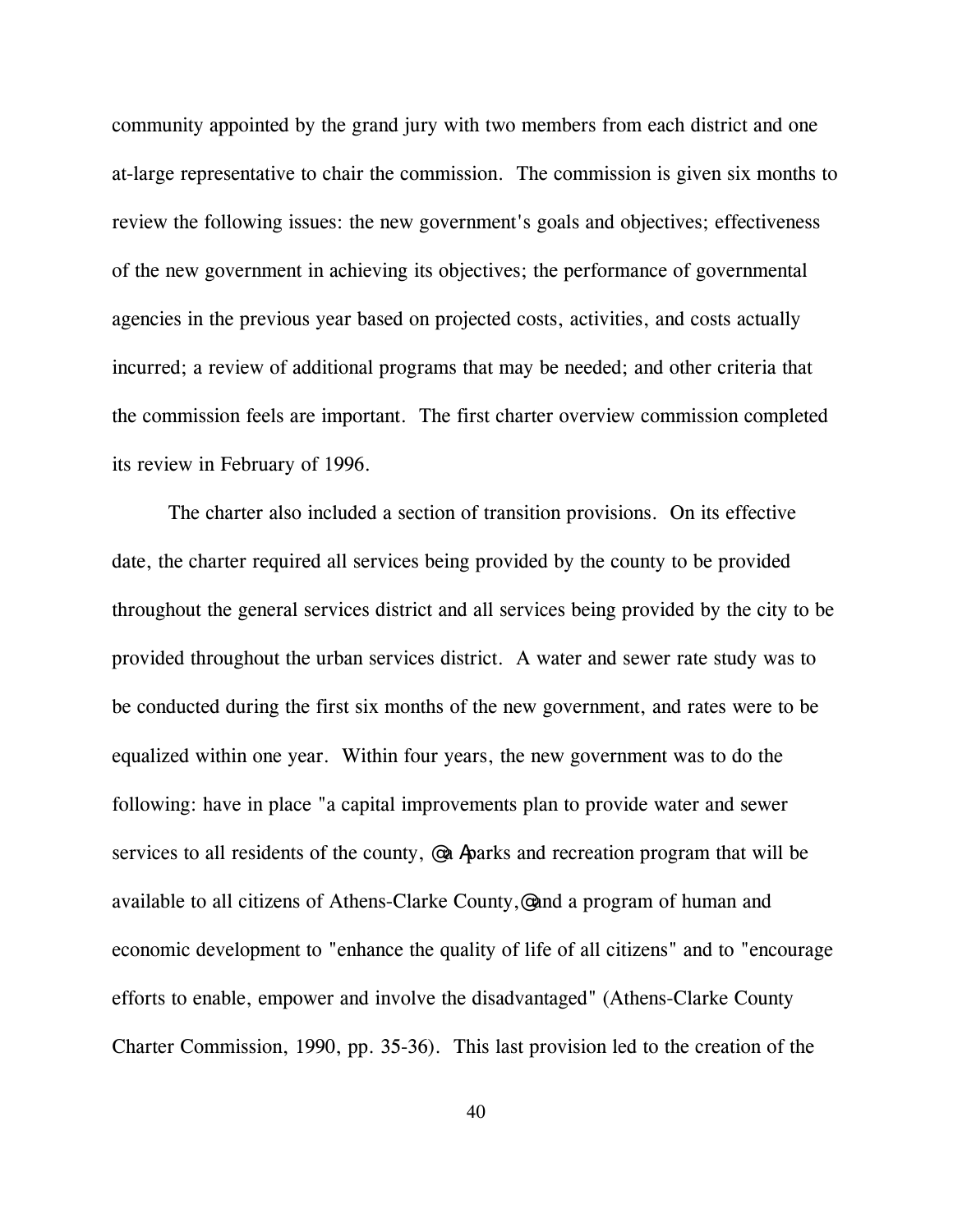department of Human and Economic Development (HED) in the Unified Government.

The transition section also included provisions for the protection of existing employees, the initial budget, and the number of employees. Permanent, full-time employees of the former governments were given protection from reductions in compensation and benefits. Employees were to be reassigned to new jobs that were as similar as possible to their old ones. Within in the first year of the Unified Government-s operations, a plan to equalize salaries for employees performing the same jobs was to be started, and it was to be completed by the end of the fourth year of operations of the new government. No employee was to be terminated due to unification, and the reduction of duplicative positions was to be handled through attrition and reassignment.

The charter required that the initial unified budget not exceed the combined fiscal year 1991 budgets of the two former governments with an increase allowed for inflation. The number of the employees of the new government was to remain equal or less than the combined number of employees of the two separate governments until June 30, 1992.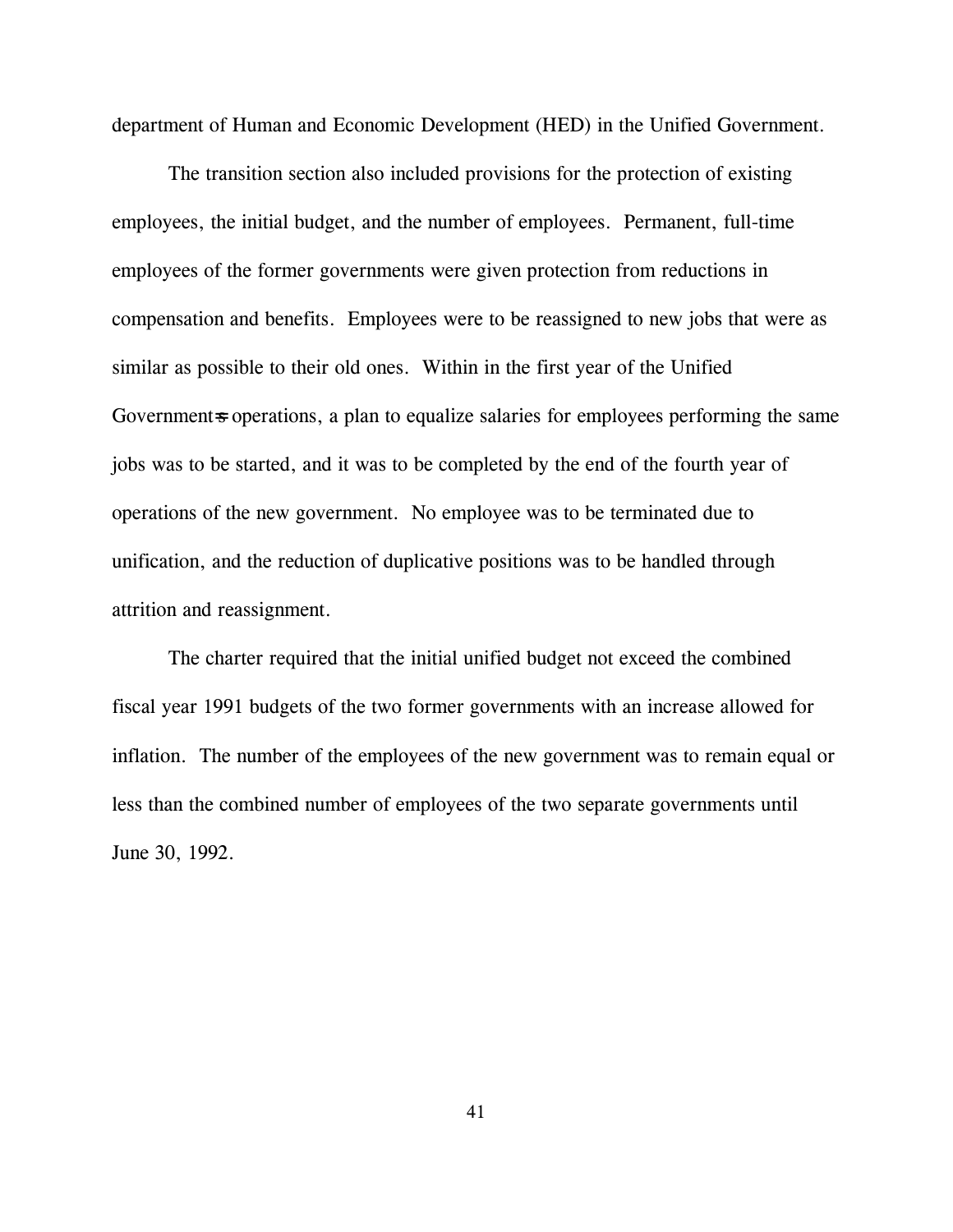# **VII. Appendix**

*C. Tables and Graphs*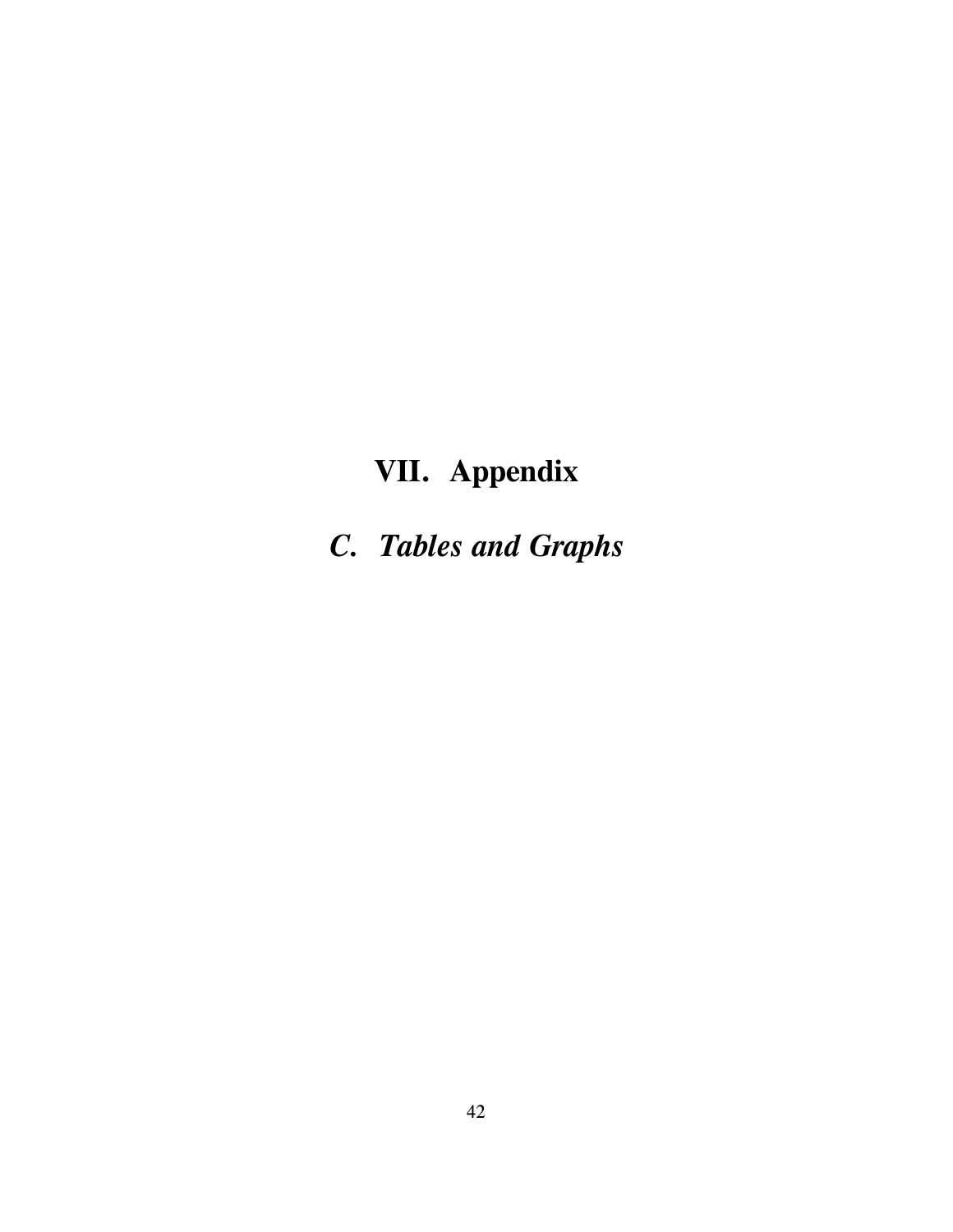| ÷ |  |
|---|--|
| Ш |  |
|   |  |
| m |  |
| d |  |
|   |  |

 $\label{eq:2} \frac{1}{2}\sum_{i=1}^n\frac{1}{2}\sum_{j=1}^n\frac{1}{2}\sum_{j=1}^n\frac{1}{2}\sum_{j=1}^n\frac{1}{2}\sum_{j=1}^n\frac{1}{2}\sum_{j=1}^n\frac{1}{2}\sum_{j=1}^n\frac{1}{2}\sum_{j=1}^n\frac{1}{2}\sum_{j=1}^n\frac{1}{2}\sum_{j=1}^n\frac{1}{2}\sum_{j=1}^n\frac{1}{2}\sum_{j=1}^n\frac{1}{2}\sum_{j=1}^n\frac{1}{2}\sum_{j=1}^n\frac{$ 

 $\hat{\bullet}$ 

|         | Special Referendum Elections for Consolidation |             |       |         |            |              |        |
|---------|------------------------------------------------|-------------|-------|---------|------------|--------------|--------|
| Date    |                                                | <b>City</b> | ಸ     | County* | $\epsilon$ | <b>Total</b> | ಸೆ     |
| 3/12/69 | Ēσ                                             | 2538        | 59.8% | 789     | 29.3%      | 3327         | 48.0%  |
|         | Against                                        | 1703        | 40.2% | 1907    | 70.7%      | 3610         | 52.0%  |
| 5/24/72 | For                                            | 3263        | 52.4% | 1707    | 41.9%      | 4970         | 48.3%  |
|         | Against                                        | 2961        | 47.6% | 2367    | 58.1%      | 5328         | 51.7%  |
| 2/16/82 | For                                            | 2611        | 55.2% | 2388    | 45.3%      | 4999         | 49.98% |
|         | Against                                        | 2120        | 44.8% | 2883    | 54.7%      | 5003         | 50.02% |
| 8/7/90  | $\overline{\overline{D}}$                      | 3618        | 58.0% |         |            |              |        |
|         | Against                                        | 2624        | 42.0% |         |            |              |        |
|         | For                                            | 3618        | 58.0% | 4336    | 60.2%      | 7954         | 59.2%  |
|         | Against                                        | 2624        | 42.0% | 2862    | 39.8%      | 5486         | 40.8%  |
|         |                                                |             |       |         |            |              |        |

\*Includes the unincorporated area and all municipalities (Winterville and Bogart) in Clarke County except \*Includes the unincorporated area and all municipalities (Winterville and Bogart) in Clarke County except Athens

# Source: Athens-Clarke County Board of Elections Source: Athens-Clarke County Board of Elections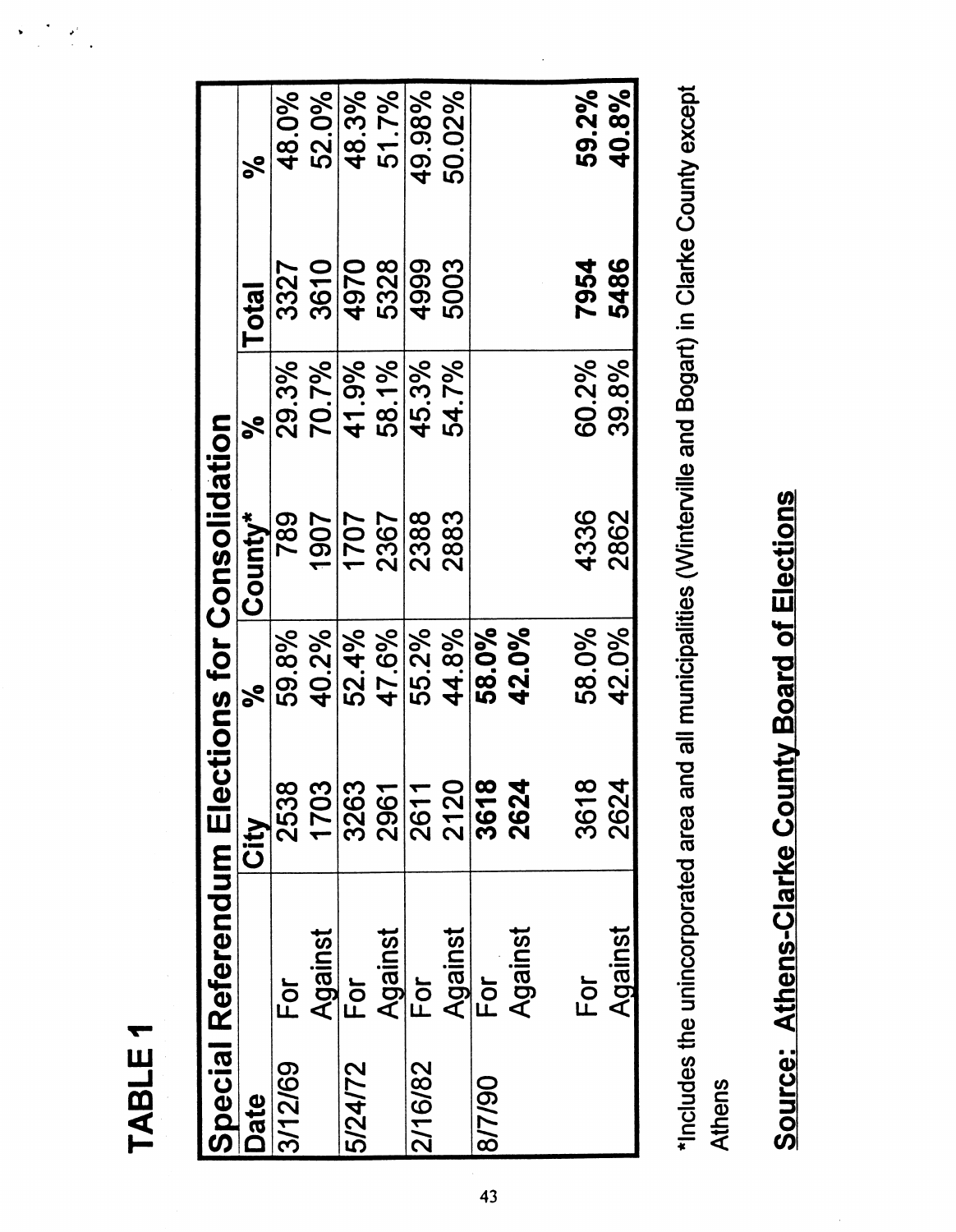| Table 2 | <b>Consolidation Votes by Precinct</b> |                             |                                 |                   |                                                     |                  |                |                   |                |                        |                |                        |                |            |                |            |                |
|---------|----------------------------------------|-----------------------------|---------------------------------|-------------------|-----------------------------------------------------|------------------|----------------|-------------------|----------------|------------------------|----------------|------------------------|----------------|------------|----------------|------------|----------------|
| Date    |                                        |                             | City Precincts<br>216-1         |                   |                                                     |                  | 216-3          |                   | 216-4          |                        | 216-5          |                        |                |            |                |            |                |
| 3/12/69 | Against<br>Ĕōī                         | 728                         | 27.9%<br>72.1%                  | <b>735</b><br>289 | 216-2<br>71.8%<br>28.2%                             | 886<br>297       | 74.9%<br>25.1% | 328<br>367        | 52.8%<br>47.2% | 438<br>499             | 46.7%<br>53.3% |                        |                |            |                |            |                |
|         |                                        |                             | <b>County Precincts*</b><br>217 |                   | $\frac{218}{2}$                                     |                  | 219            |                   | 220            |                        | 241            |                        | 1347           |            | 1467           |            | 1899           |
|         | Against<br>Ğ                           | $rac{2}{5}$                 | 17.4%<br>82.6%                  | $\frac{2}{3}$     | <b>23.6%</b><br>76.4%                               | ုဇ္လ<br>331      | 91.9%<br>8.1%  | န္တြ<br>299       | 16.5%<br>83.5% | 63<br>214              | 22.7%<br>77.3% | 28                     | 36.2%<br>63.8% | 68<br>141  | 32.5%<br>67.5% | 424<br>585 | 58.0%<br>42.0% |
| Date    |                                        |                             | City Precincts<br>216-1         |                   | 216-2                                               |                  | 216-3          |                   | 216-4          |                        | 216-5          |                        |                |            |                |            |                |
| 5/24/72 | Against<br>Ğ                           | $\frac{152}{618}$           | 19.7%                           | 1205<br>620       | 86.0%<br>34.0%<br>र्द्र                             | <b>Z28</b>       | 62.2%<br>37.8% | 53<br>523         | 50.3%<br>49.7% | 763<br>654             | 46.2%<br>53.8% |                        |                |            |                |            |                |
|         |                                        |                             | <b>County Precincts*</b><br>217 |                   | 218                                                 |                  | 219            |                   | 220            |                        | 241            |                        | ١<br>1347      |            | 1467           |            | 1899           |
|         | Against<br>$\overline{P}$              | 34                          | 34.7%<br>65.3%                  | <u>ခြံ ခ</u>      | 30 <sup>6</sup><br>$\frac{1}{2}$<br><b>43</b><br>\$ | 401<br>5         | 17.8%<br>82.2% | န္တြ<br>380       | 19.0%<br>81.0% | $\frac{178}{ }$<br>300 | 37.2%<br>62.8% | 169<br>292             | 36.7%<br>63.3% | 162<br>171 | 48.6%<br>51.4% | 885<br>627 | 58.5%<br>41.5% |
| Date    |                                        |                             | City Precincts<br>216-1         |                   |                                                     |                  | 216-2B         |                   | 216-3          |                        | 216-4          |                        | 216-5          |            |                |            |                |
| 2/16/82 | Against<br>Ēй                          | $\frac{11}{15}$             | <b>25.1%</b><br>74.9%           | 535<br>243        | 216-2A<br>68.8%<br>31.2%                            | 841              | 62.1%<br>37.9% | 575               | 67.7%<br>32.3% | 389<br>399             | 50.6%<br>49.4% | 604<br>541             | 47.2%<br>52.8% |            |                |            |                |
|         |                                        |                             | <b>County Precincts*</b><br>217 |                   | 218                                                 |                  | 219            |                   | 220            |                        | 1347           |                        | 1441           |            | 1899           |            |                |
|         | Against<br>$\overline{P}$              | $\frac{1}{2}$ $\frac{2}{2}$ | 56.8%<br>43.2%                  | 305<br>337        | 5%<br>3%<br>ន្ទ្រ ÷                                 | 8<br>380         | 79.3%<br>20.7% | 476<br>147        | 23.6%<br>76.4% | $\frac{1}{278}$<br>369 | 43.0%<br>57.0% | 489<br>$\overline{57}$ | 54.1%<br>45.9% | 892        | 49.1%<br>50.9% |            |                |
| Date    |                                        |                             | City Precincts<br>216-1         |                   |                                                     |                  | 216-2B         |                   | 216-3          |                        | 216-4          |                        | 216-5A         |            | 216-5B         |            |                |
| 8/7/90  | Against<br>Ğ                           | 438<br>337                  | 43.5%<br>56.5%                  | 634<br>245        | 216-2A<br>72.1%<br>27.9%                            | $\frac{1}{3}$ 35 | 67.7%<br>32.3% | <b>582</b><br>882 | 57.2%<br>42.8% | 467<br>607             | 56.5%<br>43.3% | $\frac{9}{34}$         | 47.5%<br>52.5% | 352        | 55.3%<br>44.7% |            |                |
|         |                                        |                             | <b>County Precincts*</b><br>217 |                   |                                                     |                  | 219            |                   | 220-A          |                        | 220-B          |                        | 1347           |            | 1441           |            | 1899           |
|         | Against<br>Ēō                          | 889<br>839                  | 66.4%<br>33.6%                  | <b>241</b><br>241 | 5%<br>$rac{218}{685}$<br>$\frac{1}{2}$              | 265<br>246       | 43.4%          | 23                | 59.3%<br>40.7% | 32                     | 31.1%<br>68.9% | 379<br>430             | 46.8%<br>53.2% | 886<br>515 | 34.0%<br>66.0% | 623<br>849 | 35.9%<br>64.1% |
|         | *Does not include the city of Athens   |                             |                                 |                   |                                                     |                  |                |                   |                |                        |                |                        |                |            |                |            |                |

 $\tau = \tau$ 

\*Does not include the city of Athens<br>Source:\_Athens-Clarke County Board of Elections Source: Athens-Clarke County Board of Elections

 $\ddot{\phantom{0}}$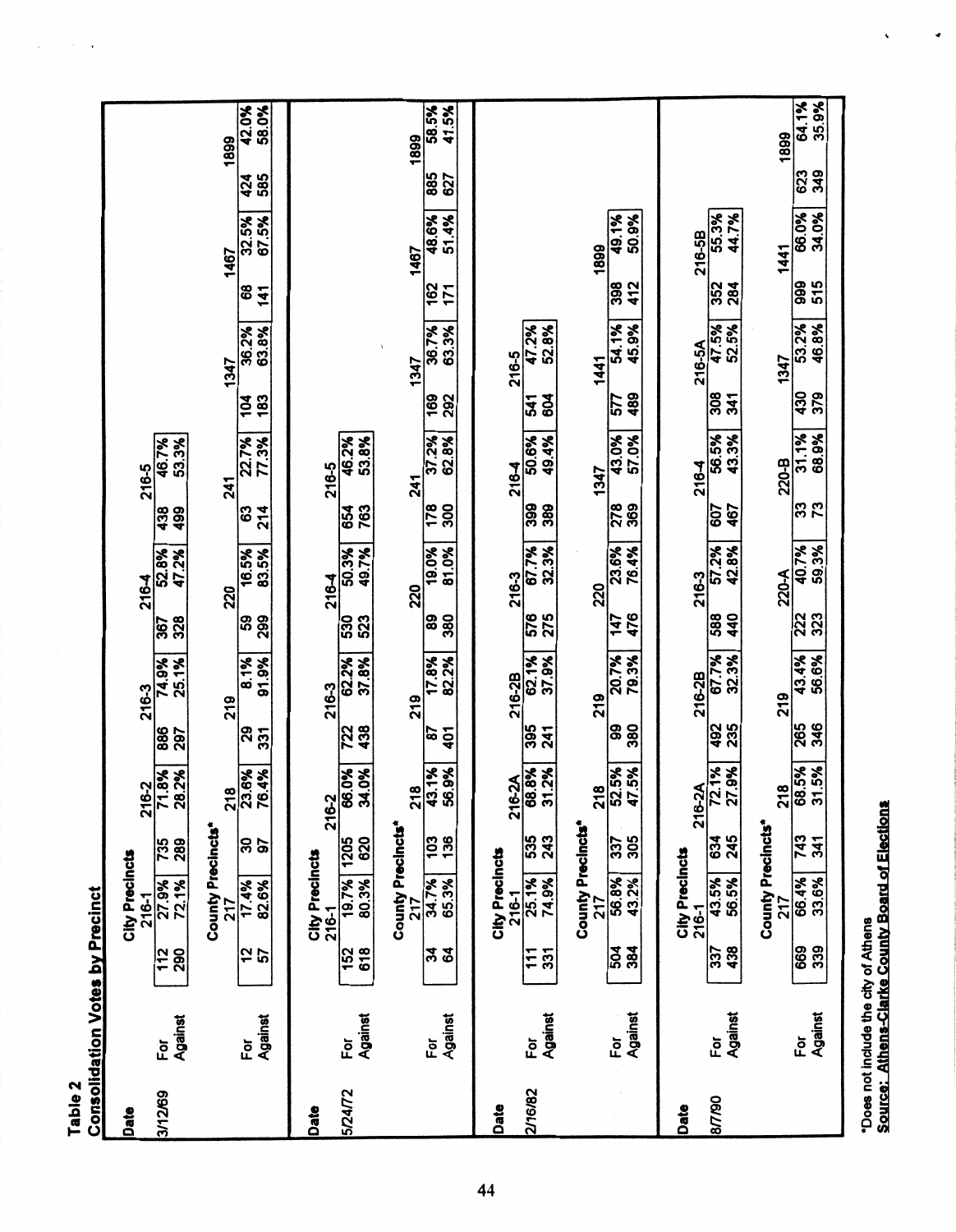## Table 3 Population During Consolidation Votes\*

| <b>Date</b> | Total<br><b>County</b> | City of<br><b>Athens</b> | % of Total<br>County | Unicorp.<br>County** | % of Total<br>County |
|-------------|------------------------|--------------------------|----------------------|----------------------|----------------------|
| 3/12/69     | 63,116                 | 42,991                   | 68.1%                | 19,440               | 30.8%                |
| 5/24/72     | 67,197                 | 43,954                   | 65.4%                | 22,540               | 33.5%                |
| 2/16/82     | 76,899                 | 43,133                   | 56.1%                | 32,977               | 42.9%                |
| 8/7/90      | 87,693                 | 45,744                   | 52.2%                | 40,840               | 46.6%                |

\*Estimates were used for these figures by computing the average yearly increases over a period of years and then multiplying by the number of years from the last census to the date of the referendum.

\*\*Does not include Athens, Winterville, or Bogart

Source: Georgia County Guide, various years (for raw population figures)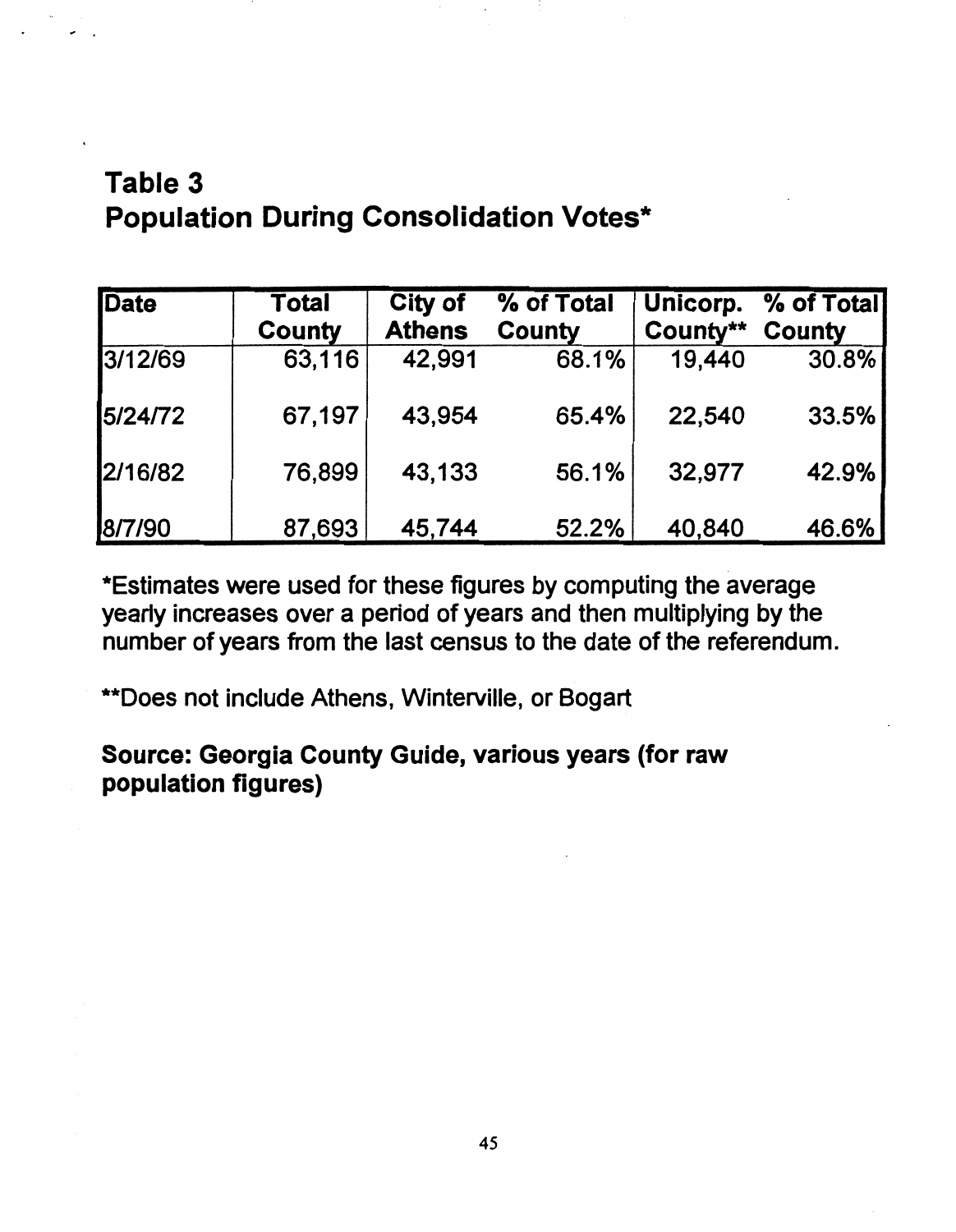### Table 4: City, County, and Unified Government Departments After Unification\*

| <b>Former City Departments</b>   | <b>Unified Government Departments</b>   |
|----------------------------------|-----------------------------------------|
| <b>Building Inspection</b>       | Airport                                 |
| Finance                          | <b>Arts and Environmental Education</b> |
| <b>General Services</b>          | <b>Building Inspection</b>              |
| <b>MIS</b>                       | <b>Central Services</b>                 |
| Personnel                        | Corrections                             |
| Police                           | <b>Emergency Management</b>             |
| <b>Public Works</b>              | Finance                                 |
| Recreation                       | Fire                                    |
| Solid Waste                      | Human and Economic Development          |
| Transit                          | Personnel                               |
|                                  | <b>Planning and Zoning</b>              |
| <b>Former County Departments</b> | Police                                  |
| Airport                          | <b>Public Utilities</b>                 |
| Corrections                      | <b>Public Works</b>                     |
| <b>Finance</b>                   | <b>Recreation and Parks</b>             |
| <b>IFire</b>                     | <b>Solid Waste</b>                      |
| <b>General Services</b>          | Transit                                 |
| <b>IParks</b>                    |                                         |
| Police                           |                                         |
| <b>Public Works</b>              |                                         |
|                                  |                                         |
| <b>Former Joint Departments</b>  |                                         |
| <b>Emergency Management</b>      |                                         |
| <b>Planning Commission</b>       |                                         |
| <b>Traffic Engineering</b>       |                                         |

\*Since Unification, Emergency Management has been moved into. the Fire Department and Recreation and Parks and Environmental Education have been combined into Leisure Services

#### Source: Selden. 1994

 $\frac{1}{2}$ ! .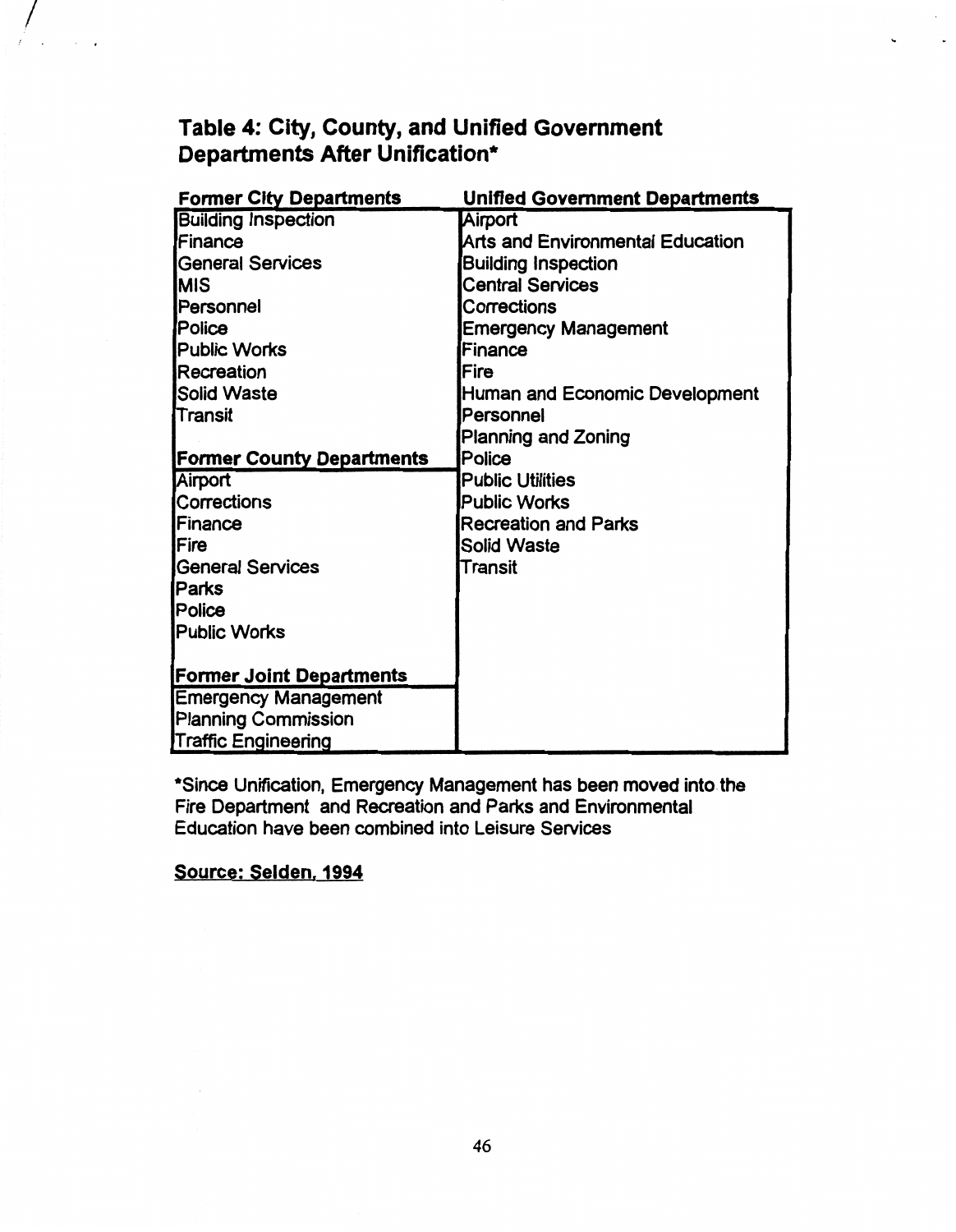# Table 5 Comparison of Pre- and Post- Unification Expenditures\*: Percent Change from Prior Year

| <b>Fiscal Year**</b> | <b>Expenditures</b> | <b>Percent Change</b> |
|----------------------|---------------------|-----------------------|
| 1987                 | \$36,286,306        | 12.57%                |
| 1988                 | \$41,894,985        | 15.46%                |
| 1989                 | \$46,260,177        | 10.42%                |
| 1990                 | \$51,777,792        | 11.93%                |
| 1991                 | \$59,496,497        | 14.91%                |
| 1992                 | \$61,462,237        | 3.30%                 |
| 1993                 | \$64,680,551        | 5.24%                 |
| 1994                 | \$73,128,424        | 13.06%                |
| 1995                 | \$78,614,456        | 7.50%                 |
| 1996                 | \$85,302,367        | 8.51%                 |

\*Expenditures include the General Fund, Special Revenue Fund, Debt Service Fund, and Enterprise Funds; Capital Expenditures are not included; Expenditures have been adjusted for inflation using the state and local price index, base year 1992, from the U.S. Department of Commerce: Survey of Current Businesses

\*\*Fiscal year 1987 to 1991 expenditures are the combined expenditures of the former city and county governments; FY 1992 was the first Unified Budget

## Sources: Athens-Clarke County Finance Department; U.S. Department of Commerce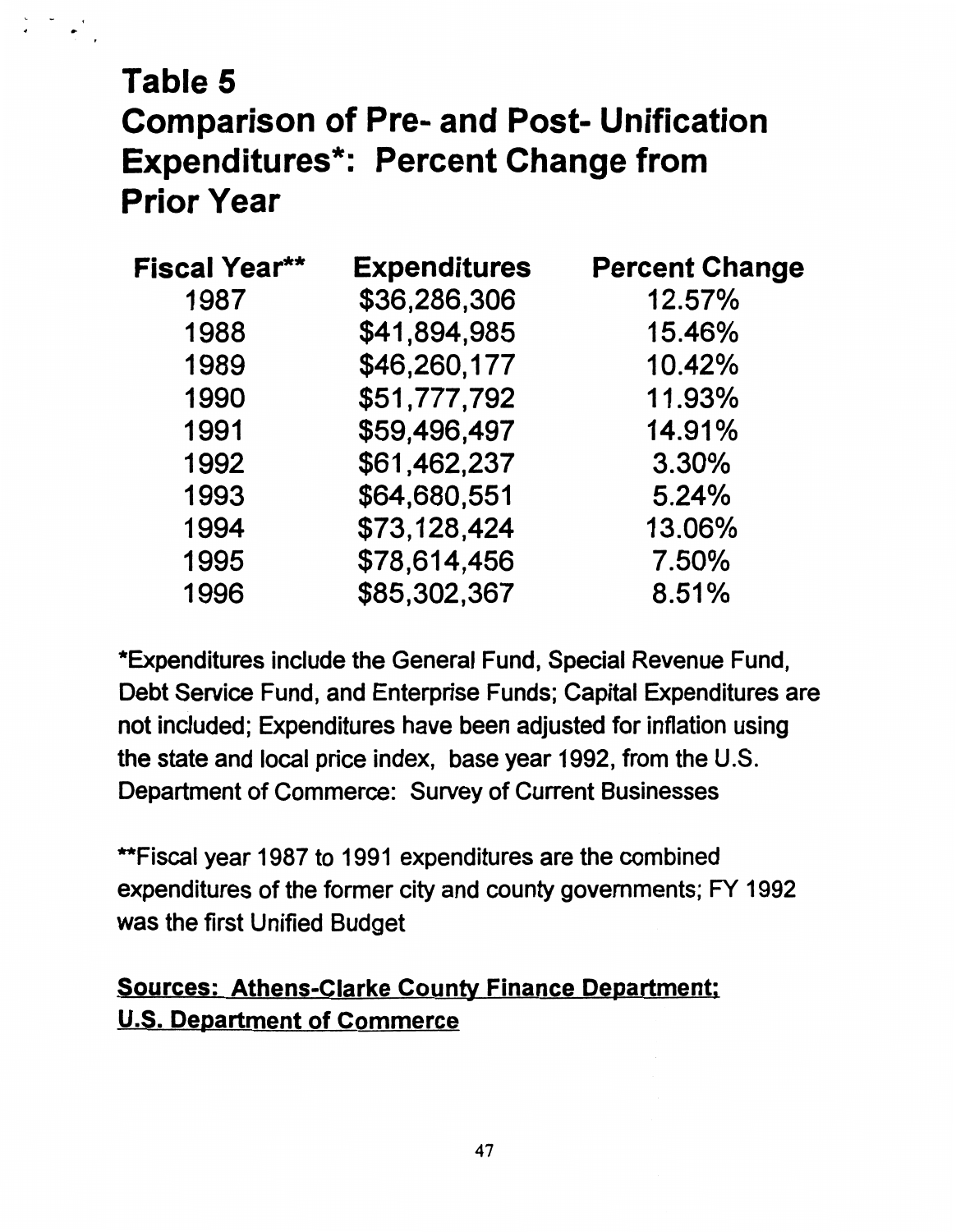# **Graph 1**

*I* 



Source: Athens-Clarke County Personnel Department

# **Graph 2**



\*Expenditures include General Fund, Special Revenue Fund, Debt Service Fund, and Enterprise Funds; Capital Expenditures are not included; Expenditures have been adjusted for inflation using the state and local price index, base year 1992, from the U.S. Department of Commerce: Survey of Current Businesses

#### Sources: Athens-Clarke County Finance Department; U.S. Department of Commerce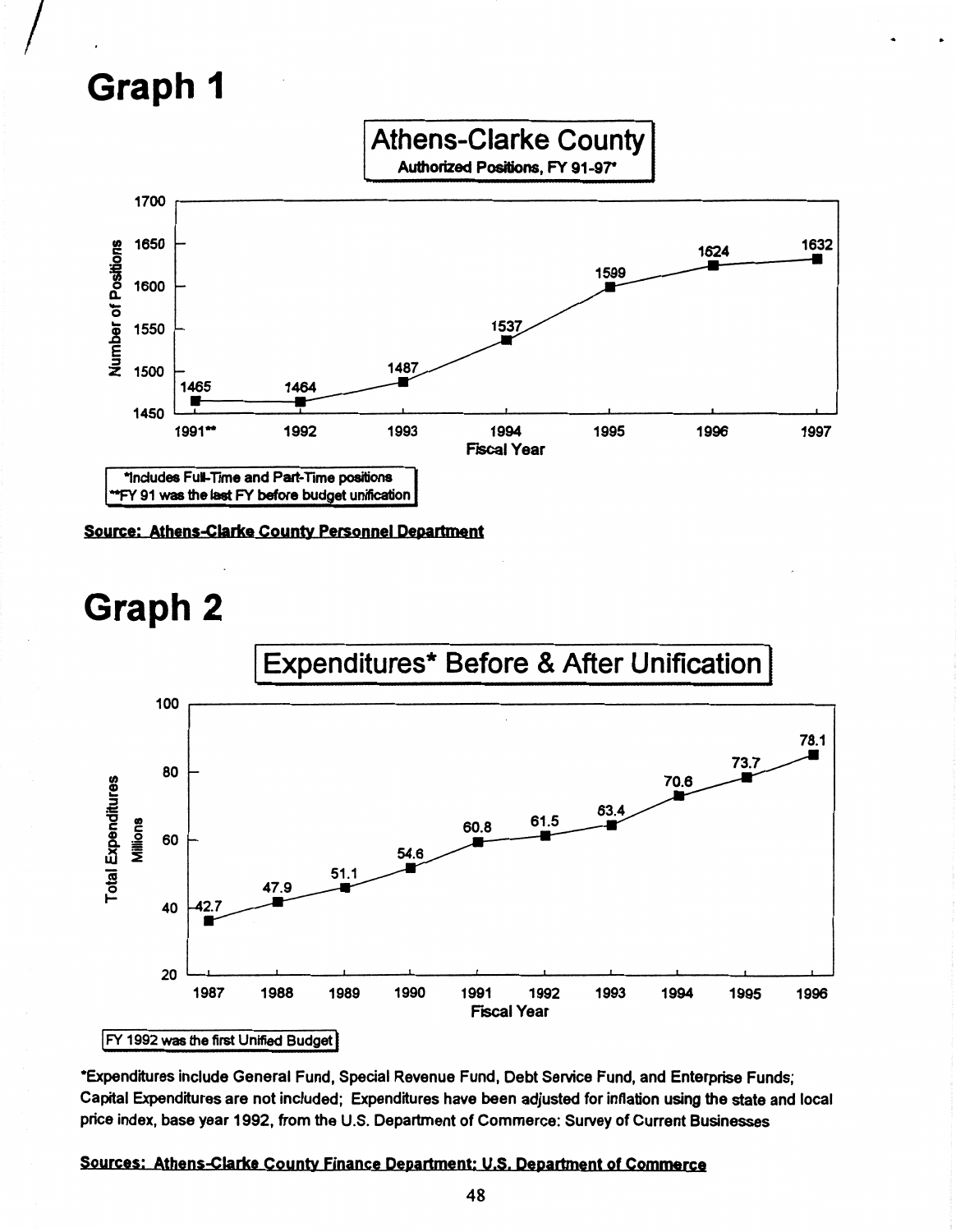#### **VIII. Sources**

- *Athens Banner-Herald*. July 11, 1989, p 1A. ACitizens= Group Touts Athens-Clarke  $\lambda$ Inification. $\equiv$
- *Athens Banner-Herald*. July 12, 1989, p. 1A. ACity, County OK Panel to Study Merger.@
- *Athens Banner-Herald*. January 10, 1990, p. 1A. AUnification Plan Draws New Fire.@
- *Athens Banner-Herald*. January 12, 1990, p. 1A. ACharter Picked Apart by Commissioners.@
- Athens-Clarke County Board of Elections. Voting records.
- Athens-Clarke County Charter Commission. 1972. *A Summary of the Proposed Charter for the Consolidation of Athens and Clarke County, Georgia*.
- Athens-Clarke County Charter Commission. 1981. *Proposed Charter of the Consolidated Government of Athens-Clarke County, Georgia*.
- Athens-Clarke County Charter Commission. 1990. *Charter of the Unified Government of Athens-Clarke County*.
- Athens-Clarke County Personnel Department. Various internal documents.
- Athens-Clarke County Finance Department: *Comprehensive Annual Financial Report.* Fiscal Years 1992-1996.
- Athens-Clarke County Unification Commission. 1990. *Unification of the Government of the City of Athens and Clarke County, Georgia: Submission Under Section 5 of the Voting Rights Act*.
- Athens-Clarke County Unification Transition Team. 1990. *Report of the Athens-Clarke County Unification Transition Team.*
- *Athens Daily News*. February 27, 1990, p. 1A. ACompromise puts BOE question on November ballot.@